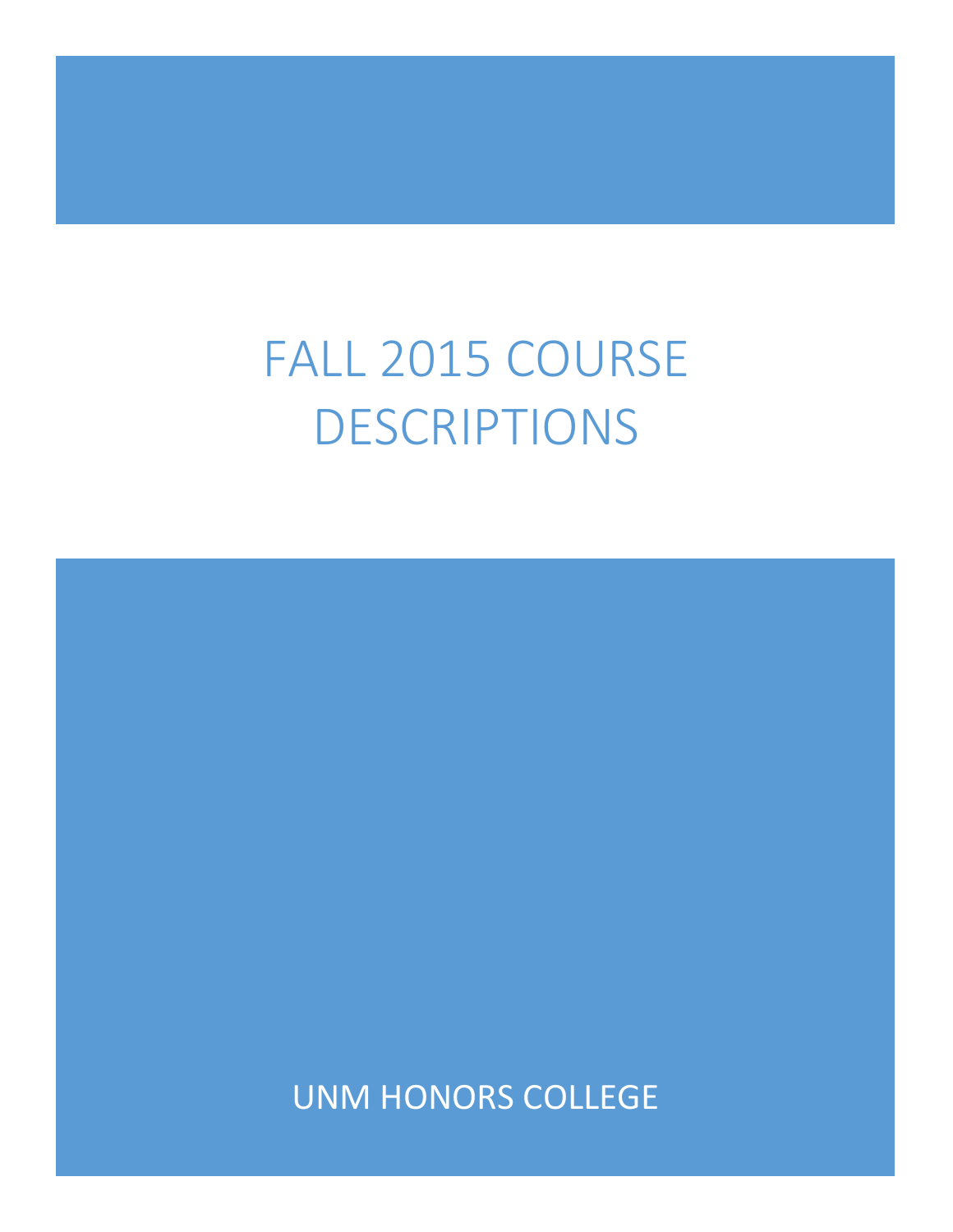# 121-002: Legacy of Gods and Men: Of Myth and Legend

### Ashleigh McLean (amclean@cnm.edu) Core: Humanities

#### COURSE DESCRIPTION

Throughout all the history of humanity, gods have played an important part in life, ritual and community. Storytelling has been a pivotal part of learning in most societies. What do the stories of gods and men from these cultures tell us about the people that told them? What might they tell us about ourselves? Using these readings and other short pieces, we will look at what myths and legends tell us about our past, our present and our future.

#### READINGS

*Epic of Gilgamesh* (S. Mitchell translation only) *Egyptian Book of the Dead* (a selection of WEB readings to be named later) *Tao of Pooh Prose Edda* by Snorre Sturlason (a selection of WEB readings to be named later) *Bhagavad Gita The Tain* (T. Kinsella translation only) *Lakota Way Aesop's Fables* (a selection of WEB readings to be named later) *Tales from the 1001 Arabian Nights* (a selection of WEB readings to be named later)

#### FILMS, ETC.

*Prince of Egypt Legend of Sleepy Hollow Snow White*

#### STUDENT REQUIREMENTS

Thoughtful preparation for active class participation, and a weekly blogs will form the basis of this class. There will be an analysis that compares and contrasts Hesiod and Ovid and what these readings tell us about the differences between Greeks and Romans. There will be one analysis on an American Indian Myth from The Lakota Way an one other mythology of the student's choosing. There a group project on the art of mythology from a culture of the group's choice comparing it to an "American Myth" like Johnny Appleseed or Paul Bunyan and the art produced by these myths. The creative project will be the writing of their own fable which must include a moral lesson.

#### ABOUT THE INSTRUCTOR

Ashleigh McLean is returning to Honors after taking a MLIS degree to go with her Masters in Ancient and Medieval History. She teaches Western Civilization at CNM and has developed online courses there. Her research interests include the interconnectedness of literature on society, Celtic mythology, and how trends in society impact later societies.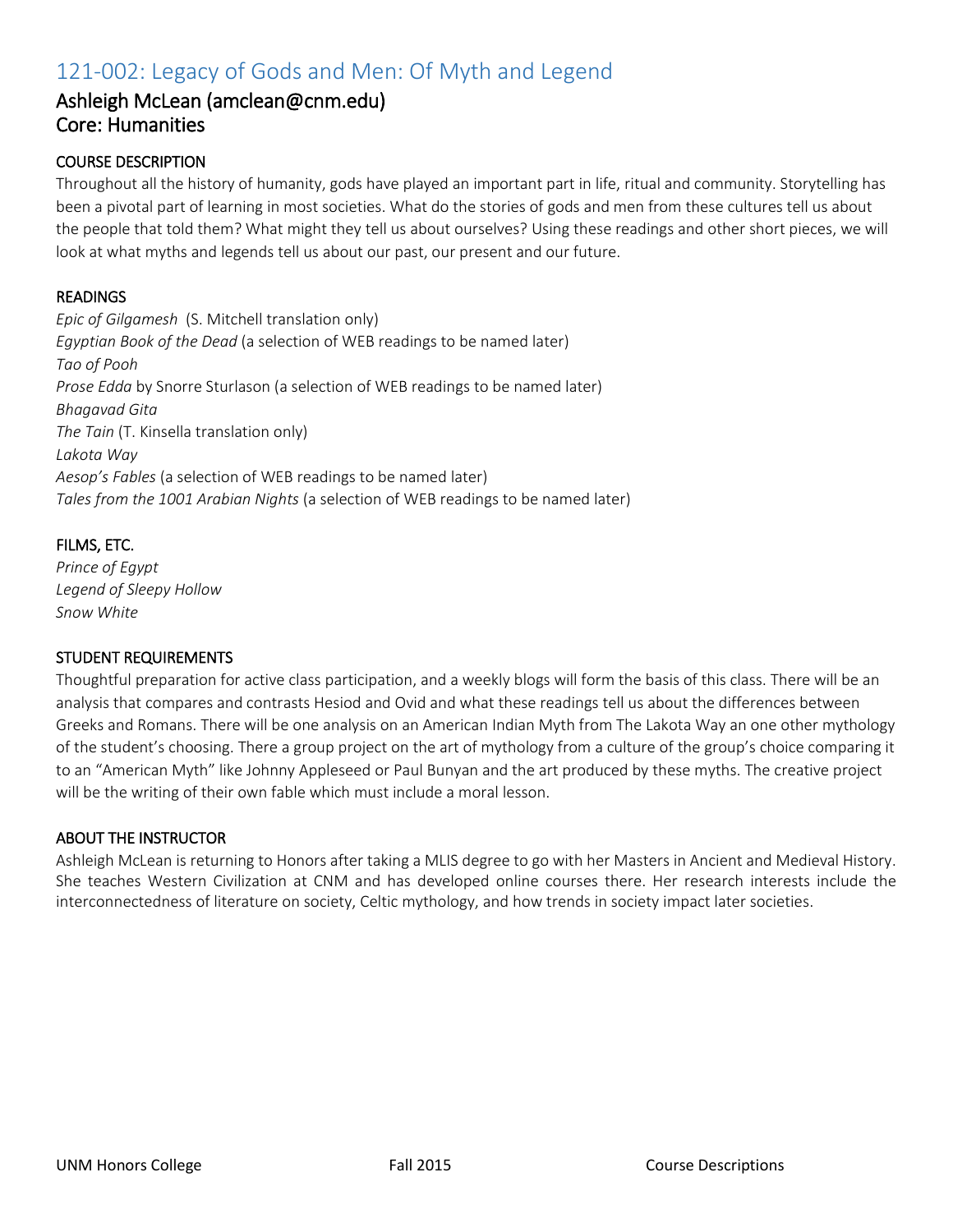# 121-003/004: Legacy of Dreams

### David Higdon (dleonhigdon@q.com) Core: Humanities

#### COURSE DESCRIPTION

Scientists estimate that the average person experiences approximately 136,000 dreams in a lifetime but remembers only some four percent of these dreams. What gives one the capacity to dream? What purpose do these dreams possess? Why have the world's cultures, from the time writing was invented, recorded and interpreted these dreams to determine why we dream and how to use these dreams? The course will explore both literary and actual dreams from seventeen cultures ranging from ancient, classical, medieval, and modern dreams and trace the gradual shift from gods sending prophetic dreams to the Freudian/Jungian revolution to current neurological explanations of physical causes. Constantly, we will be reminded that dreaming is a universal human experience which has affected every activity from theology to sports, from military strategy to contemporary music.

#### READINGS

Sumerian dreams: Gilgamesh Hebrew dreams: Joseph, Daniel, Peter Viking dreams: Thorstein Egilsson, Helgi Hindu and Buddhist dreams? Queen Maya, Parasuramu Greek and Roman dreams: Agamemnon, Achilles, Penelope,Virgil Dream visions: Cicero, Chaucer, Cao Zueqin, Dorothy of Oz Revolution in dream study: Freud, Jung Creative dreaming: Mary Shelley, Paul McCartney, and others Contemporary dreams and theory: Eugene Aserinsky, William Dement, Calvin Hall, and D. M. Thomas's "The White Hotel" Most readings will be in the course packet

#### FILMS, ETC.

Victor Fleming, "The Wizard of Oz" Christopher Nolan, "Inception" Student selections for presentation

#### STUDENT REQUIREMENTS

Each student will be required to write two analytical essays on dream topics, present individually or in a group of not more than three people one oral presentation, and keep a dream journal throughout the semester.

#### ABOUT THE INSTRUCTOR

David Leon Higdon earned his B.A. from Oklahoma City University (1962) and his M.A. (1964) and Ph.D. (1968) from the University of Kansas. His teaching and research interests have resulted in 130 published essays and several books, most recently "Wandering into Brave New World" (2013). These earned him appointment as the Paul Whitfield Horn Professor at Texas Tech University. Presently, he is compiling an anthology of prophetic dreams from the Sumerian Gilgamesh to the American Abraham Lincoln and essays on Viking dreams. His interest in dreams was sparked by childhood exposure to Jewish and Christian dream interpretations, research on medieval dream visions, exploration of divination systems, and his own very active dream life, sleep talking, and sleep walking.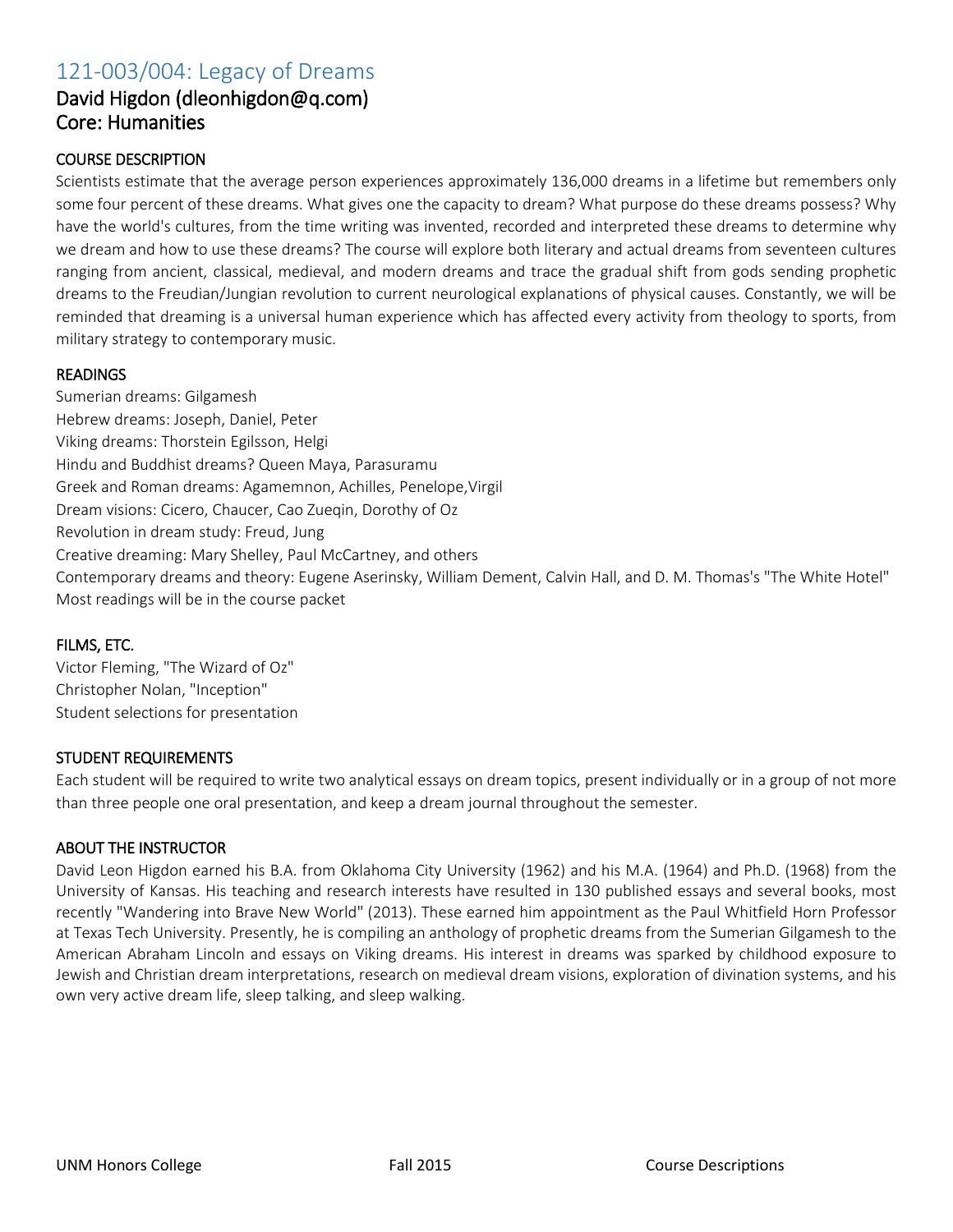# 121-005: Legacy of Social Justice: Historical and Contemporary Topics in Social Justice Theory

### Dawn Stracener (dawns@unm.edu) Core: Humanities

#### COURSE DESCRIPTION

Western culture has a long history of what constitutes justice and the role of a power hierarchy in society. Plato believed that if ruler intellectually understood good, he would be good and work for the benefit of society. Aristotle, on the other hand, felt that a ruler would become good only if he engaged in the practice of just and virtuous actions. Classical republicanism stressed that the primary purpose of government was to promote the common good of the whole society and that civic virtue was a necessary characteristic of citizens. Yet with the Enlightenment, came a paradigm shift from the idea of ruler to the concept of leader and embedded in these new ideas was the notion of social justice. With the advent of the American and French Revolutions, the 'new leaders', philosophers, and innovative thinkers, both men and women, began to examine what constitutes social justice in a democratic society. Students in this seminar will investigate how the legacy of 'other' constructed strict class divisions that helped maintain the status quo, shaped gendered rules of conduct, and constructed racially prejudiced views to maintain westernized power structures. Our present world is a reflection of this legacy we will explore literature that speaks with our Western voice and the voices of marginalized populations to recognize how social justice was shaped by an understanding of the essential components of democratic civic responsibility. Students will develop an intellectual understanding of critical social justice theory past and present in order to develop their own theory on what constitutes social justice in society.

#### **READINGS**

Gulliver's Travels, Jonathan Swift The French Revolution and Human Rights, Lynn Hunt The Communist Manifesto: A Modern Edition, Friedrich Engels and Karl Marx The Seneca Falls Declaration The Universal Declaration of Human Rights 1948 Letter from a Birmingham Jail, Martin Luther King Jr Peoples Movements, People's Press: The Journalism of Social Justice Movements, Bob Ostertag

#### FILMS, ETC.

Student generated research for small group presentations and final research paper

#### STUDENT REQUIREMENTS

All students are expected to voluntarily and regularly contribute to class discussions. Effective participation is dependent on you keeping up with all the reading assignments. Various short in-class assignments will be given often, i.e. free writes, role play, debates. These assignments are designed to generate class discussions and/or give you a place to start when analyzing texts or doing written assignments. In addition to participation and assigned readings students will also be given the following assignments for assessment: one group presentation which will include an individual 2 page paper; three analytical essays on the assigned readings; attend 2 Legacy Lectures (students must turn in a 1 page summary paper for each lecture) and a final synthesis paper.

#### ABOUT THE INSTRUCTOR

Dawn Stracener has a Ph.D. in Language, Literacy and Sociocultural Studies with a focus on how issues of gender, race, and class define social environments, create identities, and construct communities. Her MA is in Modern European history with an emphasis on how cultural and gender issues have shaped modern day Western societies. Dawn has spent 18 years developing learning environments to address issues of social injustice in our communities.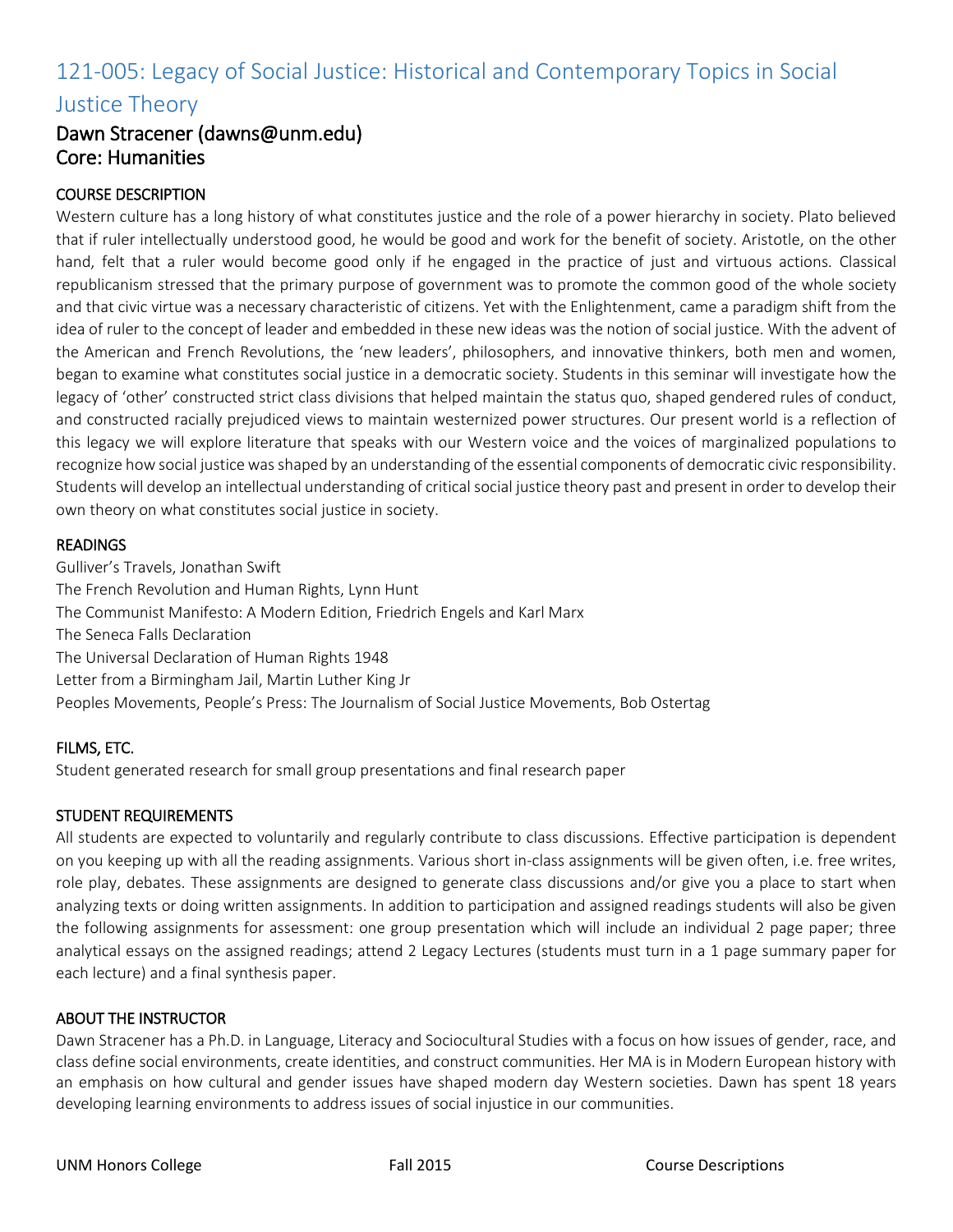# 121-006: Legacy of Darwin's Great Idea

### Jason Moore (jrm@unm.edu) Core: Humanities

#### COURSE DESCRIPTION

Arguably the most important scientific discovery of the last 200 years was that of evolution, the credit for which most often falls squarely on the shoulders of Charles Darwin. After 150 years of dedicated research evolution is now one of the, if not the most thoroughly tested and reliably demonstrated of scientific facts. The insights provided by the development of this discovery have not only revolutionised our understanding of biology and medicine, but have also transformed many other subject areas, including linguistics, computer science, information science, music and art. It is also the reason that you need a new flu jab every year...

In this course we will learn what evolution is, the historical context behind the development of the idea (and the preceding ideas on which Darwin built his work), and how our understanding of evolution has developed since the first edition of the "Origin." We will then take this background of evolution and examine the history of some of the advances that have come about courtesy of evolutionary principles, how these ideas that developed in biology have been so successfully co-opted into other disciplines, and the causes behind the controversies that evolutionary thinking has sometimes provoked. Finally, we will look at some of the most recent developments of evolutionary biology and how they have impacted, and will continue to impact modern society.

#### READINGS

On the Origin of Species; The Voyage of the Beagle (Charles Darwin)

The Reluctant Mr. Darwin: An Intimate Portrait of Charles Darwin and the Making of His Theory of Evolution (David Quammen)

The Blind Watchmaker; The Selfish Gene (Richard Dawkins)

A selection of classic historical and modern scientific articles describing evolutionary advances

#### FILMS, ETC.

Evolution

#### COURSE FEE

10

#### STUDENT REQUIREMENTS

Students must attend all classes and participate actively. Students will be expected to keep up with the class readings and contribute to every in-class discussion. Students will write four short and one long essay discussing different aspects of the development of evolutionary ideas through the last 200 years. At the end of the semester, students will give a short presentation on how evolutionary ideas have been applied to a modern field outside of biology, and the advances that has produced.

#### ABOUT THE INSTRUCTOR

Dr. Moore received his Ph.D. from the University of Cambridge, where he studied palaeontology. He studies how vertebrate ecosystems change through time in response to climate, disaster, or biological perturbation. He is fascinated by the power and simplicity of the evolutionary process that underpins not only his research, but everything that we can observe about living systems on Earth and beyond!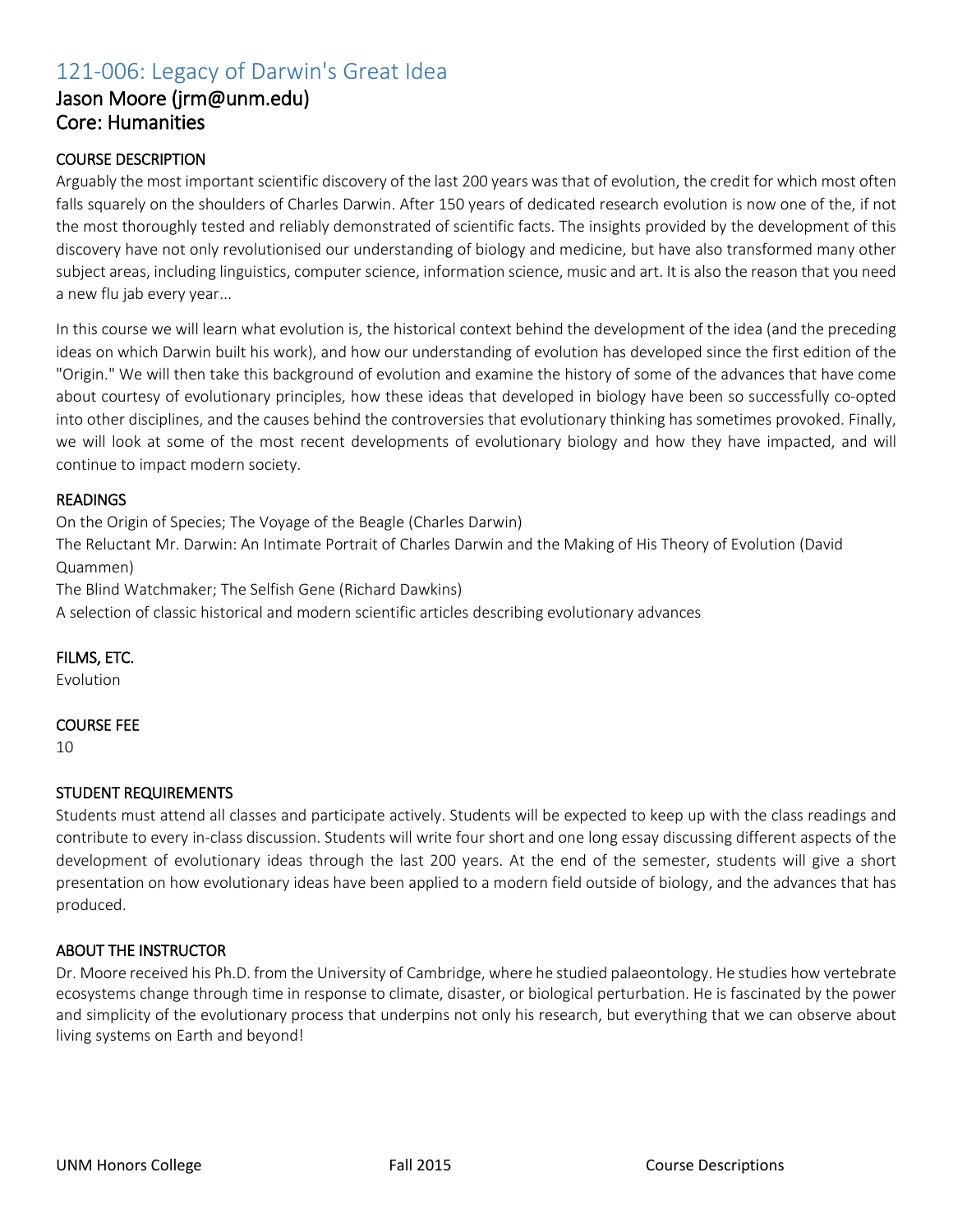# 121-007: Legacy of Exploration: Rites of Passage and Coming of Age Journeys Kathryn Collison (malakuvenus@hotmail.com) Core: Humanities

#### COURSE DESCRIPTION

In its most basic sense, a rite of passage is the transition from one state to another—it is the process when one moves from innocence to experience, from ignorance to knowledge, from adolescence to adulthood. But, the journey of self-discovery and identify formation is complicated, involving more than just biological factors. Indeed, coming of age is marked by numerious legal, religious, cultural, historical, and psychological milestones, and there is no one predominant or exclusive rite of passage when a child becomes an adult. Further, contemporary rites of passage and the maturation process are clearly much different from ancient pathways—how we reach the moment of adulthood now is much different from Spartan "baptism by fire" in the Agoge for instance. How boys become men and girls become women, how students become teachers, how initiates become members is a complex process that varies from time period to time period, region to region, class structure to class structure. What ties us all together across these varying time periods, regions, and interdisciplinarity is that we all come of age, one way or another. We all embark on the journey of maturation, we all sooner or later get initiated into adulthood. Once we reach adulthood, though, this journey doesn't stop. There are still many coming of age moments ahead of us as we never truly learn all there is or experience everything. In this class, we will look at a variety of rites of passage and coming of age journeys from around the world and from varying moments in life. We will also explore multiple interdisciplinary contexts of coming of age themes, including text and film, and consider other initiatory processes. Students will write analytical and reflective papers addressing how/why rites of passage are important. Students will also work in groups to select additional rites of passage for the class. For the final project, students will choose between creative or interview options to understand their place in their own rite of passage moments.

#### **READINGS**

Antigone, Sophocles (this can be found on the Class Documents page of the wiki) The Taming of the Shrew, Shakespeare Enrique's Journey, Sonia Nazario Ender's Game, Orson Scott Card

#### Selections from:

Coming of Age in America: A Multicultural Anthology, ed. Mary Frosch; Coming of Age Around the World: A Multicultural Anthology, ed. Faith Adiele; Into the Widening World: International Coming-of-Age Stories, ed. John Loughery In group projects, the class will choose three additional texts

#### FILMS, ETC.

Stand by Me Now and Then Father of the Bride

#### STUDENT REQUIREMENTS

Attendance, active participation in class (discussion, in-class activities, short writes), active participation online (wiki), attendance of three legacy lectures, research/analytical essay, group project, reflective essays, final rite of passage project, and final presentation.

#### ABOUT THE INSTRUCTOR

Kathryn Collison received an M.F.A. in creative writing from Eastern Washington University and a B.A. in English from UNM. She has taught in the UHP since 2007 and was the Scribendi 2007-2008 Faculty Advisor. She also teaches creative writing classes online at the University of Phoenix. She has taught poetry in prison, high school, and community college. Her poetry has been published in The Furnace Review, New Works Review, and The Pedestal Magazine.

#### UNM Honors College Fall 2015 Course Descriptions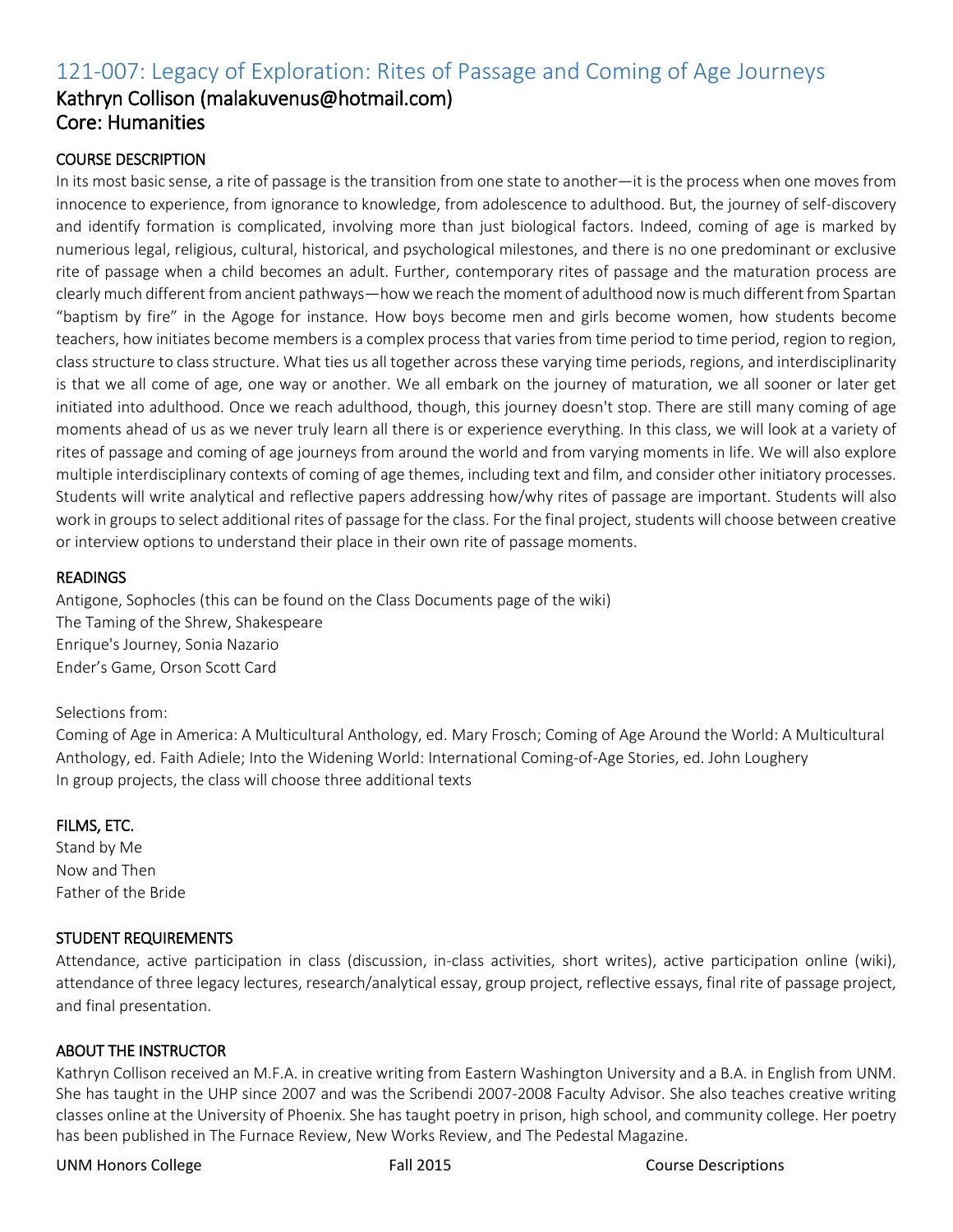# 121-008/009: Legacy of the Arthurian Legend

## Lizbeth Johnson (lizjohnson@unm.edu) Core: Humanities

#### COURSE DESCRIPTION

As evidenced by some of the earliest written documents in human history, human beings need heroes. Heroes are the figures, whether male or female, that we admire, respect, view with awe, and, in some cases, rely on for protection from that which threatens us individually or collectively. While the earliest hero tales in Western Civilization originated in the Near East and in Greece between 2800 and 1200 BCE, only one hero has had an extremely long life in terms of the number of stories told about him over time, and those stories themselves show the remarkable degree to which this hero, and his companions, have been modified over time to suit the needs and desires of successive audiences. That hero is King Arthur. The earliest stories about King Arthur surfaced in the early seventh century in Britain and, over the next seven centuries, spread to all parts of Western Europe, such that the original British hero came to have French, Spanish, Italian, Dutch, and Scandinavian personae. Similarly, King Arthur's companions, the Knights of the Round Table, and his wife, Guinevere, became more and more popular over the course of time, such that some of these originally marginal characters came to have their own story cycles and adventure tales. While the Reformation era saw a decline in interest in the Arthurian legend, that interest was renewed during the Romantic era, in the works of Alfred Lord Tennyson, William Morris, and the pre-Raphaelite painters. This interest continued to be lively into the twentieth century, with authors such as T.H. White and Marion Zimmer Bradley using the Arthurian characters and their, by now, well-known adventures to respond to modern issues, such as world wars and women's rights. In short, few Western heroes have been as loved as Arthur, and none have legends that have proved to be as flexible as that of Arthur, whose legend encompasses ideas that any and all readers can embrace and sympathize with: how our personal choices or actions affect us and those around us; the conflict that can arise between love and loyalty; the search for a higher purpose in life; and the creation and dissolution of friendship. In this class, we'll examine the development of the Arthurian legend over the course of the past 1500 years and how different societies have embraced these heroic figures and used them to express their own hopes, dreams, doubts, and fears.

#### READINGS

The following books will be required:

- --The Romance of Arthur: An Anthology of Medieval Texts in Translation. Garland, 2013.
- --King Arthur and His Knights: Selected Tales, edited by Eugene Vinaver. Oxford University Press, 1975.
- --Alfred Lord Tennyson, Idylls of the King. Penguin Books, 2004.
- The following articles/chapters will be required, but will be available on the class website:
- --William Morrison, The Defence of Guinevere
- --Chapters from T.H. White, The Once and Future King
- --Chapters from Marion Zimmer Bradley, The Mists of Avalon
- --Chapters from Molly Cochran and Warren Murphy, The Forever King
- --Jacqueline Jenkins, "The Aging of the King: Arthur and America in First Knight"
- --Virginia Blanton, "'Don't worry, I won't let them rape you': Guinevere's Agency in Jerry Bruckheimer's King Arthur"

#### FILMS, ETC.

- --King Arthur, dir. Antoine Fuqua (2004)
- --Segments from the Merlin TV series, BBC (2008-2012)

#### STUDENT REQUIREMENTS

Attendance and participation in class discussions One 10-minute oral presentation on a topic of the student's choice Three 3-4 page papers on assigned topics and readings One 6-8 page synthesis paper, based on readings from the class Participation in a creative group assignment in class

#### ABOUT THE INSTRUCTOR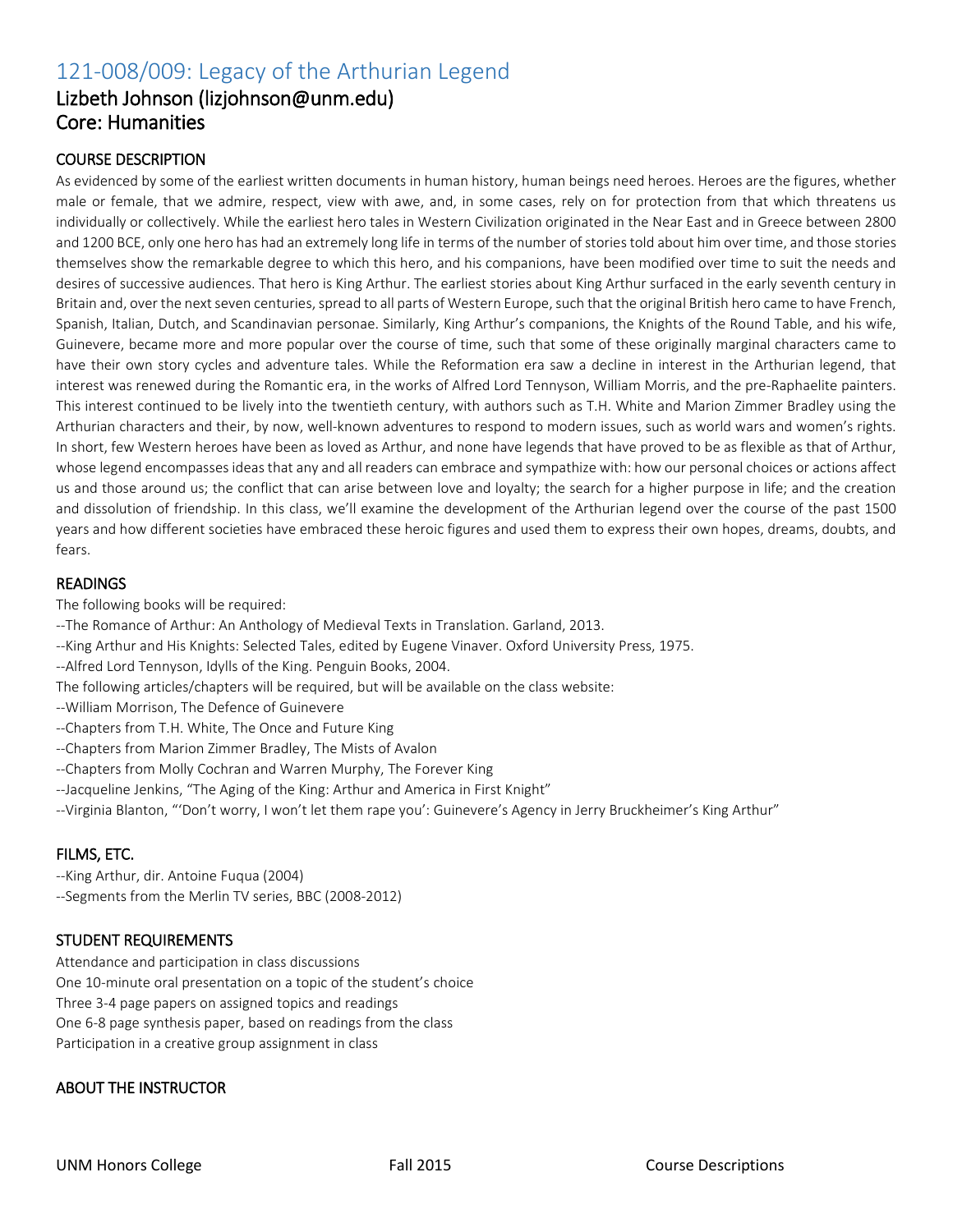Lizabeth Johnson earned her MA in Medieval History from UNM in 2000 and her Ph.D. in Medieval British History from University of Washington, Seattle in 2008. She has long had an interest in the Arthurian Legend, particularly the archaeological evidence for a real Arthur but also the permutations that the Legend has gone through in the centuries since Arthur first appeared in literature.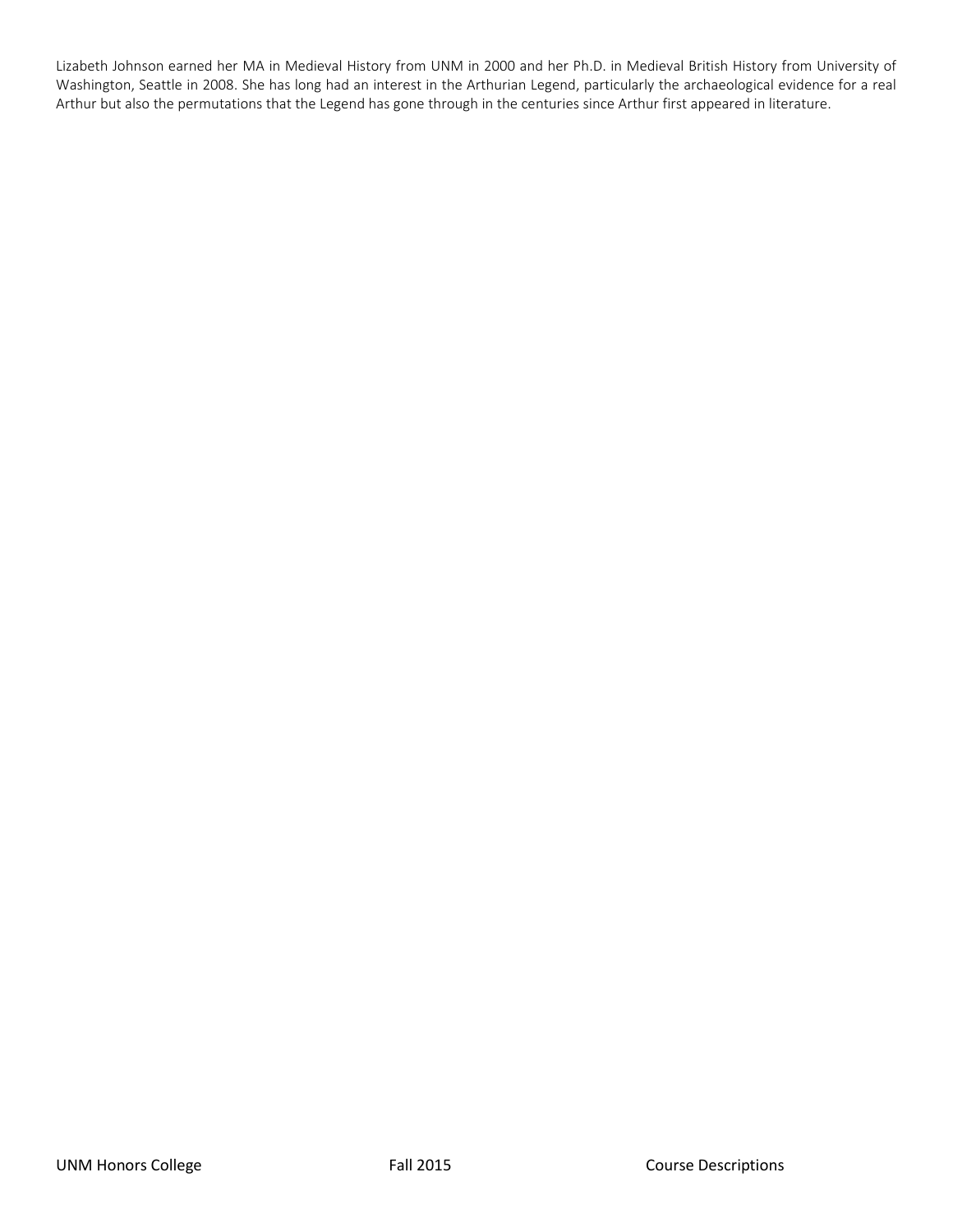# 121-010: Legacy of Dissent and Democracy

### Margo Chavez-Charles (margocc2126@yahoo.com) Core: Humanities

#### COURSE DESCRIPTION

This class is an exploration of the tradition of dissent. Beginning with Socrates, we will look at the stories of those individuals or groups of people who spoke up against the status quo to defend something precious to them. We will debate the morality, the practicality and the effectiveness of their dissent and of their means of dissent. Socrates lived in the earliest great democracy, so it is fitting to begin with him as we carry our investigation to our modern times and our modern democracies in which the right to dissent must still be safeguarded. Our exploration will carry us into the meaning of democracy and of freedom. Ultimately, we are interested in applying this knowledge to a current re-assessment of American democracy, and of dissent and its effectiveness.

As with all University Honors classes, an important objective is to develop our skills within the seminar format: the skills of engaged discussion, attentive reading and listening, and clarity in written and oral expression.

#### READINGS

Plato: "The Apology", excerpts from "Phaedo" Sophocles, "Antigone" and Aristophanes, "Lysistrata" Machiavelli, (The Prince) Gandhi, (Gandhi on Non-Violence) Lillian Hellman, (Scoundrel Time) Howard Zinn: (The People Speak: American Voices, Some Famous, Some Little Known) Andrew J. Bacevich: (The Limits of Power) Selected readings on E-Reserve and a reader purchased from Honors to include readings from Martin Luther King, Noam Chomsky, Henry David Thoreau and others.

#### FILMS, ETC.

We will watch excerpts from films such as: "Lysistrata", "Antigone", "Good Night and Good Luck", "Citizen King", "The Weather Underground", "Hearts and MInds", "Why We Fight" and others. We also invite guest speakers who are activists in different areas.

#### STUDENT REQUIREMENTS

Regular attendance; participation in class discussions; weekly response papers or questions; participation in group led discussion; 2 papers of 5 pages; final research paper of 8-10 pages. The second paper in Week 13 will be the Common Assignment.

#### ABOUT THE INSTRUCTOR

Margo Chavez-Charles holds a B.A. in English from NMSU, an M.A. in Teaching English as a Second Language and Teaching French from the School for International Training in Vermont, and an M.A. in Liberal Education from St. John's College. Her special interests include literature, interdisciplinary education, intercultural communication, experiential education, and the history of ideas. She also regularly works for the CONEXIONES programs in Nicaragua, Mexico, and Spain.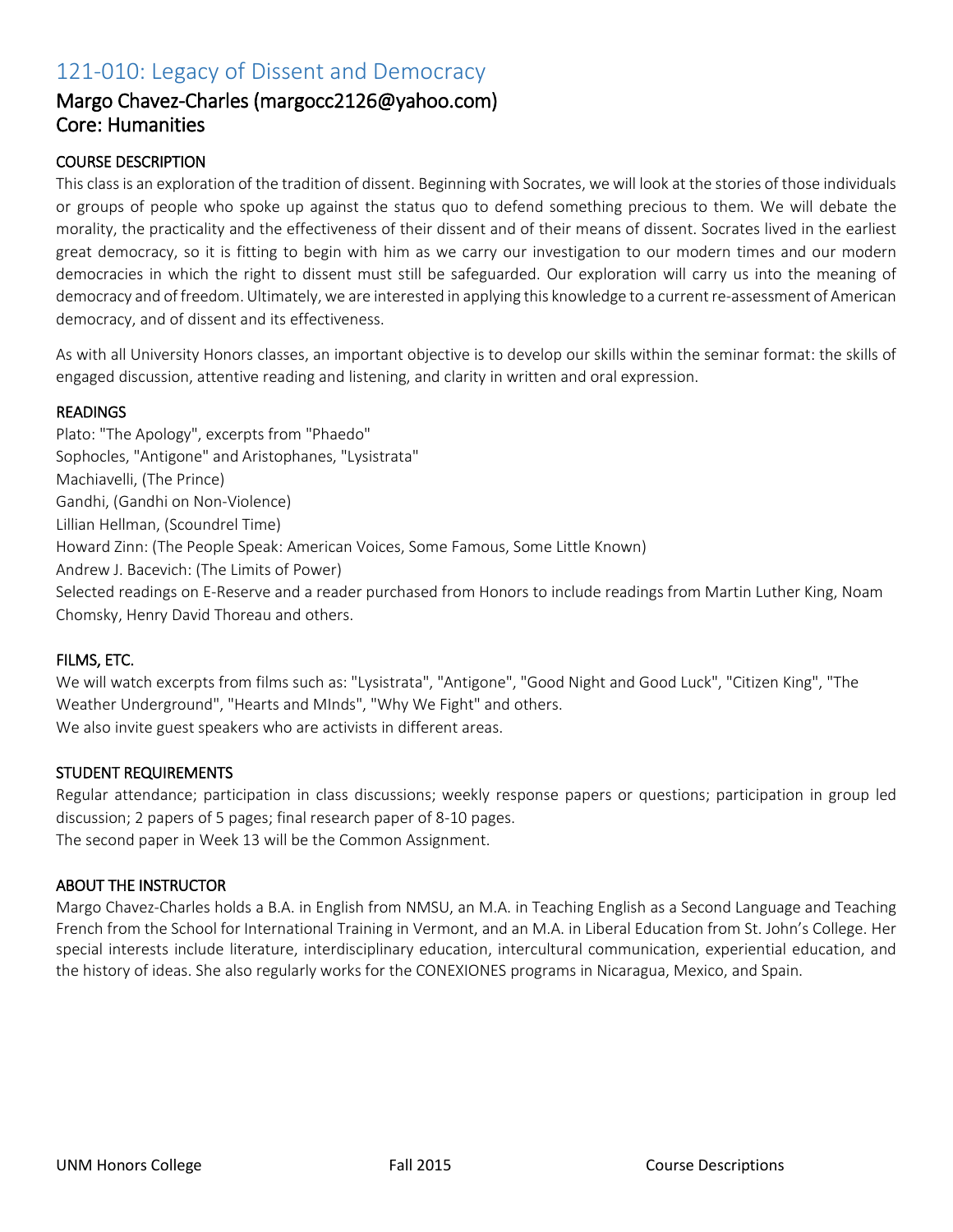# 121-011/012: Legacy of Comedy

### Maria Szasz (deschild@unm.edu) Core: Humanities

#### COURSE DESCRIPTION

"We know what makes people laugh. We do not know why they laugh." W. C. Fields

The Legacy of Comedy explores the complex, varied, and rich history of theatrical comedy. A fundamental question of the class is "how has humor changed over time?" We begin our search for the answers with the Greek and Roman comedies of Aristophanes and Plautus, followed by A Midsummer Night's Dream, one of Shakespeare's classic romantic comedies. We then explore the scandalous social critique underlying the satire in both Molière's seventeenth-century French plays and Wycherley's English Restoration plays, which we will compare to Congreve's gentle eighteenth-century humor. Next, we investigate why Oscar Wilde was one of the Victorian Era's best loved wits, and why his humor still delights audiences today. Our exploration into twentieth-century theatre includes a vast array of talented comedic playwrights from around the world, such as the French writer Yasmina Reza, Irishmen John Millington Synge, George Bernard Shaw and Brian Friel, American Beth Henley, and one of the finest examples of American musical comedy from the 1950s, Guys and Dolls. As we proceed through the history of theatrical comedy, the class will explore the evolution and definitions of specific types of comedy, such as vaudeville, high comedy, low comedy, comedy of humors, comedy of manners, puns, theatrical pantomime, satire, farce, black comedy, stand-up comedy, and improvisation. Finally, we will contemplate the true meaning and purpose behind comedy. Does most comedy, as Arthur Koestler says, "contain elements of aggression and hostility, even savagery"? Or is comedy, as Paul Johnson and Shakespeare insist, "jolly and forgiving," ultimately showing us the better aspects of being human? Or is comedy's main function, in the words of theatre critic Ben Brantley, "to defuse bombs that in real life often explode and destroy"? Consider taking this Legacy to help us find out!

1950

#### READINGS

Aristophanes, (Lysistrata) Plautus, (The Brothers Menaechmus) William Shakespeare, (A Midsummer Night's Dream) Molière, (Tartuffe) 1664 William Wycherley, (The Country Wife) 1675 William Congreve, (She Stoops to Conquer) 1773 Oscar Wilde, (The Importance of Being Earnest) 1895

#### FILMS, ETC.

(Lysistrata; a taped version of a live production) (The Comedy of Errors; the basis of the Roman farce) (The Boys from Syracuse; a musical version of the Roman farce) (A Midsummer Night's Dream; two versions: Max Reinhardt's 1938 film and the 1999 film)

#### STUDENT REQUIREMENTS

Reliable and eager attendance; careful, consistent reading and thoughtful contributions to class discussions; three short response papers (two to three pages each); attendance at a local production of a comedy; attendance at two Legacy Lectures and a one to two page review of each lecture; a one page proposal for a research paper and a ten minute conference with the instructor to discuss the proposal; a four to six page research paper; and a group project: a short (15- 20) minute performance of one or two scenes from one of the plays we read this semester.

#### ABOUT THE INSTRUCTOR

Maria Szasz feels tremendously lucky to have been teaching theatre history in the UNM Honors College since 2008. Her book Brian Friel and America was published by Glasnevin Press in Dublin in January 2013.

John Millington Synge, (The Playboy of the Western World) 1907

Frank Loesser, Jo Swerling and Abe Burrows, (Guys and Dolls)

George Bernard Shaw, (Pygmalion) 1912

Beth Henley, (Crimes of the Heart) 1981 Brian Friel, (The Communication Cord) 1982

Yasmina Reza, ('Art') 1994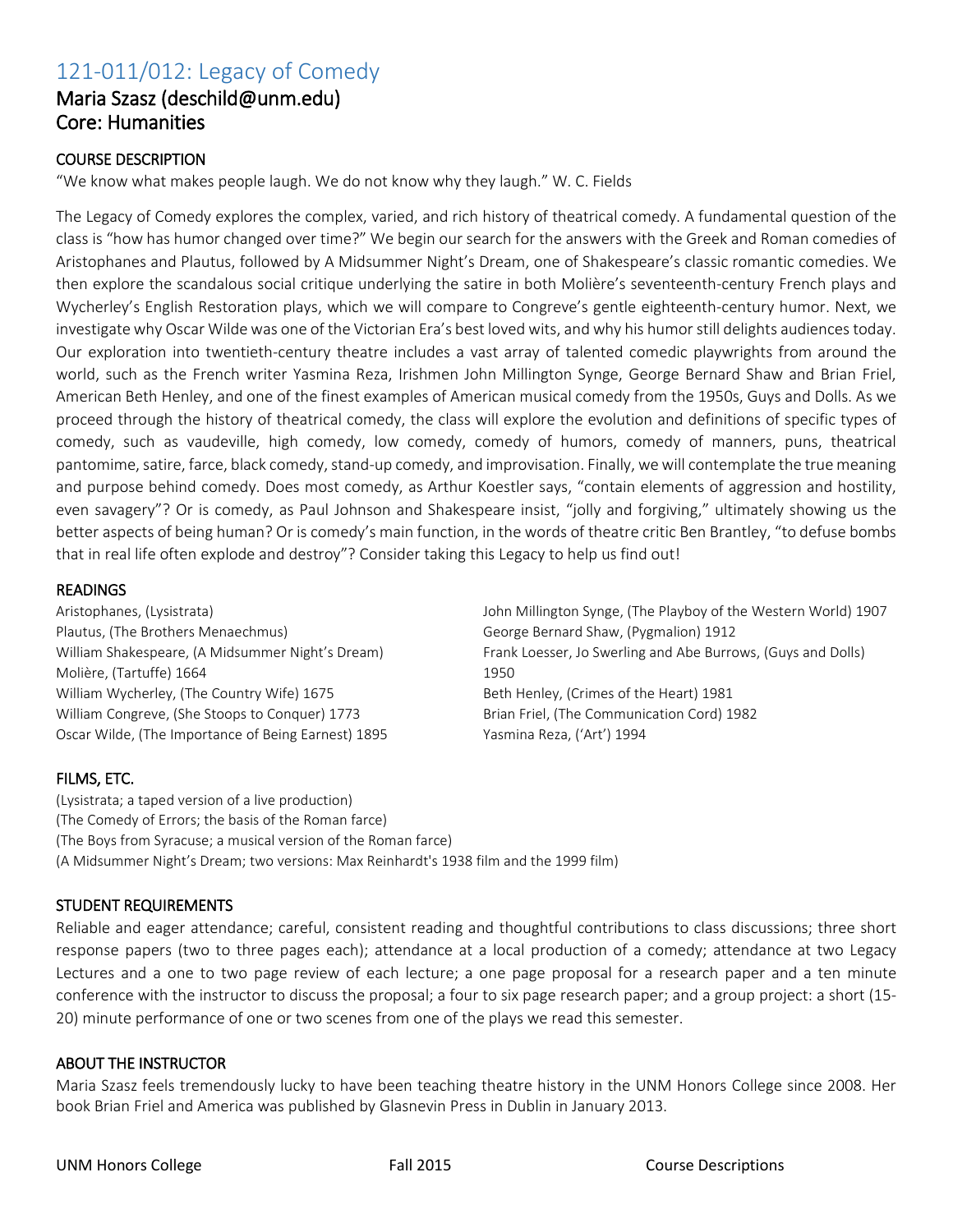# 121-013/023: Legacy of the Renegade

### Nora Hickey (hickey.nora@gmail.com) Core: Humanities

#### COURSE DESCRIPTION

What is a renegade? Outsider? Pioneer?

In this course, we will explore the trajectory of the renegade in American Arts and Literature from the 19th century emergence of Jazz, to the modern tale of Chris McCandless as told in Jon Krakauer's Into the Wild.

Our studies will focus on the construction of identity in these literary and cultural texts. In particular, we will examine how these works portray and celebrate the diversity and dynamism of those that forged their own, new paths in modern American frontiers. We'll focus on renegades who have reached "success," and also study those that have met worse fates, in part due to their unwillingness to conform to societal standards.

Through our critical written and oral examinations of renegades, we will be able to articulate aspects of our own desires to buck the system.

#### READINGS

Fiction: Leslie Marmon Silko – Ceremony Octavia Butler – Blood Child (story) Tim O'Brien - The Things They Carried

Nonfiction: Jon Krakauer – Into the Wild Essays: Malcolm X Margaret Atwood James Baldwin David Foster Wallace Ruth Ozeki Frederick Jackson Turner Poetry: Lorine Niedecker Allen Ginsberg Natalie Diaz

#### FILMS, ETC.

Grizzly Man – Werner Herzog Crumb – Terry Zwigoff

#### STUDENT REQUIREMENTS

You will be required to write academic papers, give two presentations (one - individual, one - group) and participate in class discussions. Students must attend three legacy lectures. For the final project, each student must prepare and write a major research paper investigating a person they consider to be a modern day renegade. Be prepared to actively discuss events of yesterday and today!

#### ABOUT THE INSTRUCTOR

After receiving my BA in English Literature at Kalamazoo College, I attended the MFA program in Creative Writing at UNM. My main focus was poetry, although I enjoy writing and reading widely. My poetry appears in numerous journals. I currently write for the Weekly Alibi, the local alternative weekly in Albuquerque, and teach freshman about composition and creative writing. I am very much looking forward to teaching my first Honors College course on women in poetry and comics in Spring 2015.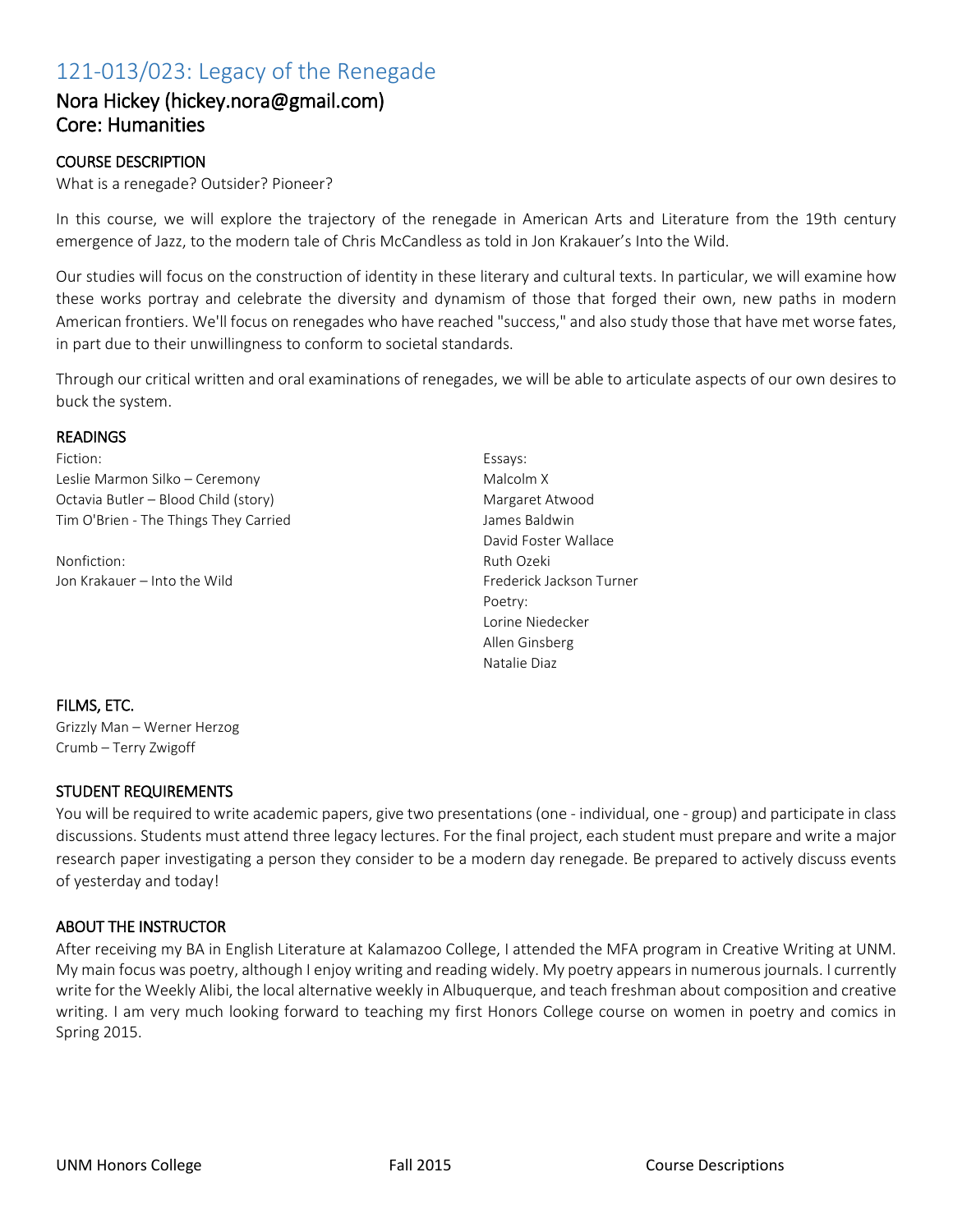# 121-014/015: Legacy of Exploration: Ethical Relativism in Cross-Cultural Narratives

### Renee Faubion (sanren@unm.edu) Core: Humanities

#### COURSE DESCRIPTION

One of the greatest problems facing travelers has long been the challenge of accepting systems of values which are alien to their own. Confronted with peoples who dress differently than we do, who have different religious and moral philosophies, or even different diets than our own, we may—like many travelers before us—be inclined to respond with anxiety, distrust, or even violence. In this course, we will review a variety of historical, literary, and philosophical texts to trace Western responses to unfamiliar cultures and to understand better the historical distinctions made between "savage" and "civilized" behavior. How, for example, can we evaluate the practice of cannibalism? Michel de Montaigne argues that, in some situations—specifically, when the practice fits into a larger system of cultural values honoring valor,—cannibalism may be much more defensible than the European practice of torture. And what about taboos regarding sexual behavior? According to Denis Diderot, many of these prohibitions are pointless, even illogical. As the responses from Montaigne and Diderot indicate, in earlier periods travelers could be surprisingly open-minded about alien cultures. But such open-mindedness can lead to other problems; while ethical relativism breeds tolerance, taken to an extreme, it can actually paralyze us by justifying almost any behavior, however violent or destructive. This semester, we will consider how so-called "civilized" people have responded to values which differ from their own; in the process, we will also consider whether there is such a thing as a value that is objectively "true."

#### READINGS

Sonia Nazario, *Enrique's Journey* Bernal Díaz, *The Conquest of New Spain* Mary Rowlandson, *The Sovereignty and Goodness of God* Shakespeare, *The Merchant of Venice* Friedrich Nietzsche, *Genealogy of Morals* Also selections from Pope Urban II, Chaucer, Fulcher of Chartres, Montaigne, Denis Diderot, and George Catlin, as well as Muslim and Jewish responses to the crusaders and images from Catlin and Paul Gaugin

#### FILMS, ETC.

Film: Roko Belic, *Genghis Blues*

#### STUDENT REQUIREMENTS

Research project; synthesis paper; series of homework assignments; facilitation of one session of class discussion; thoughtful and attentive participation in class discussion; attendance at lectures, as stipulated by the Honors College

#### ABOUT THE INSTRUCTOR

After receiving degrees in Russian from Trinity University and the University of Kansas, Renée Faubion earned a second M.A. and a Ph.D. in English at UNM. Her article on Tim O'Brien's "Sweetheart of the Song Tra Bong," was recently published in *Critique*. She has won three awards for excellence in teaching.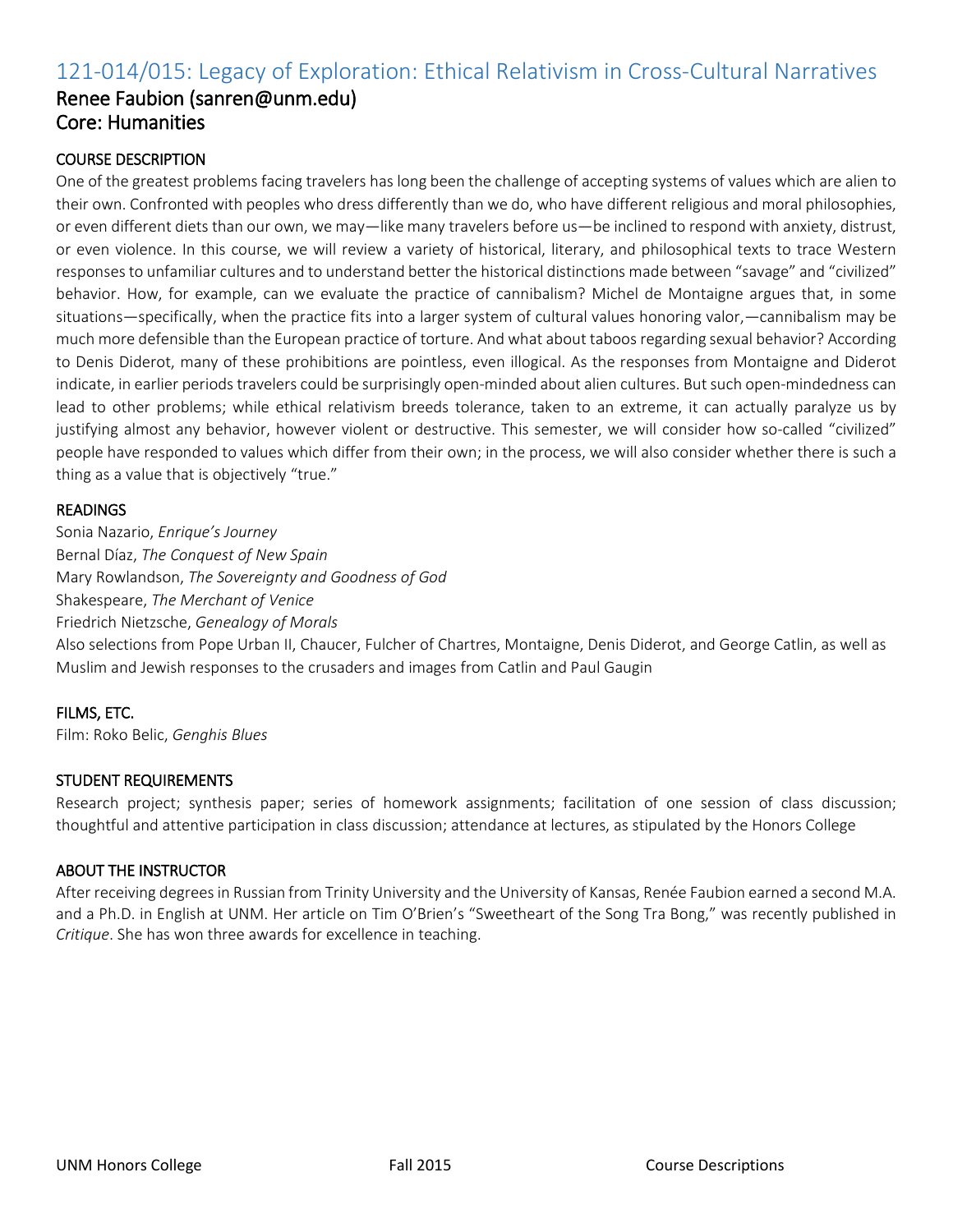# 121-016/017: Legacy of Success

### Richard Obenauf (obenauf@unm.edu) Core: Humanities

#### COURSE DESCRIPTION

How do you measure success?

Money? Power? Fame? Sex? Friendship? Love? Freedom? Happiness?

Although success is universally valued, there is no universal concept of success. In this course we will examine how success and other human values are defined within the works we read, and how they manifest through various characters, themes, and forms. We will focus on how these values both reflect and affect the values not only of the cultures that produced them but also of our own culture. Along the way, you will develop a deeper knowledge of literature, of history, and of yourself.

#### **READINGS**

Our lively reading list will include a Kurt Vonnegut short story, Roman satires, medieval romances, a medieval morality play, Doctor Faustus, an eighteenth-century Oriental tale, a Mozart opera, autobiographies by Benjamin Franklin, Frederick Douglass, and Virgil Wyaco, and two great American novels—both published in 1925—The Great Gatsby and Gentlemen Prefer Blondes.

#### STUDENT REQUIREMENTS

Consistent attendance and active participation are required. Students are expected to keep a reading journal, which will form the basis for a series of ungraded one-page response papers. There will be two short analytical essays, a longer personal or creative paper, and a group presentation.

#### ABOUT THE INSTRUCTOR

Richard Obenauf, a product of Honors at UNM, earned his MA in English and American Literature at Loyola University Chicago, where he is a PhD candidate in Medieval and Renaissance Literature. He is currently completing his dissertation on censorship and intolerance in England before 1776.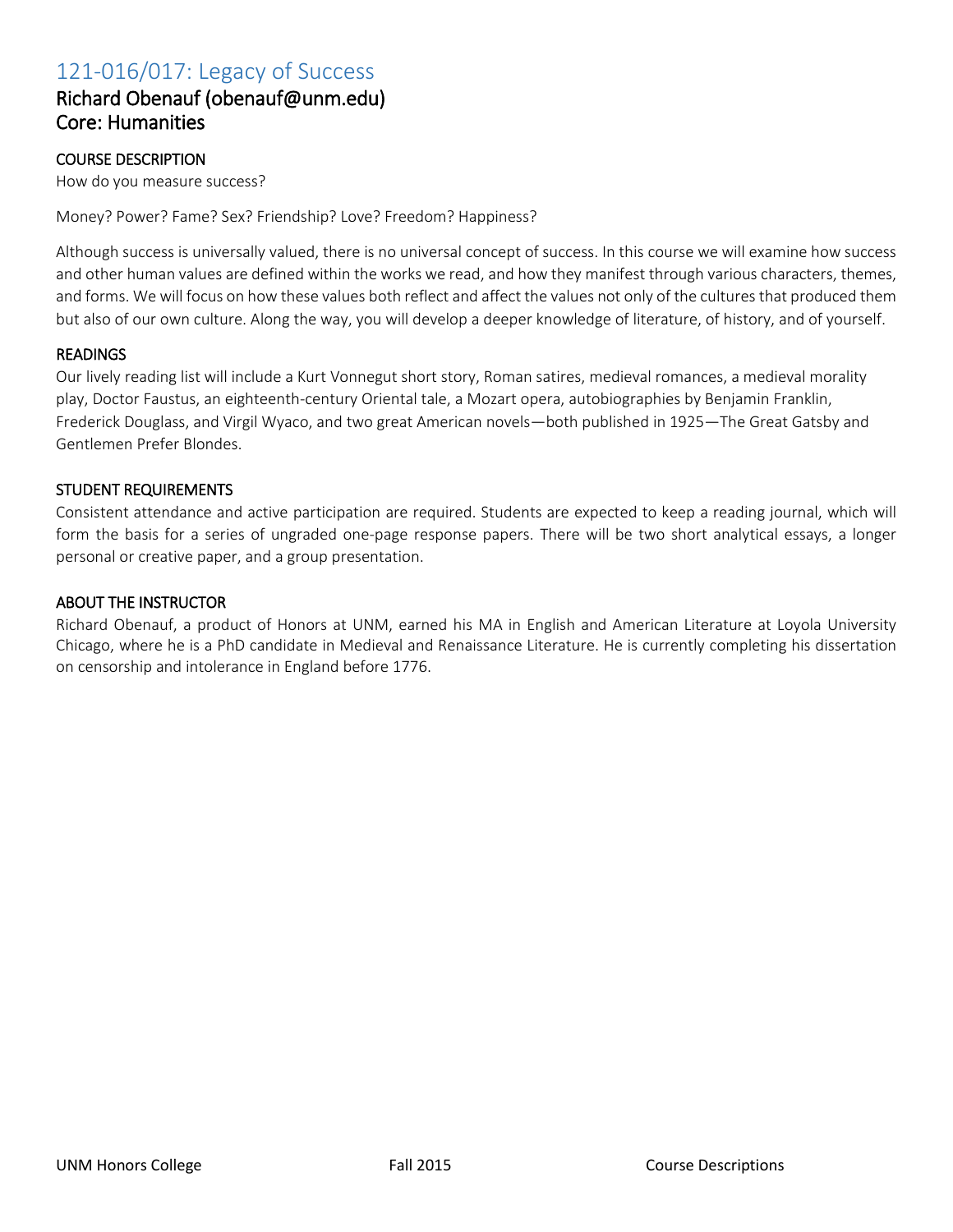# 121-018: Legacy of the Civil War

### Ryan Swanson (swansonr@unm.edu) Core: Humanities

#### COURSE DESCRIPTION

The United States is currently commemorating the 150th anniversary of the Civil War. The Civil War was, arguably, the most significant conflict in American history. Put succinctly, the war decided that slavery would end and that the Union would be held together. But understanding the Civil War's role in American society, both historically and today, is far from simple. This course will study the war itself, but also issues of memory and commemoration. We will assess why, for example, reenactors feel compelled to dress up and play war. We will consider how the Civil War has been characterized by Hollywood. We will study how designations of "North" and "South" continue to be formative in the United States. While this legacy class will look at some of the particulars of the conflict (such as the Battle of Albuquerque), the primary goal is to conduct an interdisciplinary analysis of the Civil War in American culture, and to assess how historical memory functions.

#### READINGS

Karen Cox, Dixie's Daughters: The United Daughters of the Confederacy and the Preservation of Confederate Culture Drew Gilpin Faust, This Republic of Suffering: Death and the American Civil War Robert Hicks, The Widow of the South Tony Horwitz, Confederates in the Attic

#### FILMS, ETC.

Gone with the Wind The Conspirator Glory Gods and Generals

#### STUDENT REQUIREMENTS

Students will be expected to embrace interdisciplinary analysis, write several argumentative papers, and engage in class discussion...among other things.

#### ABOUT THE INSTRUCTOR

Ryan Swanson is in his second year at the UNM. He has been known to read widely on the Civil War, but would like to point out that he is not a reenactor.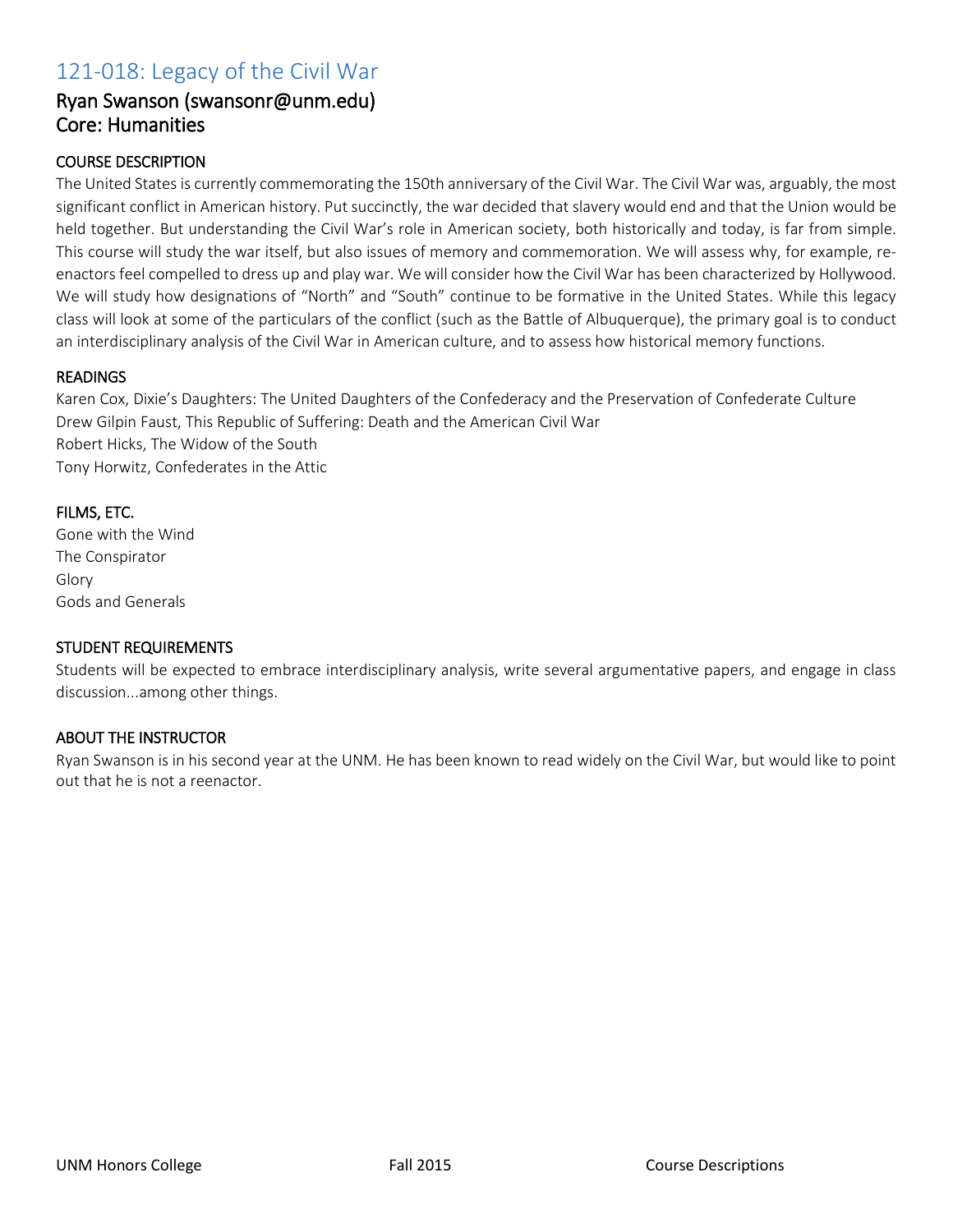# 121-019: A Humane Legacy: Human Rights Past and Present

### Sarita Cargas (cargas@unm.edu) Core: Humanities

#### COURSE DESCRIPTION

Every nation on Earth has accepted the language of human rights. The 1948 Universal Declaration of Human Rights, UDHR, was adopted East and West. Every single nation state has adopted one, if not all ten, of the human rights conventions that make up the body of international human rights law. This course will examine how it is that scholars can argue that human rights are truly universal. We will look at the texts and events throughout history that have contributed to the idea of rights, and we will examine the current debates. (This includes the so-called Asian Values debate which claims that human rights are a tool of Western oppression.) Thus, we will study the contributions of the major world religions and philosophies as well as the important events in the West that determined the language of human rights. We'll study how the historic UDHR came to be written and what the status of it's legacy is at present.

#### READINGS

The books are: (The Evolution of Human Rights: Visions Seen) by Paul Gordon Lauren (A World Made New: Eleanor Roosevelt and the Universal Declaration of Human Rights) by Mary Ann Glendon

#### FILMS, ETC.

Primary Sources include: The Universal Declaration of Human Rights, The French Revolution's Rights of Man and Citizen, Declaration on Independence, various drafts of the UDHR and documents gathered for writing it. films: Eleanor Roosevelt, and Eleanor Ro

#### STUDENT REQUIREMENTS

Students will be expected (and taught) to read texts closely, and to read documents thoroughly. Short writing assignments will help students analyze the various readings. Critical thinking will be explicitly discussed and expected. Participation in class discussion is required as it's essential in helping students' form and express opinions.

#### ABOUT THE INSTRUCTOR

Sarita Cargas earned her doctorate at Oxford University in the UK. She is a graduate of St. John's College and Georgetown University. Her research interest has been in psychology, the study of war, theology, and currently in human rights. Dr. Cargas is writing a book about the nature and content of human rights. Her teaching philosophy is student centered which means she uses various classroom activities to engage students with the material and develop life long habits for critical thinking.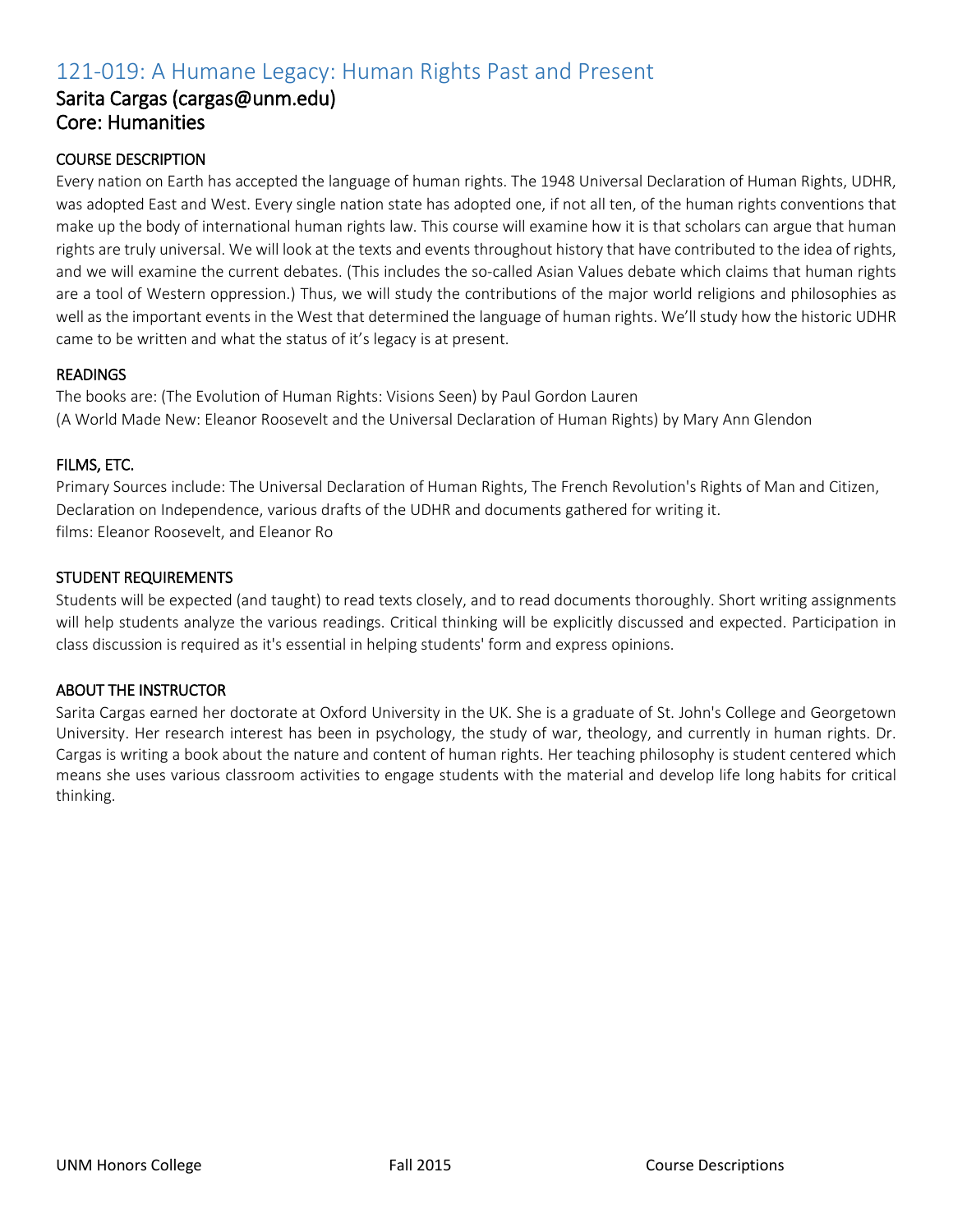# 121-020/021: Legacy of Gender, Race, & Class

### Sheri Karmiol (metzger@unm.edu) Core: Humanities

#### COURSE DESCRIPTION

Consider the ways in which we are the same but different. This class deals with "isms," those words that help to define difference—race, ethnicity, class, gender. Our construction of difference is longstanding. The Greeks defined themselves as different from the Spartans. Christians were different from the Jews or pagans. In our own world, women are different from men and black is different from white and both are different from brown. This legacy class will examine the ways in which difference—whether gender, ethnicity, class, or race—is depicted in literature and film. We will consider a variety of topics, but be prepared to discuss how ethnicity, race, gender and social class define our lives and how these differences reflect the past and inform the future.

#### READINGS

Charlotte Brontë, (*Jane Eyre*) Toni Morrison, (*The Bluest Eye*) Jackie Robinson, (*I Never Had it Made*)

Euripides, (*Medea*) (available as a free download to an ereader or read online)

A Reading Packet that includes: Pericles, funeral oration speech, from (*The Peloponnesian War*), by Thucydides; John Stuart Mill selections from, "On the Subjection of Women"; Mary Wollstonecraft, selected readings from, *A Vindication of the Rights of Women*; plus a selection of short stories and poetry by Langston Hughes, Zora Neale Hurston, Alice Childress, Alice Walker, Sherman Alexie, Leslie Marmon Silko, N. Scott Momaday, Paula Gunn Allen, Grace Paley, Cynthia Ozick, Fuku Yokoyama Tsukiyama, and Rudolfo Anaya.

#### FILMS, ETC.

Excerpts from (To Kill a Mockingbird), (The Magdalene Sisters), (Jane Eyre), (Remains of the Day), (A Class Divided), (Smoke Signals), (Crash).

#### STUDENT REQUIREMENTS

3-page location paper, a 3-page analytical/major concepts paper, several 2-page papers, oral presentations, a final research project on how race, ethnicity, gender, and class impact economic, educational, and social outcomes.

#### ABOUT THE INSTRUCTOR

Sheri Karmiol has a Ph.D. in British literature. Much of Sheri's academic research had focused on behavioral and social anthropology and the ethical and philosophical decisions that people make to adapt to changes in their lives. Most of the classes that she teaches have centered on issues of social inequity, prejudice, and the marginalization of people, who are classified as expendable members of society. Sheri has been honored with awards for her teaching and has received two fellowships, including one for study at the United States Holocaust Memorial Museum. Sheri also teaches classes on the Holocaust and on intolerance.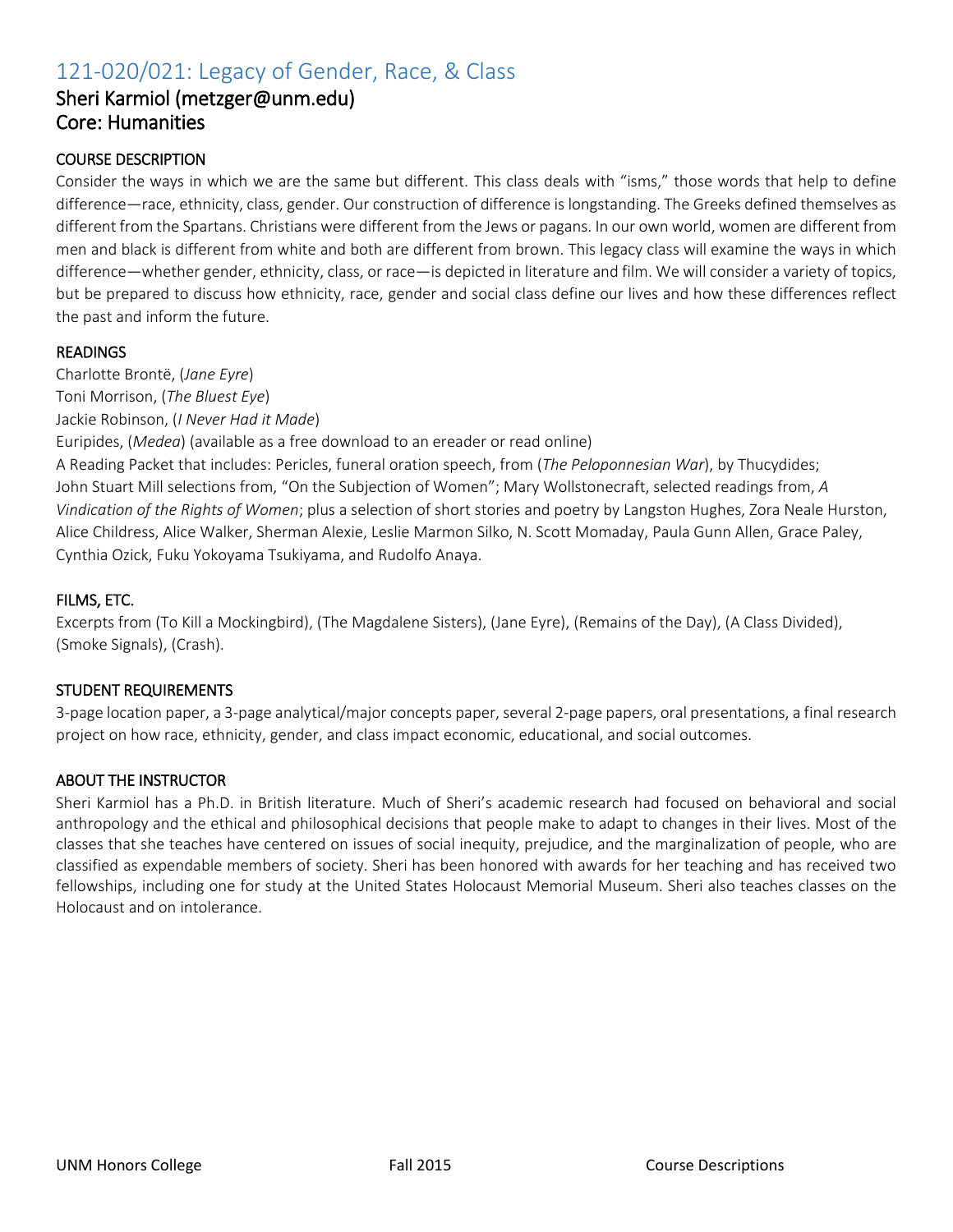# 121-022: Legacy of Exploration: Explorers of Mountains

### Troy Lovata (lovata@unm.edu) Core: Humanities

#### COURSE DESCRIPTION

"We have climbed the mountain, There's nothing more to do. It is terrible to come down To the valley Where, amidst many flowers, One thinks of snow." --Donald Justice

Explorers have ventured many places over the centuries, but mountains have had a special draw. Mountains have been viewed as both foreboding obstacles that divide peoples and spiritually significant points worthy of pilgrimage. Mountains have held both the promise of untold riches and the possibility of unforgiving terror. Some have been lured to the mountains for science, some for religion, some for personal glory, and others to harvest the earth's bounty. Whichever the reason, pioneering mountaineer Elizabeth Knowlton noted that, "to those men who are born for mountains, the struggle can never end, until their lives end." This course examines why people have explored mountains and the draw of reaching high altitude. Students will study first-hand accounts, literature, and primary sources of both historic and contemporary mountain journeys from around the world and compare them to their own experiences here in the Mountain West. This course unfolds in both the classroom and the field. There are two required and one optional field trips into the mountains outside normal class time. The required excursions include a hike up the La Luz Trail in the Sandia Mountains (hikers will return via the Sandia Crest Tram; those not physically able to hike will ride the tram both ways) and up Tome Hill in Los Lunas. Dr. Lovata will also lead an optional warm up hike/field trip Sandia Mountains. The required trips are scheduled for weekend of September 11<sup>th</sup> and Sunday, November 1<sup>st</sup>. The optional hike is scheduled for the morning of Friday, August 27th.

#### READINGS

*The Shameless Diary of an Explorer: A Story of Failure on Mt. McKinley* by Robert Dunn *A Lady's Life in the Rocky Mountains* by Isabella Bird *Into Thin Air* by John Krakauer *Nature Writings* by John Muir *The Ice Maiden: Inca Mummies, Mountain Gods, and Sacred Sites in the Andes* by Johan Reinhard

FILMS, ETC. *Touching the Void* (2003)

COURSE FEE

45

#### STUDENT REQUIREMENTS

This course will be conducted both in the classroom and in the field. There will be required essays, research projects, and presentations. There will be two required and one optional field trip into the mountains outside normal class time. The required excursions include a hike up the La Luz Trail in the Sandia Mountains (hikers will return via the Sandia Crest Tram; those not physically able to hike will ride the tram both ways) and a short hike up Tome Hill in Los Lunas. Dr. Lovata will also lead an optional field trip in the Sandia Mountains. There is required, \$45.00 course fee to cover the cost of these excursions. The exact dates are subject to change.

#### ABOUT THE INSTRUCTOR

Troy Lovata, Ph.D. is a tenured, Associate Professor in the Honors College. His courses explore our cultural relationship with the world around us and examine our connections to the past. Dr. Lovata holds a Doctorate in Anthropology, with a focus on Archaeology, from the University of Texas.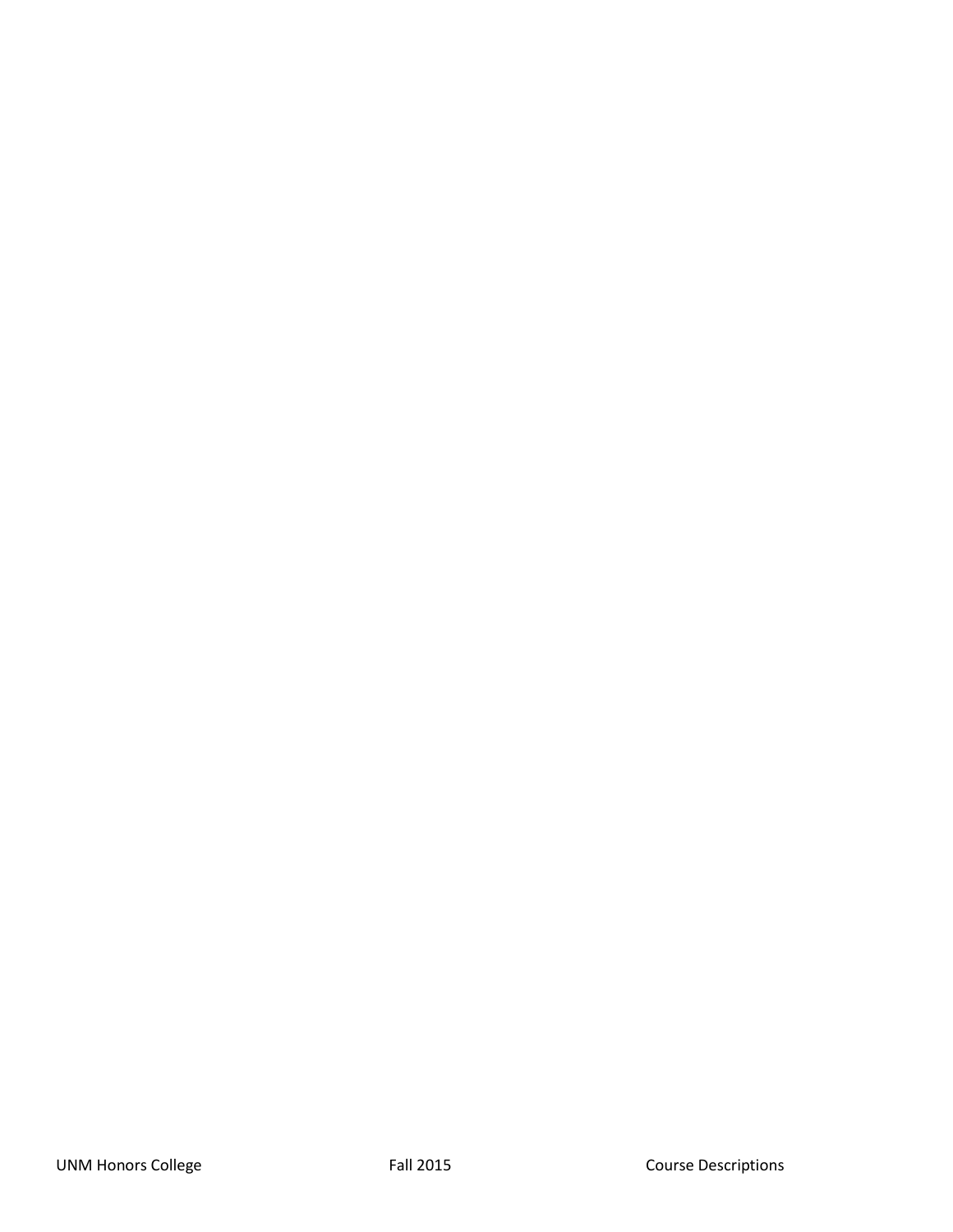# 201-001: Rhetoric and Discourse: The God Particle Is a Beatles Fan

### Amaris Ketcham (ketchama@unm.edu) Core: Writing & Speaking

#### COURSE DESCRIPTION

If John Lennon works his way through a crowd full of teenage girls, they will slow him down, and his speed decreases the more they're attracted to him. "We think we have found these teenage girls," Martin Archer, a physicist at Imperial College in London, told CNN on July 4th, 2012.

Are you an imaginative naturalist? Always narrating the War of Currents to friends? Obsessed with the human dimension of stats or the half-life of pleasure? Are you interested in exploring where the physical universe collides with the human universe? In this introduction to creative writing course, we will survey short fiction, creative nonfiction, and poetry that use science as a way to access the personal, fanciful, and flawed experience of living.

#### READINGS

Students will have a reading packet featuring work by Annie Dillard, Loren Eiseley, Lydia Millet, Julio Cortazar, Blake Butler, Tomas Transtromer, and many more.

#### STUDENT REQUIREMENTS

Requirements include attendance, generous participation in discussions, workshop critiques, one essay, one short story, one poem packet, one substantial revision, and one public reading.

#### ABOUT THE INSTRUCTOR

Amaris Ketcham received her M.F.A. in Creative Writing from the Inland Northwest Center for Writers at Eastern Washington University. Amaris has published essays, poetry, and short fiction in a variety of magazines, anthologies, and online venues. She currently serves as the Faculty Advisor for Scribendi, the Honors College and Western Regional Honors Council literature and arts magazine.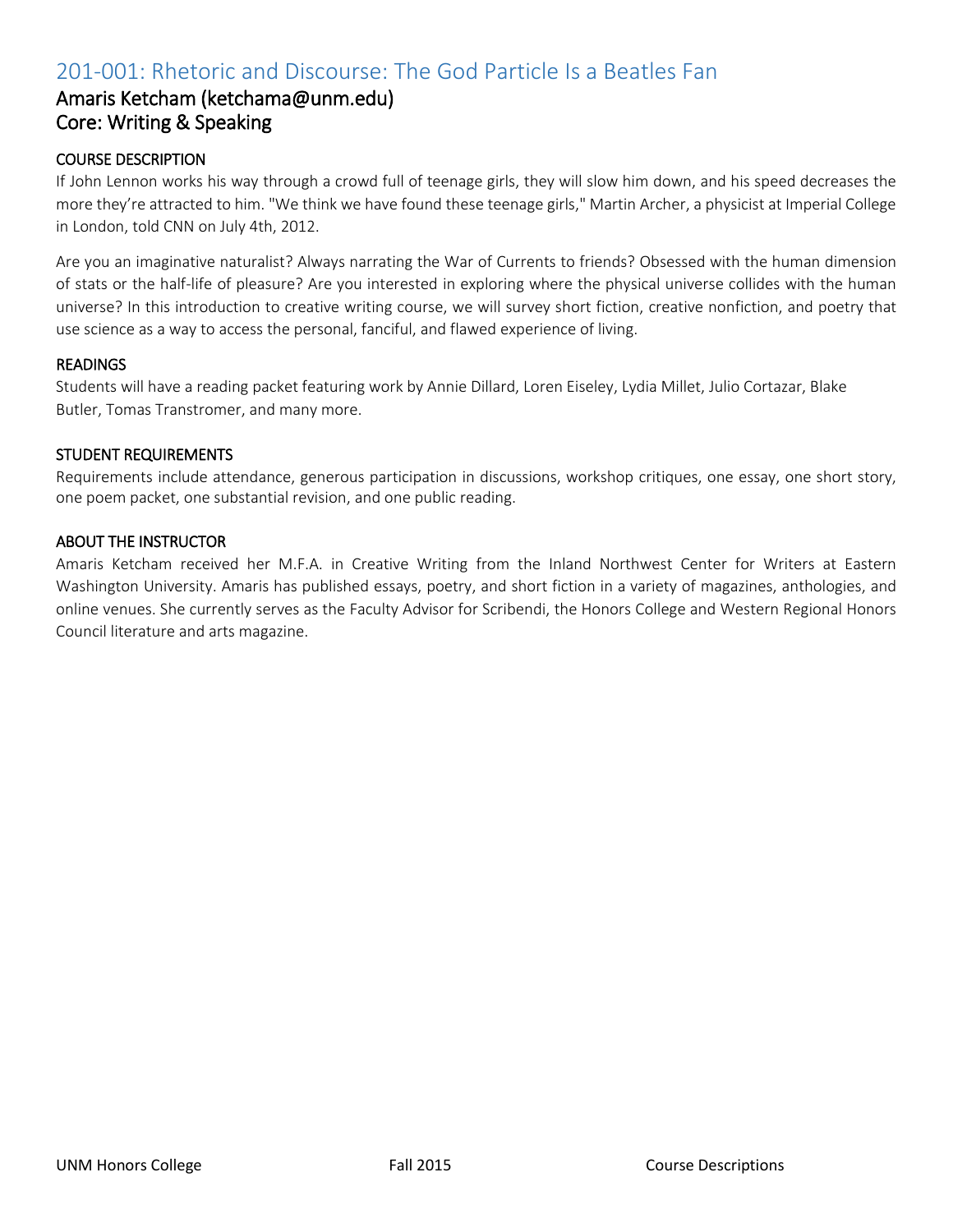# 201-002: Rhetoric and Discourse: Writing A Life

### Sheri Karmiol (metzger@unm.edu) Core: Writing & Speaking

#### COURSE DESCRIPTION

What does it mean to write your life story? Does everyone have a story worth recording? These are questions to ponder in this class as we read a selected number of memoirs. As the semester progresses, we will consider the ways in which people have remembered their past and the ways in which they have told their stories through their memoirs. Some of these memoirs explore what it is like to be ostracized by the community for being gay or for living in poverty. As we read these personal stories, we will consider the choices that writers make in describing the events of their lives. What makes some of these descriptions so very powerful? And what do they teach us about bravery or about facing challenge or just about how to survive from one day to the next?

In a 2011 essay printed in the New York Times Book Review, book critic Neil Genzlinger argues that many writers, who are tempted to have their life story published, should instead "hit the delete key, and then go congratulate yourself for having lived a perfectly good, undistinguished life." And so perhaps, while many people believe they have a unique, and often compelling, story to tell, perhaps not all stories are quite as compelling as the writer imagines his/her story to be. Although Genslinger's criticism of a spate of recent and quite unremarkable memoirs likely proves he is correct, I hope that the memoirs that we will read this semester will prove that some memoirs are, indeed, worth the reading. There is much to be learned from reading memoirs, including what you might learn about yourself if you were to write your own memoir. The previous times that I taught this class, students wrote exceptionally strong, and in many cases, moving stories. I found the class to be a particularly rewarding experience. I hope students will find it equally worthwhile.

#### READINGS

Alison Bechdel, *Fun Home: A Family Tragicomic* Sherman Alexie, *The Absolutely True Diary of a Part-time Indian* Jackie Robinson, *I Never Had it Made*

A Reading Packet, that includes selections from Stephen King, *On Writing*; Bertie Bowman, *Step by Step*; Julia Child, *My Life in France*; Ruth Reichl, *Tender at the Bone*; Alexandra Penney, *The Bag Lady Papers*; and Alyse Myers, *Who Do You Think You Are*?

#### STUDENT REQUIREMENTS

A memoir writing project, a short memoir report, several short writing exercises in journal format, individual presentations, and active class participation.

#### ABOUT THE INSTRUCTOR

Sheri Karmiol has a Ph.D. in 16th and 17th century British literature. Most of the classes that she teaches focus on social inequity, prejudice, and the marginalization of people, who are classified as expendable members of society. Sheri has been honored with awards for her teaching and has received two fellowships, including one for study at the United States Holocaust Memorial Museum. Sheri also teaches classes on the Holocaust and on intolerance.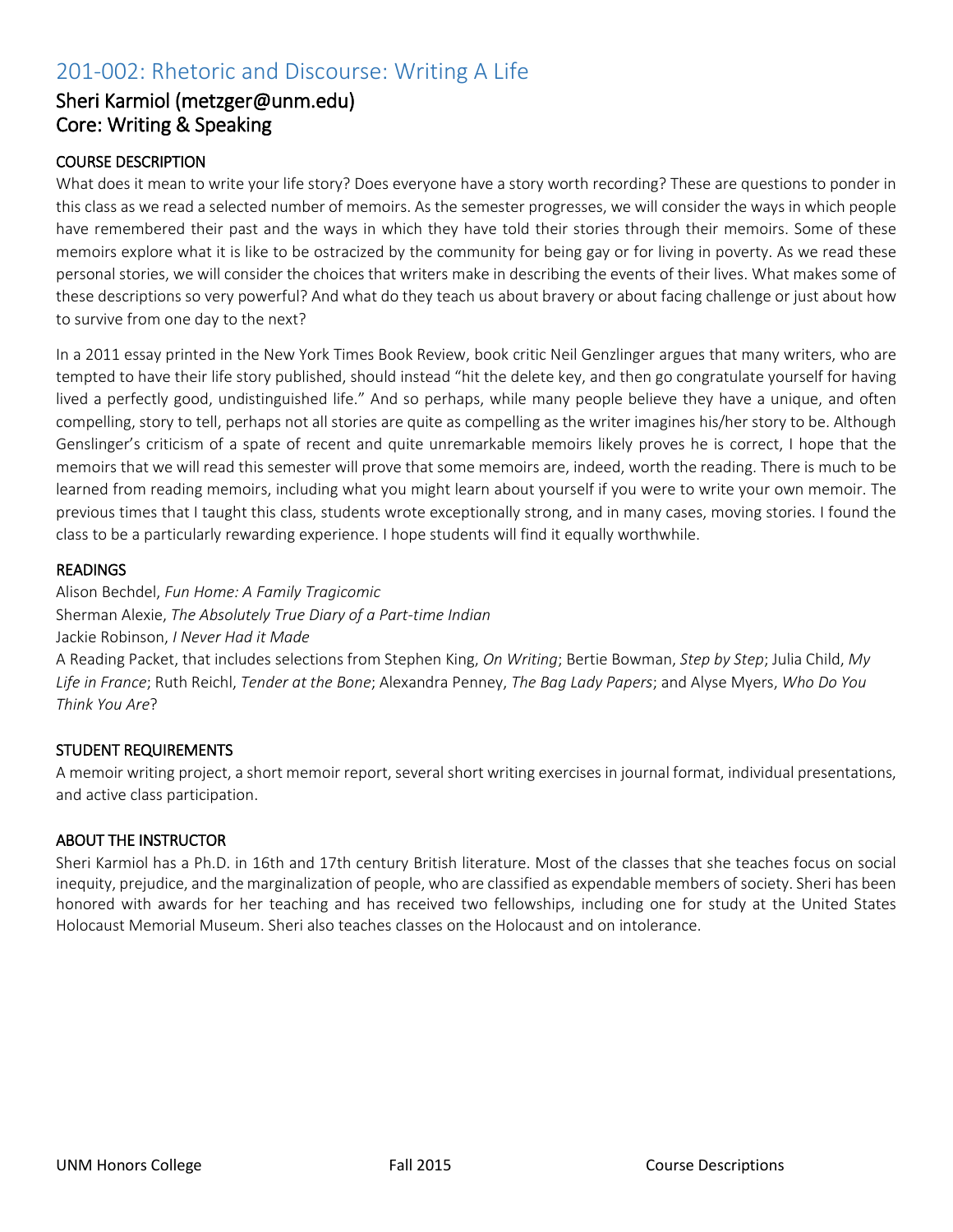# 201-003: Rhetoric and Discourse: Become a Better Writer

### Steve Brewer (abqbrewer@gmail.com) Core: Writing & Speaking

#### COURSE DESCRIPTION

Writing skills are valuable in every career and academic pursuit, so it's imperative that Honors students have all the tools necessary to be excellent writers. In this course, we'll explore the elements of good writing, and get lots of practice in writing and editing nonfiction and short fiction. Topics will include style, voice, grammar, dialogue and sentence structure. Creativity and clarity are the goals. We'll treat the class as a writing workshop, critiquing each others' work and focusing on the craft of clear communication.

#### READINGS

"On Writing Well" by William Zinsser. Further readings online and in class.

#### STUDENT REQUIREMENTS

Students will read from Zinsser each week and complete a writing assignment outside of class. These writing assignments typically will be short, but students will be expected to rewrite and edit so the papers will be polished upon delivery. Several of the assignments require students to "cover" an event or lecture as a reporter would. We'll also write short pieces in class each week, so attendance is mandatory.

#### ABOUT THE INSTRUCTOR

Steve Brewer has published 25 crime novels, plus several short stories and two humor books. He has taught writing at national seminars, including the Midwest Writers Workshop. A graduate of the University of Arkansas-Little Rock, he also has been an award-winning journalist and syndicated columnist.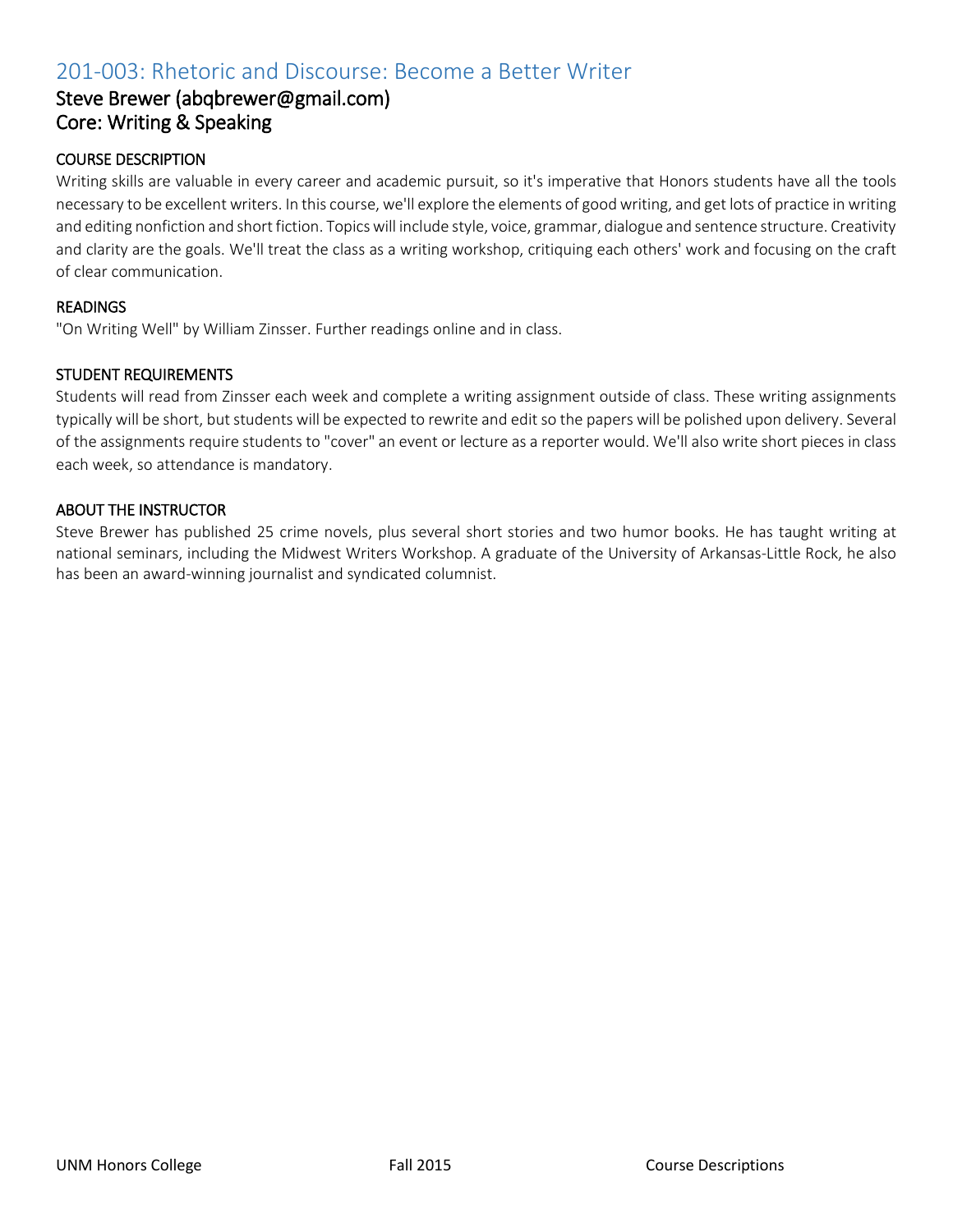# 202-001: Mathematics in the World: Statistics for Career and Life

# Carmen Sorge (sorgec@gmail.com) Core: Mathematics

#### COURSE DESCRIPTION

Have you ever wondered why first the newspaper tells you that coffee prevents cancer, and the next day the headlines proclaim coffee will kill you? Are you aware that some stock fund statistics are technically true, but presented in a way designed to manipulate you? When a doctor tells you that a test for a disease is 99 percent accurate (and you just tested positive) what questions should you ask?

This course is designed to equip you with the statistical tools and knowledge to interpret and analytically analyze data. We will cover graphing techniques for presenting data, data sampling techniques, descriptive techniques, confidence intervals, regression toward the mean and central limit theory, basic probability, estimation and tests of significance as well as other topics. Mastering this material will provide you with the ability to interpret statistics related to public policy, education, business, and the social, health, and physical sciences. You will understand that statistics provides useful information for decision making but will also learn to recognize when the data is being manipulated in order to confuse or obscure the truth.

Understanding statistics allows you to make rational decisions in your own life and to think critically about potential outcomes. If you have taken the equivalent of College Algebra (Math 121) you certainly have the math skills for this class. If you have not taken an algebra class, please contact me before signing up.

#### READINGS

Texts will include "Naked Statistics: stripping the dread from data" by Charles Wheelan, "The Cartoon Introduction to Statistics" by Grady Klein, and "What is a p-value anyway? 34 Stories to Help You Actually Understand Statistics" by Andrew Vickers. We will also be reading provided selections from "Damned Lies and Statistics"by Joal Best and "The Drunkard's Walk: How Randomness Rules our Lives" by Leonard Mlodinow as well as selections from other books, current journals and media.

#### FILMS, ETC.

We will be watching some shorter videos in class and you will watch a few longer documentaries online on your own, including the Joy of Stats.

#### COURSE FEE

5

#### STUDENT REQUIREMENTS

You will be learning basic statistics techniques and completing homework assignments demonstrating your mastery of these topics. Some of these assignments will include the collecting, interpreting and presenting of your own collected data. You will write two major papers. The first paper will involve analyzing a research study for issues relating to data collection, ethical behavior, applicability and adherence to reasonable statistical methods. You will chose a research paper in your own area of interest with my help and approval. Your paper will address the validity of the results, the limitations of the study and any problems with good research you encounter with the method in which the study was conducted. The second paper will involve a critical analysis of previously published research and/or data of your own choice and collection. You may choose the topic based on your own interests or major. For example, an education major might want to investigate how NMPED is evaluating teachers or a health student might want to look into data about hormone replacement. You will create a presentation on your conclusions and present it to the class. You will be participating in hands on experiments in the classroom demonstrating statistics principles and writing up mini labs using the data. You will also write a final short reflection paper at the conclusion of the class.

#### ABOUT THE INSTRUCTOR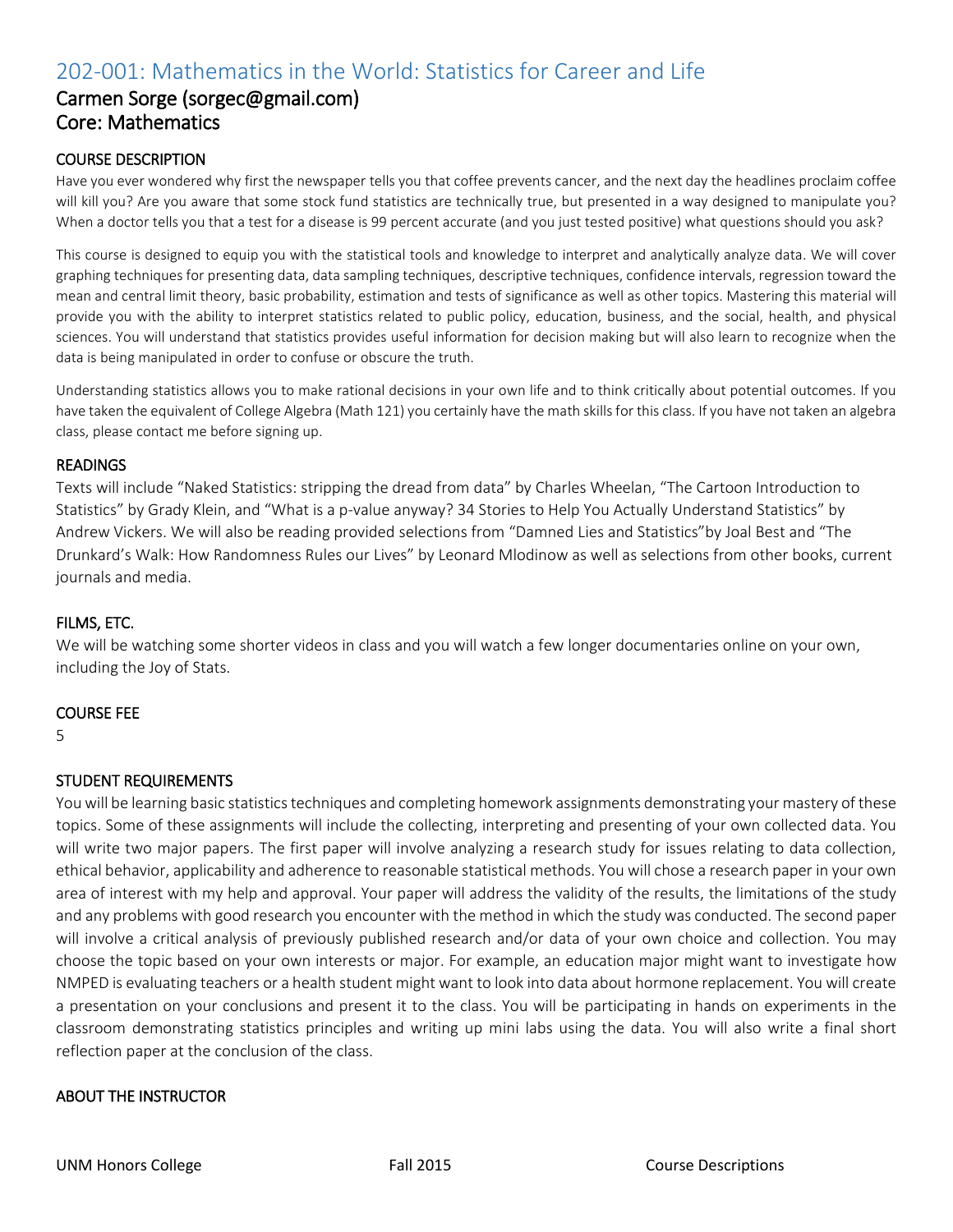I have taught both physics and mathematics from middle school level through college. I have a Ph.D in Educational Psychology, a M.S. in Science Education and a B.S. in Physics. But what should really matter to you is that I have experience in making math and science useful, exciting and interesting.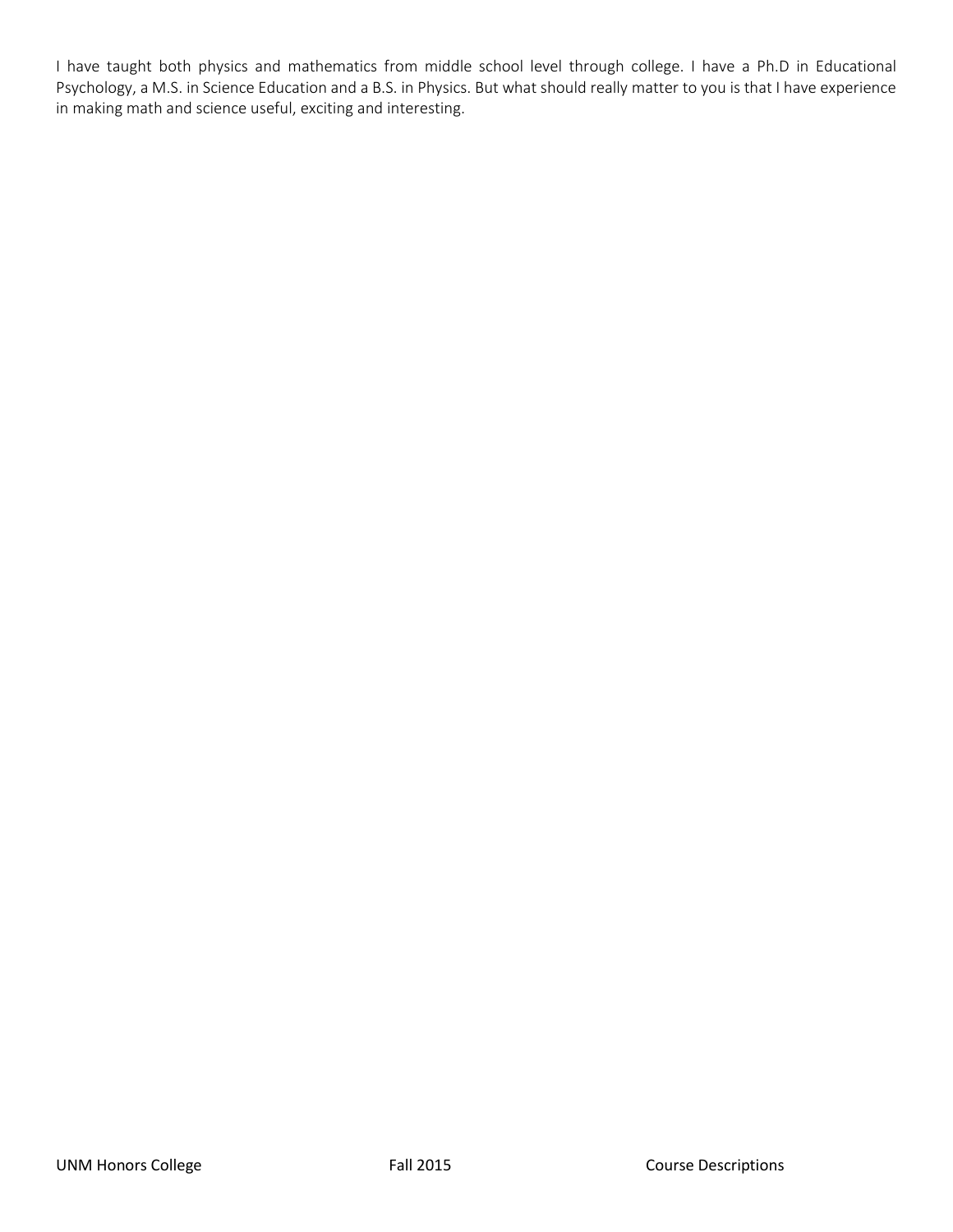# 203-001: Science in the 21st Century: Physics is Everywhere

### Carmen Sorge (sorgec@gmail.com) Core: Physical & Natural Sciences

#### COURSE DESCRIPTION

The most exciting phrase to hear in science, the one that heralds new discoveries, is not 'Eureka!' (I've found it!), but 'That's funny...' - Isaac Asimov

This course is about understanding physics in the world around you. Many students have the impression that science (physics in particular) is a bunch of rules discovered a long time ago by a bunch of boring dead white guys. Nothing could be further from the truth. Physics has a huge impact upon our daily lives, many issues including energy use, safety procedures and government regulations are based on physics principles. Understanding basic physics and learning to read and interpret scientific information critically will allow you to make decisions based on sound scientific reasoning.

You might be thinking physics is just another name for math class. Not in this class. We will use math in the class, but nothing above basic algebra and a teeny bit of trigonometry. The ability to plug numbers into an equation, and chomp through them is not physics. You will need use a little math in this course, but this course is not ABOUT math.

Scientists are not handed a lab worksheet to fill in when doing research. Like scientists, you will utilize the scientific method to produce hypotheses based on experimentation. You will design the experiment, record the information needed and then analyze the data in order to produce and defend your hypothesis. This course is for students who want to DO science and understand how to critically read and discuss scientific concepts (rather than memorize science facts).

Our topics will vary and will include both basic physics fundamentals such as optics, radioactivity, motion and energy conservation and others. The course also includes readings in science and critical interpretation of articles in current journals which relate to physics.

#### **READINGS**

Readings and Films:

We will be reading sections from texts such as those listed below as well as from current scientific journals. These will be available online.

Richard A. Muller, Physics for Future Presidents: The science behind the headlines

Richard Feynman, Six Easy Pieces: Essentials of Physics explained by its most brilliant teacher

Walter Lewin, For the love of Physics: From the edge of the Rainbow to the Edge of Time- A journey through the wonders of Physics

Christopher P. Jargodzki and Frankin Potter, Mad about Physics: Brain twisters, Paradoxes and Curiosities Paul G. Hewitt, Conceptual Physics Fundamentals

#### FILMS, ETC.

We will be watching some videos in class demonstrating physics principles that are too expensive (no access to a space) or dangerous (your teacher is too scared to skydive) for class demonstrations. You will also be watching some longer videos on your own.

#### COURSE FEE

10

#### STUDENT REQUIREMENTS

Regular attendance, active in class participation and weekly reading assignments are expected. You will also write a paper explaining and examining an application of physics that is observable in the real world. You will be participating in hands on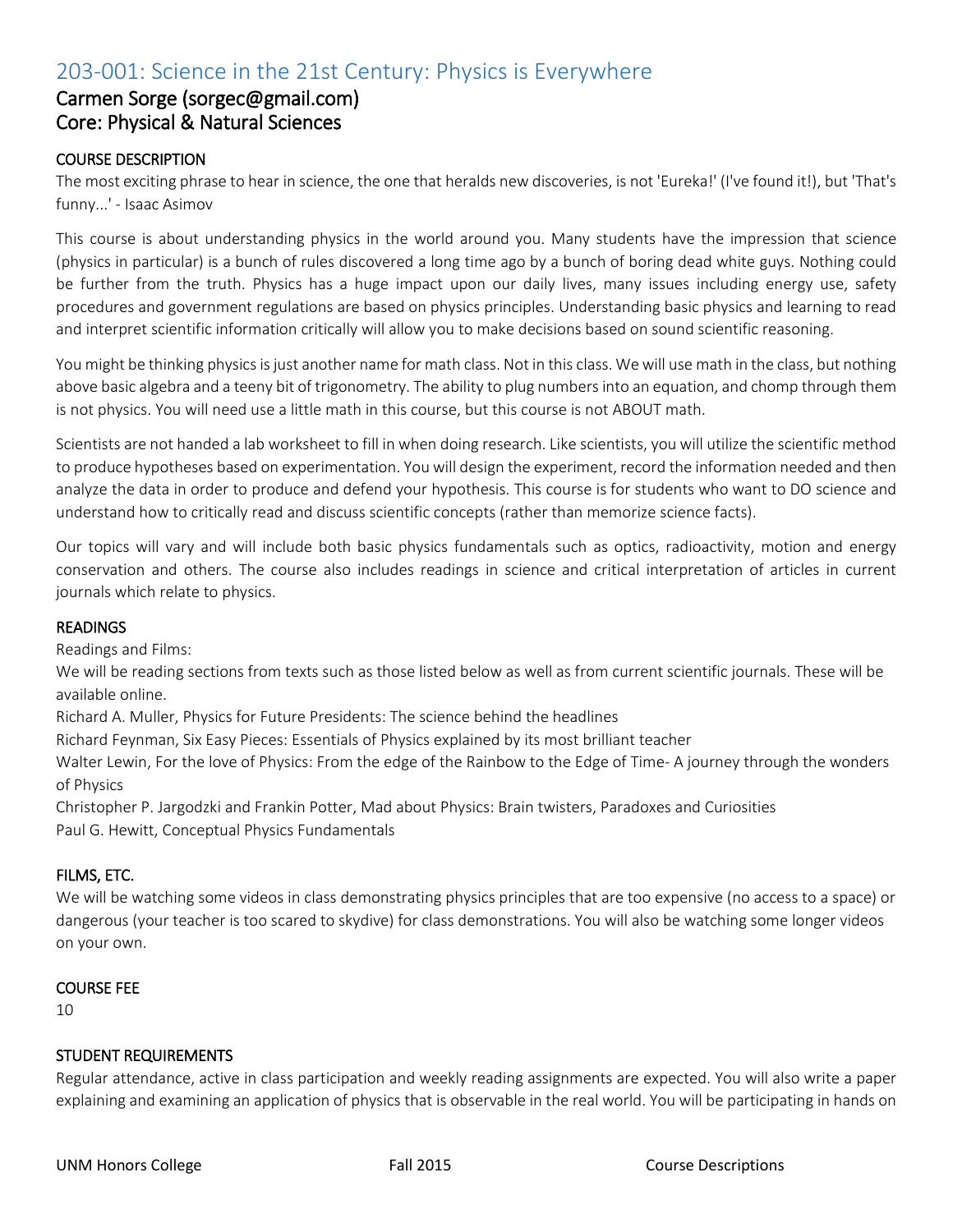experiments in the classroom demonstrating physics principals and writing up a short report on each lab. You will also research and present a short physics demonstration to the class.

#### ABOUT THE INSTRUCTOR

I have taught both physics and mathematics from middle school level through college. I have a Ph.D in Educational Psychology, a M.S. in Science Education and a B.S. in Physics. But what should really matter to you is that I have experience in making science useful, exciting and interesting.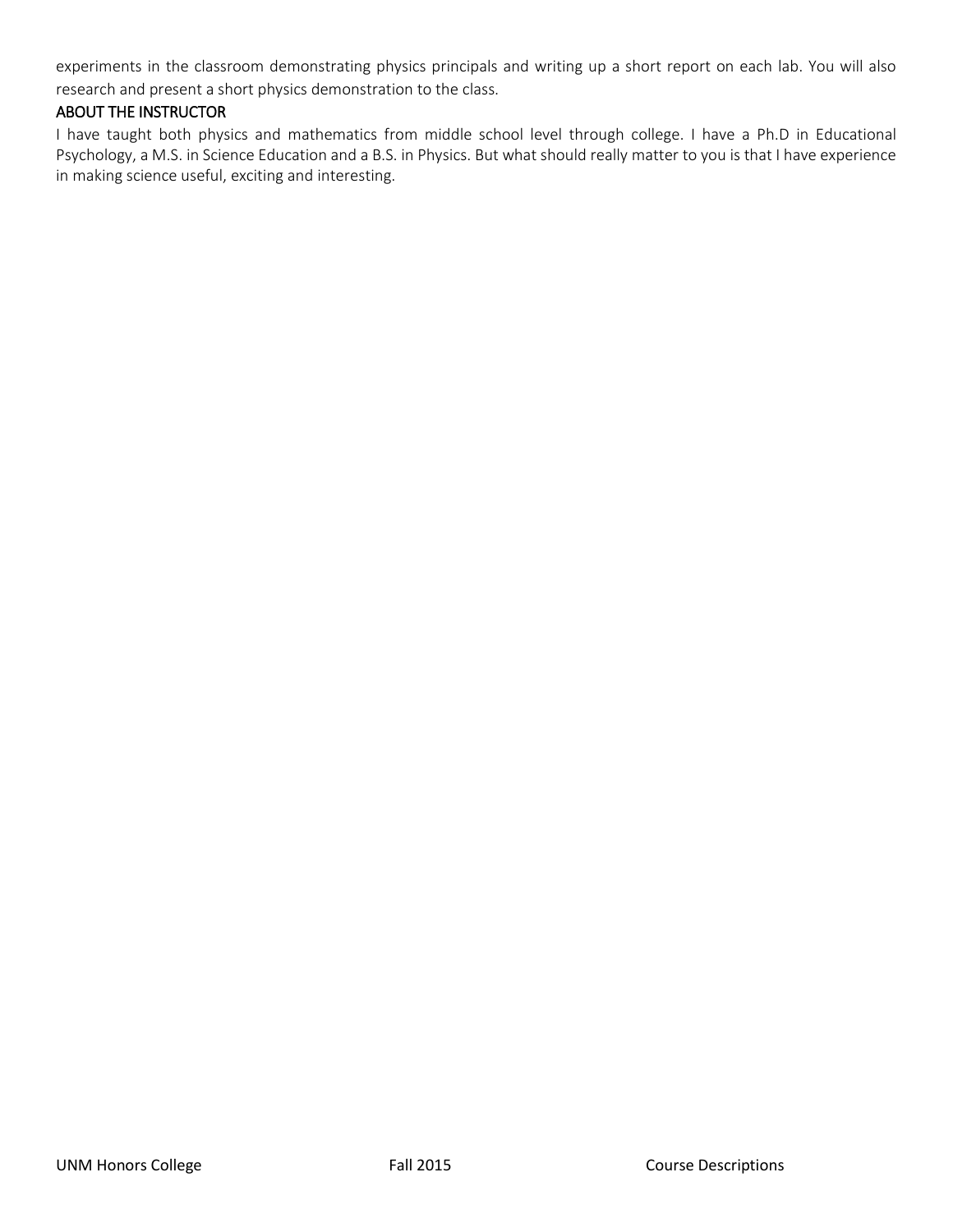# 203-002: Science in the 21st Century: Energy, Burning the World from Both Ends

### Patrick Johnson (newmexicokid@gmail.com) Core: Physical & Natural Sciences

#### COURSE DESCRIPTION

Most scientists agree that two centuries of fossil fuel use has destabilized the climate, damaged the environment, and created a toxic future environment for life on earth. Dwindling reserves and increased consumption suggests that a tipping point is on its way. Have anthropogenic effects already realized significant changes on Earth? If not, for how long will we be able to continue with current trends before the effects become too substantial to ignore? Is there such a thing as a sustainable civilization? What are the consequences of remaining on our current course, and what options do we have?

Addressing these questions requires a firm understanding of where energy comes from, how it is stored, and how it is distributed and used. Energy, burning the world from both ends, is a course that is designed to probe such questions in a highly interactive discussion environment. This is an energy-science literacy course for anyone and it is designed to equip you with a better understanding of the scientific method and how physics, chemistry and biology shape our daily lives. Armed with a better understanding of "the way things work", we will begin to explore the implications that energy topics have on modern society as we make every attempt to show the deep interconnectedness of the world's energy landscape.

Classes are discussion based - active individual participation is mandatory and group work is crucial. Weekly assignments range from mock journal writing assignments to organized group-based debate. The final exam consists of individual or group final projects in which you will take the topics covered in class and mold them into an engaging "experimental thesis" using your expertise and background as a basis. No previous college-level science education is expected, but students are expected to come prepared for an engaged and active learning environment.

#### READINGS

All reading material will be collected into a single pdf document that can be printed as a reader or viewed on a computer. The readings will consist of selections from the following sources:

- Energy: A Beginner's Guide. Vaclav Smil.
- Peer edited journals such as Nature Publishing Group, Proceedings of the National Academy of Sciences, Science, Scientific American, among others.
- Recent periodicals from local and national newspapers.

#### FILMS, ETC.

Pocasts:

• "Earth's Changing Climate". The Teaching Company.

Films

- The Smartest Guys in the Room
- Fuel
- Gasland
- Other media
- TED talks
- Select Futurama clips
- Clips from Idiocracy

#### STUDENT REQUIREMENTS

UNM Honors College Fall 2015 Course Descriptions In class participation is vital and mandatory. Out-of-class assignments will consist of audio-lectures and various readings from the text and current event articles. Final projects will be held at the end of the semester and will consist of an 'experimental thesis' in which the student explores the intersection of Energy Science along with another subject: e.g. sociology, policy, urban planning, etc. These projects will allow the students to develop their ideas into a tangible product that has the potential to serve concrete and potentially significant use in "the real world". We will discuss the Scientific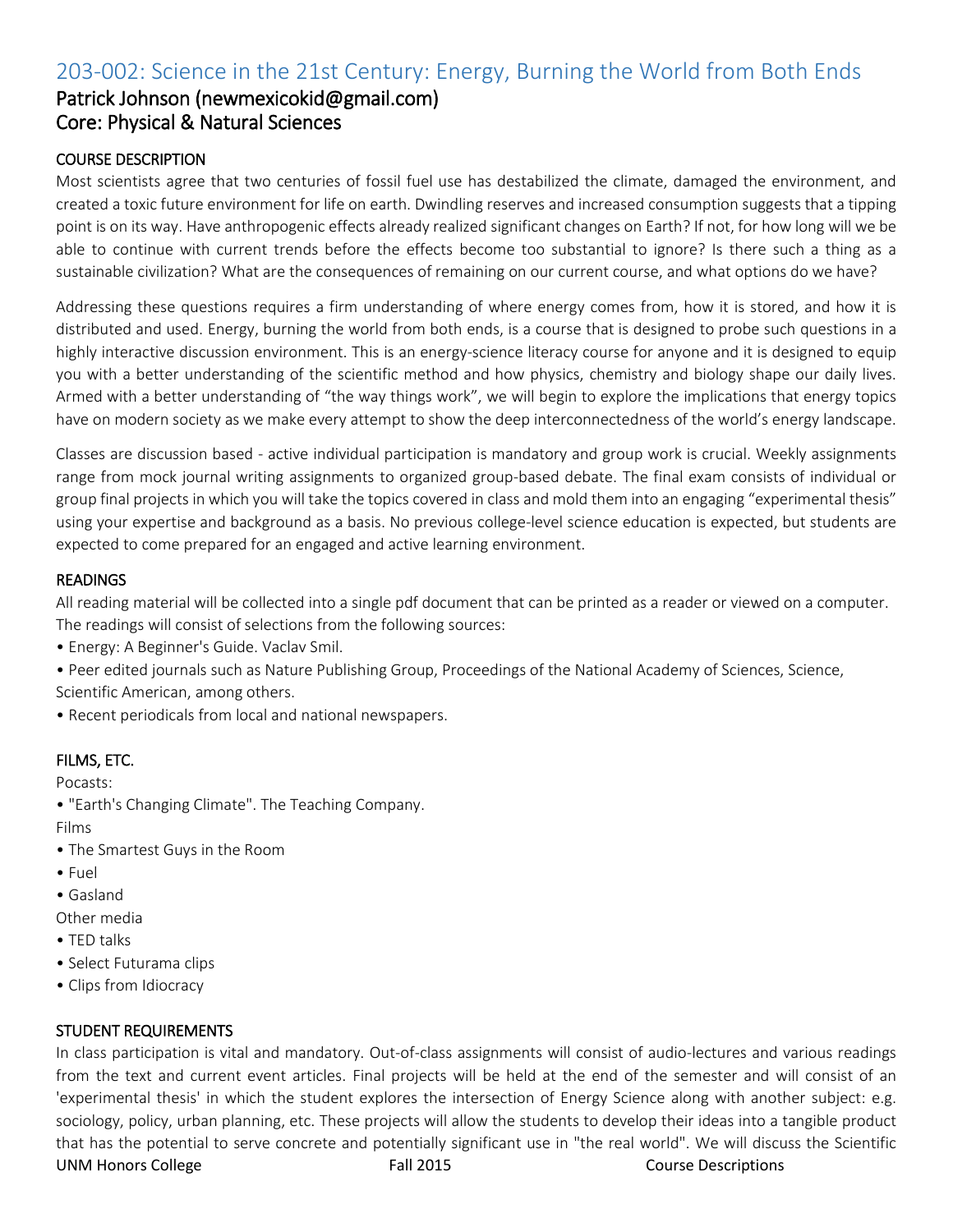Method in detail in class and students should execute their projects accordingly. You will present your final projects to your peers during what will inevitably be a dynamic and exciting final week of class. No specific background in science is required for this course, as the goal is to create a general "energy literacy" independent of previous knowledge. No advanced mathematics will be required or used during this course.

#### ABOUT THE INSTRUCTOR

Patrick is completing a Nanoscience Ph.D. at UNM working on shelf-stable live-cell vaccines against tuberculosis and metastatic cancer dormancy. His B.S. in physics combined with his expertise in nanotechnology has allowed him to explore the subject of energy science and how it might have implications on environment, policy, and health.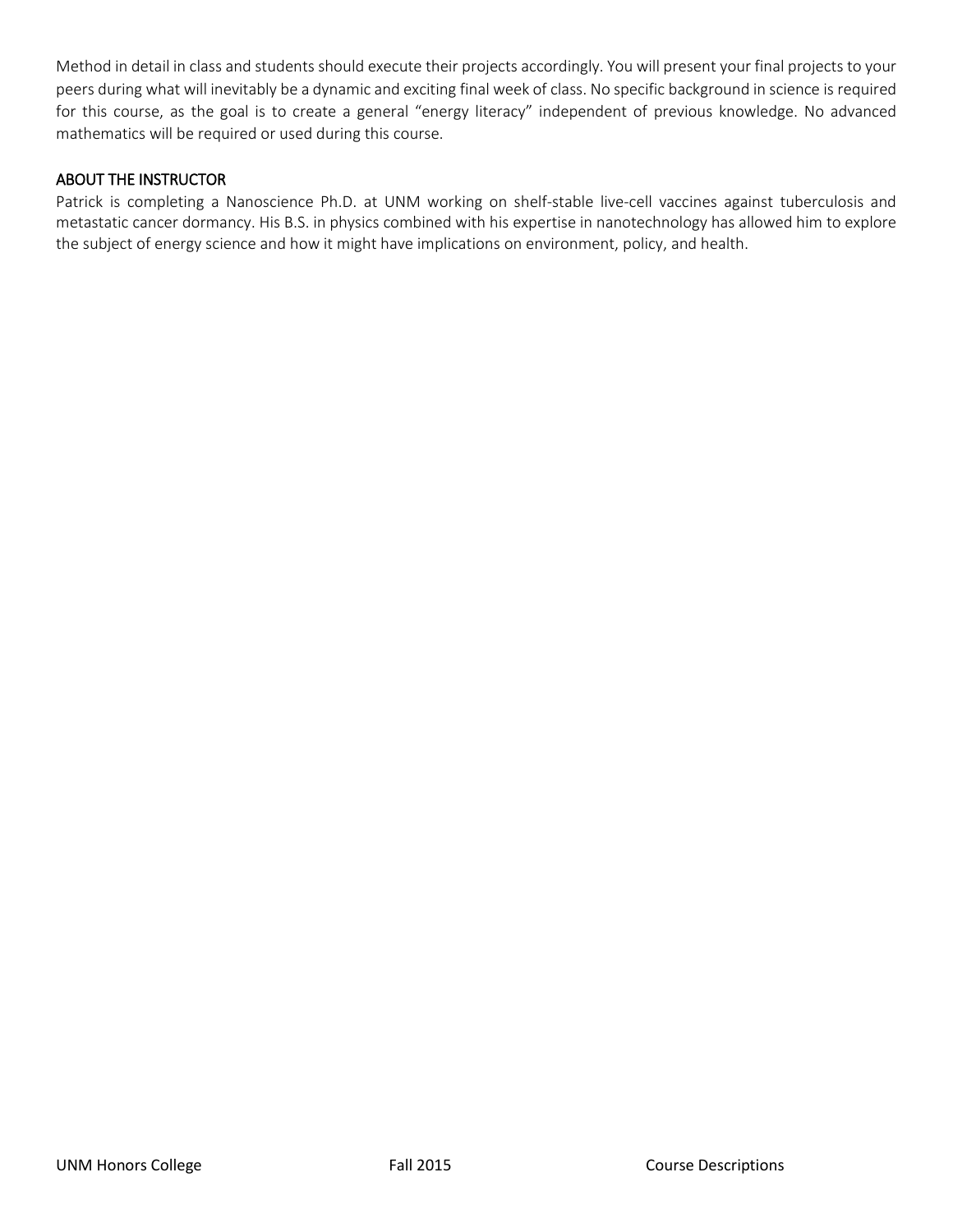# 204-001: The Individual and the Collective: Conflict Resolution and the Art of the Duel

### Andrew Carey (acarey1@unm.edu) Core: Social & Behavorial Sciences

#### COURSE DESCRIPTION

From the Song Duel of the Inuit, medieval trial by combat, and sword duels in Europe and Japan, to Gun fights in the old west, one on one contests have been used as one method of resolving disputes. Conflicts occur in every society, and every society has methods for trying to resolve conflicts and keep the peace. This course will examine Conflict resolution in different societies around the world with a small emphasis on the individual as means of settling disputes. We will also explore numerous other methods of conflict resolution employed by various peoples around the world from the ritual apology of giving flowers after a romantic tiff to the ultimate resolution of Banishment and Death penalty. We will examine the various types of resolutions in their social context from simplicity of the Moot of the Kpelle people of central Africa to the International Criminal Court in The Hague, Netherlands. This will involve exploring the definition of crimes or transgressions in different cultural contexts, from the use of foul language in an inappropriate context to the most serious crimes of murder, apartheid, and genocide, and examining attempts to resolve these ultimate crimes against humanity.

#### READINGS

Justice and Fairness related behaviors among non-human primates, by Susan Brosnan The Code of Chivalry: A Checklist for Defending Honor Everywhere—Twelve rules from Chivalric text taken from J.G. Millingen's The History of Dueling. The Cheyenne Indians: Their History and Lifeways. By George Bird Grinnell Song Duels as a Positive Force, by Kristen Watson The Kpelle Moot, by James L. Gibbs, jr.

Country of My Skull: Guilt, Sorrow, and the Limits of Forgiveness in the New South Africa by by Antjie Krog

#### FILMS, ETC.

Films, etc: Judgement at Nuremberg, Frontline: Ghosts of Rwanda, The Cows of Dolo Ken Paye, The Axe Fight, Dead Birds, The Duelists

#### COURSE FEE

20

#### STUDENT REQUIREMENTS

include attendance, active participation in discussions, participation in mock dispute resolutions, three interpretive papers (three pages), one research paper, and one class presentation.

#### ABOUT THE INSTRUCTOR

I am a Ph.D Candidate in Anthropology, and I wrote my masters thesis on Reservation police in the United States. I have written A brief history of the Pershing County Sheriff's Office in Nevada. I also experience working with conflict resolution as a Black Rock City Ranger at the annual Burning Man festival.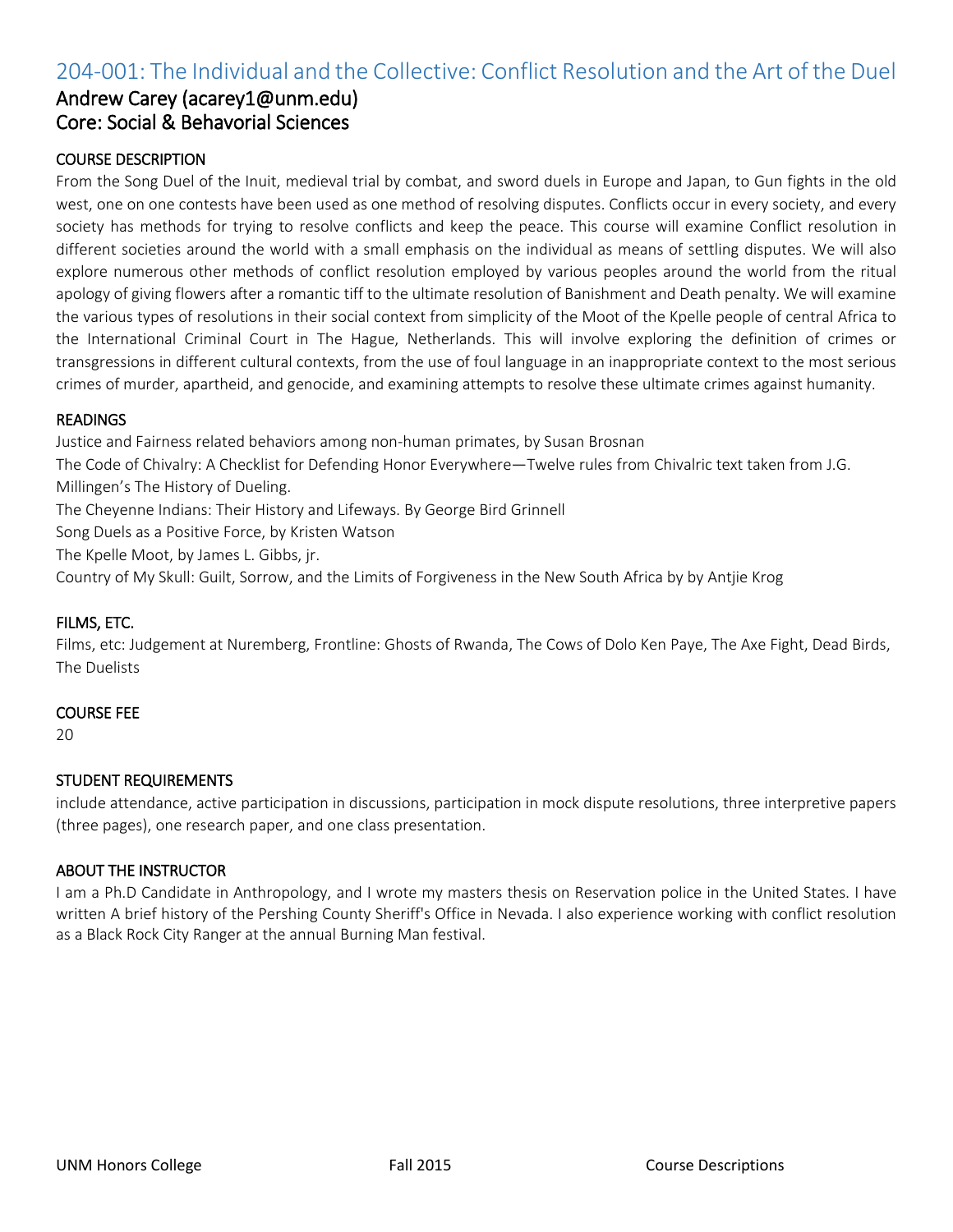# 204-002: The Individual and the Collective: Fashion Communication, Media and Society

# Julie Hillery (jhillery@unm.edu) Core: Social & Behavorial Sciences

#### COURSE DESCRIPTION

Fashion communicates and with the popularity of social media today there is no time in history where this may be more applicable. Yankelovich, a market research firm, estimates that 30 years ago, people living in cities saw up to 2,000 ad messages a day. Today that number is around 5000! TV shows such as "Project Runway", "The Housewives'", and "What Not to Wear", along with movies such as "The Devil Wears Prada" also fuels society's awareness of fashion. Through the media, fashion images provide a language used to communicate about one's self-image, roles, and status within society. This class will look at the language fashion creates and analyze the ways individuals translate, interpret and manipulate that language. Popular theories of fashion will provide the framework for analysis.

#### READINGS

Required: Barnard, M (2004). Fashion as Communication. London: Routledge Press. In addition to the required book, reading assignments will be in the form of articles from both scholarly and popular media, books, websites, and will be available for electronic download. See list below for references and readings:

Journals: Journal of Fashion Theory Clothing and Textiles Research Journal Fashion Practice

Books: (All of these books are available through the Zimmerman library site as an e-book except Barthes) Barthes, R., & Stafford, A. (2006). The language of fashion. Oxford: Berg. Hancock, J., Johnson-Woods, T., Karaminas, V., & Drexel University. (2013). Fashion in popular culture: Literature, media and contemporary studies. Available as an ebook from Zimmerman library. Loschek, I. (2009). When clothes become fashion: Design and innovation systems. Oxford: Berg. White, N., & Griffiths, I. (2000). The fashion business: Theory, practice, image. Oxford: Berg.

Additional References available online through the Berg Fashion Library (I will provide since this is a subscription-based database):

Bourdieu, Pierre. "The Production of Belief: Contribution to an Economy of Symbolic Goods", in Classic and Modern Writings on Fashion. Berg Fashion Library, 2009.

Breward, Christopher. "Femininity and Consumption: The Problem of the Late Nineteenth-Century Fashion Journal", in Classic and Modern Writings on Fashion. Berg Fashion Library, 2009.

Paff Ogle, Jennifer, and Mary Lynn Darnhorst. "Dress for Success in the Popular Press", in Appearance and Power. Berg Fashion Library, 1999. DOI: http://dx.doi.org.emils.lib.colum.edu/10.2752/9781847887221/AANDPOWER0008 Wu, Juanjuan. "Fashion in Print", in Chinese Fashion: From Mao to Now. Berg Fashion Library, 2009. DOI: http://dx.doi.org.emils.lib.colum.edu/10.2752/9780857858511/CHFASHION0005

Articles in the Berg Fashion Library (I will provide):

Arnold, Rebecca. "Heroin Chic", in Fashion Theory, 3.3 (1999): 179–296.

Best, Kate. "Fashion Journalism", in the Berg Encyclopedia of World Dress and Fashion, Volume 8, West Europe. Berg Fashion Library, 2010. DOI: http://dx.doi.org.emils.lib.colum.edu/10.2752/BEWDF/EDch8031

Aspers, Patrik. "Fashion Photography", in the Berg Encyclopedia of World Dress and Fashion, Volume 8, West Europe. Berg Fashion Library, 2010. DOI: http://dx.doi.org.emils.lib.colum.edu/10.2752/BEWDF/EDch8030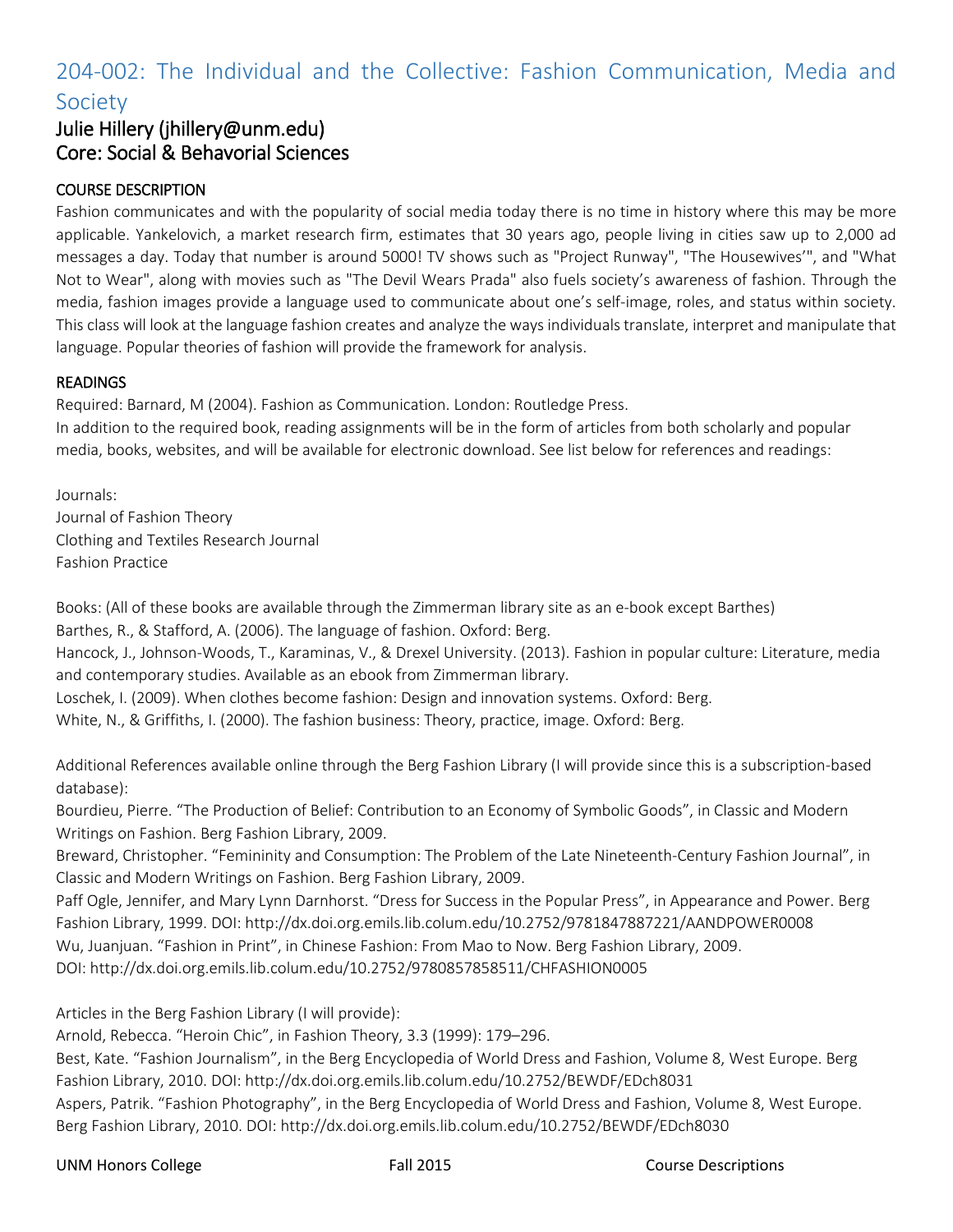Websites: SHOWstudio: http://showstudio.com TEDtalks on fashion: http://www.ted.com/topics/fashion

#### FILMS, ETC.

Additional Materials: There are many films, tv shows, blogs, websites and fashion magazines that we will use each week for our discussions and activities.

#### STUDENT REQUIREMENTS

Students will complete short assignments based on readings and weekly topics, lead one class discussion and complete two writing assignments including analysis of fashion magazine advertisements, and a course blog post. In addition students will have weekly assignments and will also be expected to participate in class discussions and activities.

#### ABOUT THE INSTRUCTOR

Dr. Hillery earned her B.S. and M.S. from Ohio State University and her Ph.D. from the University of Wisconsin-Madison in Textiles and Clothing, and has received numerous teaching awards. She has published two books: Ethics for the Fashion Industry and Professional Development for Apparel Merchandising and Retailing, in addition to numerous articles related to clothing and society, retailing, and best practices in teaching. She is especially interested in mentoring and helping students with professional development as they transition into careers.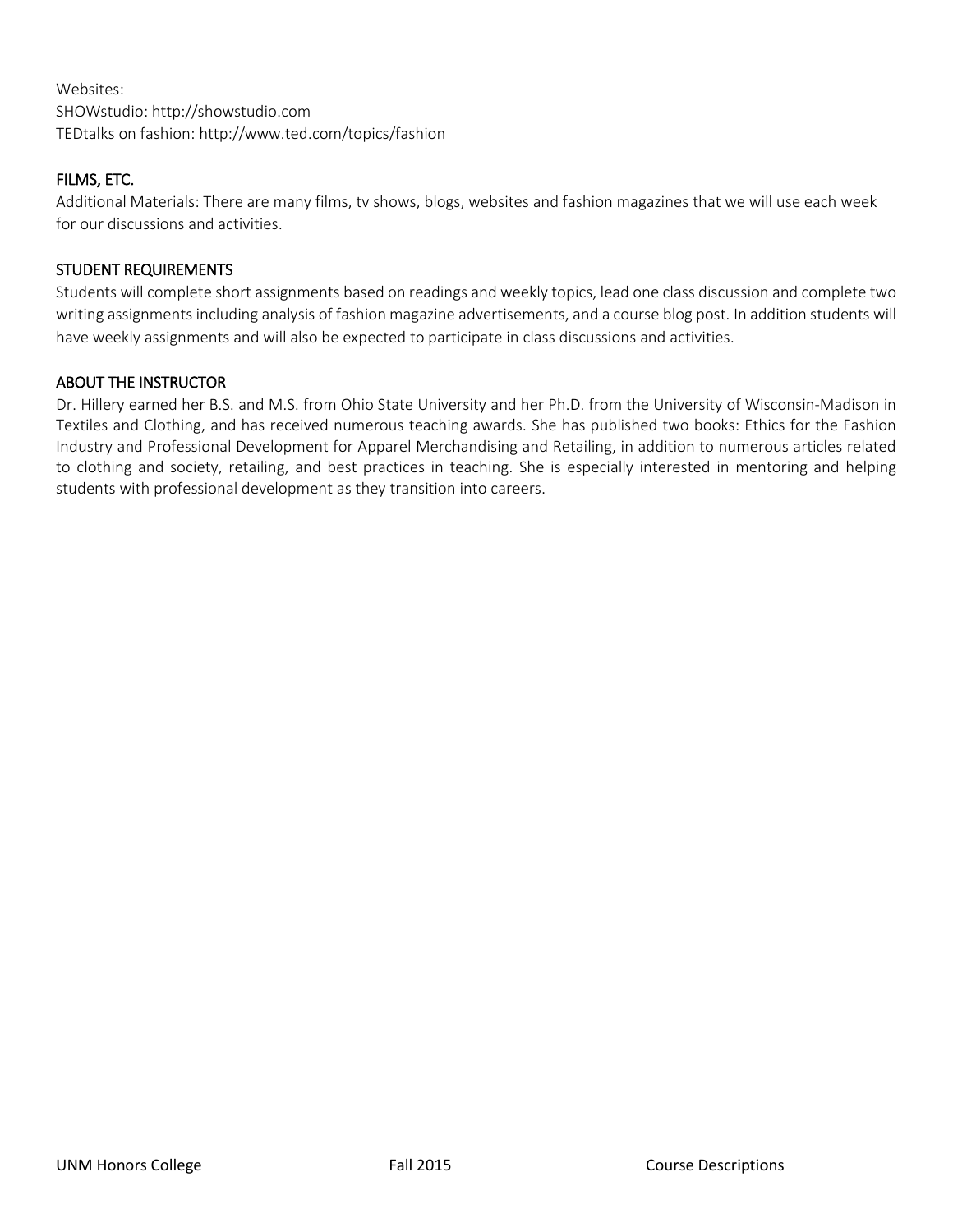# 204-003: The Individual and the Collective: Individuals in Conflict With the Collective

### Lizbeth Johnson (lizjohnson@unm.edu) Core: Social & Behavorial Sciences

#### COURSE DESCRIPTION

Throughout much of human history, the individual and his or her desires, needs, and actions were almost always subordinated to the needs of the collective, whether this was the individual's family, political or religious community, or social class. This subordination was reinforced by a variety of structures and institutions and therefore was rarely challenged, as it often assured the safety of the individual and the stability of the collective. Nonetheless, there were instances in which individuals, whether male or female, chose to pursue goals that pitted them against their family, community, or class, sometimes for the greater good of the community as a whole and sometimes for the good of the individual alone. This subordination of the individual to the collective persisted throughout the ancient and medieval periods in European society, but by the Reformation era, the subordination of the individual to the collective was coming under question. In the 17th and 18th centuries, philosophers such as Rene Descartes and John Locke began to emphasize the importance of individualism, the former with regard to challenging received intellectual tradition and the latter with regard to challenging received political traditions. By the late 19th century, these early statements regarding the role and rights of individuals evolved into discussions of "individualism" and "individuality," both of which came to be viewed in a positive light in the Western world because of a growing emphasis on democracy and equality. Along with this growing approval of individualism, the 19th, 20th, and early 21st centuries have witnessed individuals, both male and female, more frequently challenging the assumptions and traditions of their communities or families, particularly the institutions and structures that have long contributed to the subordination of individuals, or groups of individuals, to the collective, such as imperialism, racism, and gender bias. In this course, we will examine social science theories and texts regarding the collective institutions and structures that influence or constrain individual actions and choices, and we will also examine historical and literary sources from the ancient Greek era forward that describe individuals working with or against the collective, the nature of the structures and institutions that existed to reinforce the will of the collective, and the consequences that followed upon individuals' actions when they acted against the will of the collective.

#### READINGS

Students must purchase the following books for the class:

The Letters of Abelard and Heloise, trans. Betty Radice, Penguin Classics, 2004.

Frederick Douglass, Narrative of the Life of Frederick Douglass, Dover Thrift Editions, 1995.

Gandhi, The Story of My Experiments with Truth: An Autobiography, Beacon Press, 1993.

Jon Krakauer, Into the Wild, Random House, 1997.

Jasvinder Sanghera, Shame, Hodder Paperback, 2007.

The following texts and articles are required reading but will be provided on the class website:

Articles from the Encyclopedia of Sociology on "Individualism," "Social Belonging," "Social Structure," "Interpersonal Conflict Resolution," and "Anomie."

Melvin M. Tumin, Patterns of Society: Identities, Roles, Resources, pp. 25-38

Article by Koenraad W. Swart, "'Individualism' in the Mid-19th Century (1826-1860)," Journal of the History of Ideas 23, 1 (1962), 77-90.

Jack Turner, "American Individualism and Structural Injustice: Tocqueville, Gender, and Race," Polity 40, 2 (2008), 197- 215.

Linda K. Kerber, "Women and Individualism in American History," The Massachusetts Review 30, 4 (1989): 589-609. "The Concept of Slavery: Liberty's Antithesis," in Barry Alan Shain, The Myth of American Individualism, pp. 289-319.

#### FILMS, ETC.

Milk (2008)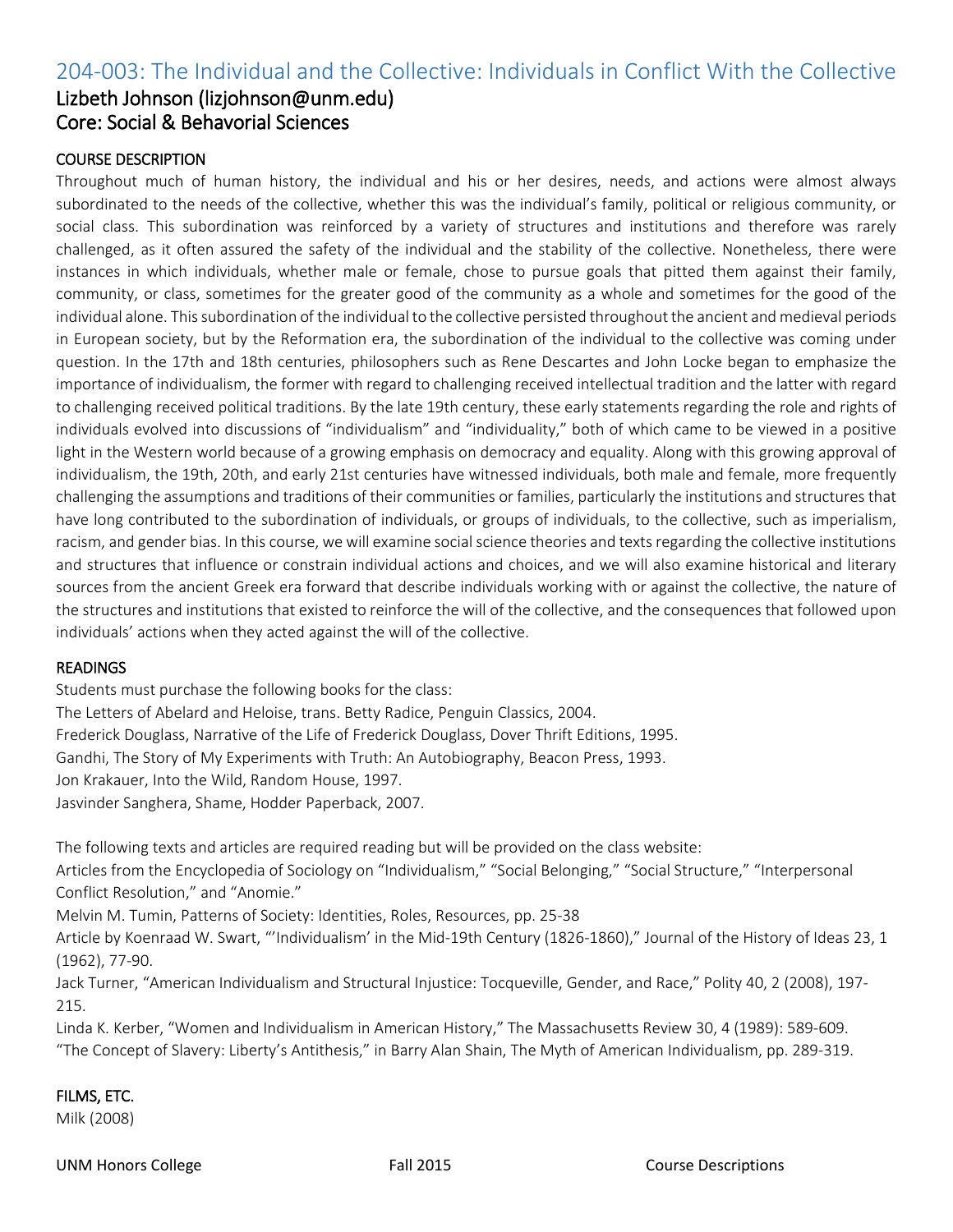#### STUDENT REQUIREMENTS

Active participation in discussions, both in large and small groups. Leadership of one discussion session, including providing a list of discussion topics/questions. Three 5-page papers focusing on specific issues regarding individuals in conflict with their collective. A 10-page research paper on some aspect of individuals in conflict with their collective. An oral presentation on the research paper.

#### ABOUT THE INSTRUCTOR

Lizabeth Johnson earned her MA in History from UNM in 2000 and her Ph.D. in History from University of Washington, Seattle in 2008. She has long had an interest in both ancient and medieval history, particularly the history of Celtic peoples. This interest in Celtic peoples led her to focus her dissertation research on kinship in Welsh society and conflict within Welsh kin groups.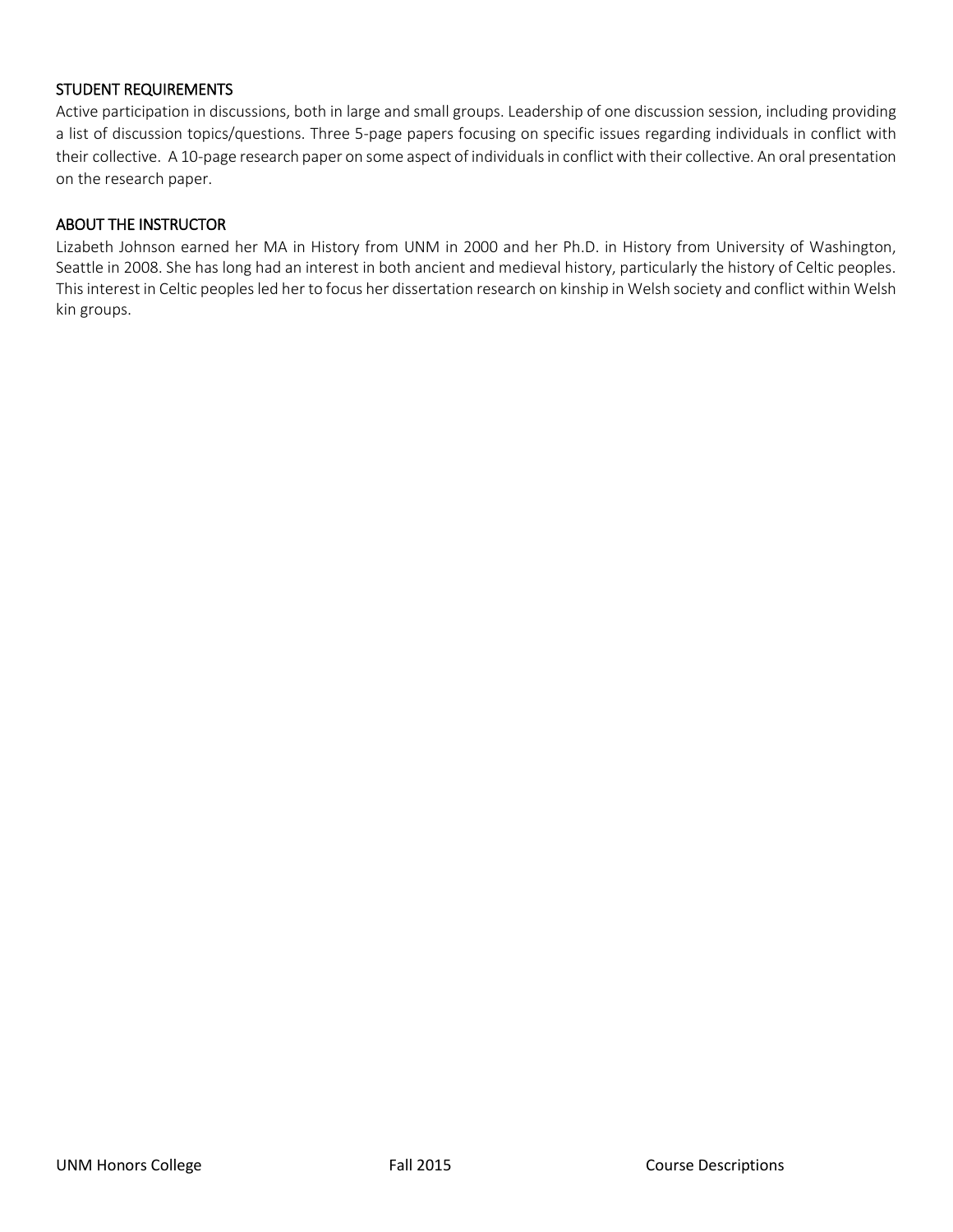# 204-004: The Individual and the Collective: Understanding Social Change

### Marygold Walsh-Dilley (marygoldwd@unm.edu) Core: Social & Behavorial Sciences

#### COURSE DESCRIPTION

With rapidly changing technologies, and the increasing flows of people, goods, and cultural influences across regional and national boundaries, the world as we know it is changing at a rapid pace – every single day. How can we make sense of this rapid social change? How do people come together and make collective meaning within a context of perpetual transformation? How do these forces of change influence our everyday lives, identities, cultures, and opportunities? How do individuals fit into this context of social change, and how do we contribute to it?

These questions are not only highly relevant today, but they are precisely those asked by some of the first social scientists during another period of rapid and unprecedented social transformation. At the end of the nineteenth century, far-reaching technological, cultural, economic, and political change led to a prolonged social crisis, particularly in Western Europe and North America. New forms of knowledge transformed the world, and a "science of society" emerged to develop strategies for understanding the increasingly precarious world.

This course is an interdisciplinary introduction to the social and behavioral sciences, with a particular focus on theories of society and social change. We will take a tour through some of the principal theories of modern society that have emerged over the past 150 years in order to build a toolbox for understanding our contemporary social climate. Our work in this class will revolve around current events, and we will begin by gathering a compendium of the principal social issues, changes, events, and ills facing society today. We will then examine some of the core concepts and theories in the social sciences and apply these frameworks to better understand our contemporary social world.

#### READINGS

Berger, Arthur Asa. Durkheim is Dead: Sherlock Holmes is Introduced to Sociological Theory. Farganis, James. Readings in Social Theory: The Classic Tradition to Postmodernism. And other primary texts that will be made available via the course website.

#### FILMS, ETC.

We will be watching documentary films about current events (to be determined with student input).

#### STUDENT REQUIREMENTS

This course is a discussion based class. We will read a variety of primary texts used in the social sciences, including some of the most (in)famous theorists of all time. Students will also be responsible for staying abreast of current events, presenting key news stories to the class, and working together to categorize and analyze them. Writing assignments include three short essays on the most pressing issue facing society today; the biggest concerns of social theorists; and the application of social theory to contemporary issues.

#### ABOUT THE INSTRUCTOR

Marygold Walsh-Dilley is Assistant Professor of Social and Behavioral Sciences in the Honors College. She holds a Ph.D. in Development Sociology, a M.S. in Applied Economics, and a B.A. in International Studies. She loves social theory because it gives us language and tools to think critically about the big issues that effect our everyday lives.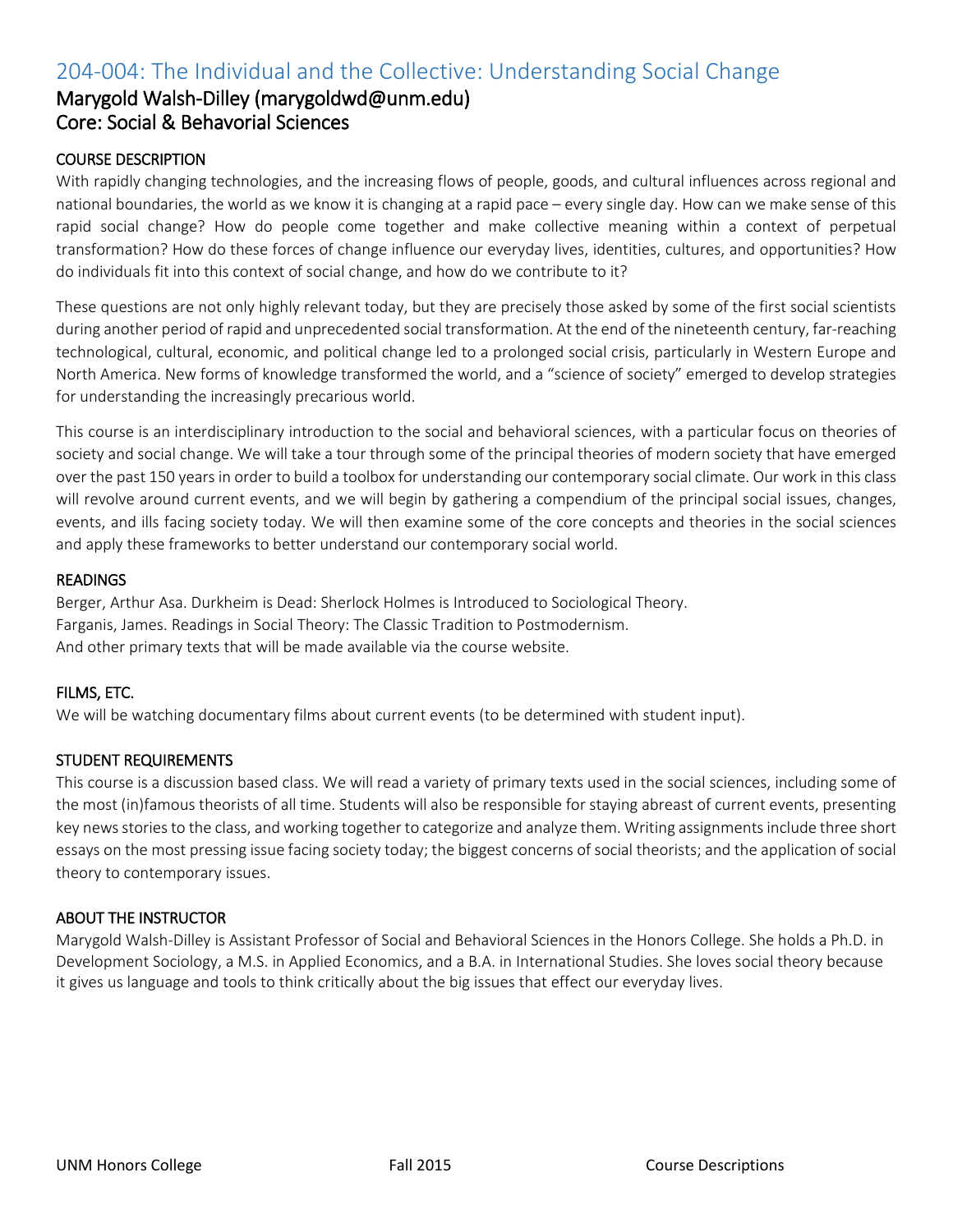# 205-001: Humanities, Society & Culture: Twenty-Five Years After the Wall

### Andrew Ascherl (aascherl@unm.edu) Core: Humanities

#### COURSE DESCRIPTION

It has now been twenty-five years since the triple defeat of the traditional Left. Around 1990, neoliberalist economic policies began to wear down the "welfare state" politics of industrialized western nations, eastern bloc Soviet-style socialism utterly collapsed, and liberation movements in Asia, Africa, and Latin America began to retreat en masse. The end of this political era came as suddenly and certainly as the 1917 October Revolution ushered it in. Recently, however, the utopia of capitalist liberal democracy has also been hearing signs of its own death knell. The terrorist attacks of September 11, 2001 marked its political death, and the financial collapse of 2008 marked its economic death. In these new conditions it has become necessary to fundamentally interrogate the possibilities that remain for emancipatory politics. A cloud of questions thus hangs over any attempt to think such possibilities now, at the dawn of the new century. What remains to us of these nearly forgotten political endeavors? Are the philosophical and political forms of thought that emerged from that curiosity known as "Marxism" even relevant to our contemporary situation? Moreover, with the wholesale defeat of the "old Left" – from its Stalinist party-state form to its democratic reformist and armed liberation forms – can the name "communism" still be used to demarcate the general orientation of radical emancipatory projects?

Through a frank and open encounter with various texts (including films, literature, and theory), this seminar will examine both the catastrophes and the triumphs of the twentieth-century Left. It will also take up the task of interrogating whether or not the idea of communism is worthy of retrieval for thinking politics in the twenty-first century.

#### **READINGS**

Required Texts (available at UNM Bookstore unless otherwise noted):

Varlam Shalamov, Kolyma Tales, trans. John Glad (New York: Penguin Books, 1994).

Gilles Dauvé and François Martin, Eclipse and Re-emergence of the Communist Movement (Oakland: PM Press, 2014). John LeCarré, The Spy Who Came in From the Cold (New York: Penguin Books, 1963).

John LeCarré, Tinker, Tailor, Soldier, Spy (New York: Penguin Books, 1974).

Paul Mattick, Jr., Business as Usual: The Economic Crisis and the Failure of Capitalism (London: Reaktion Books, 2011). Several shorter texts available on the seminar blog.

#### FILMS, ETC.

Films available on reserve to view at the Fine Arts Library: Burnt by the Sun, dir. Nikita Mikhalov (1994) To Live, dir. Zhang Yimou (1994) Goodbye Lenin!, dir. Wolfgang Becker (2003) October, a,k.a. Ten Days that Shook the World, dir. Sergei Eisenstein

#### STUDENT REQUIREMENTS

Thoughtful, lively, and engaged classroom participation will be crucial to the seminar's success. Careful reading of all required texts is indispensable as well. Students will also be required to present one 30 minute provocation based on the assigned readings and submit weekly reading responses (2 pages). There will be one short (5 pages) mid-term paper and a final research paper (10 pages).

#### ABOUT THE INSTRUCTOR

Andrew Ascherl earned his PhD in Comparative Literature from the University at Buffalo. His areas of scholarly interest include contemporary literature, cultural theory and philosophy, and the intellectual history of the Left.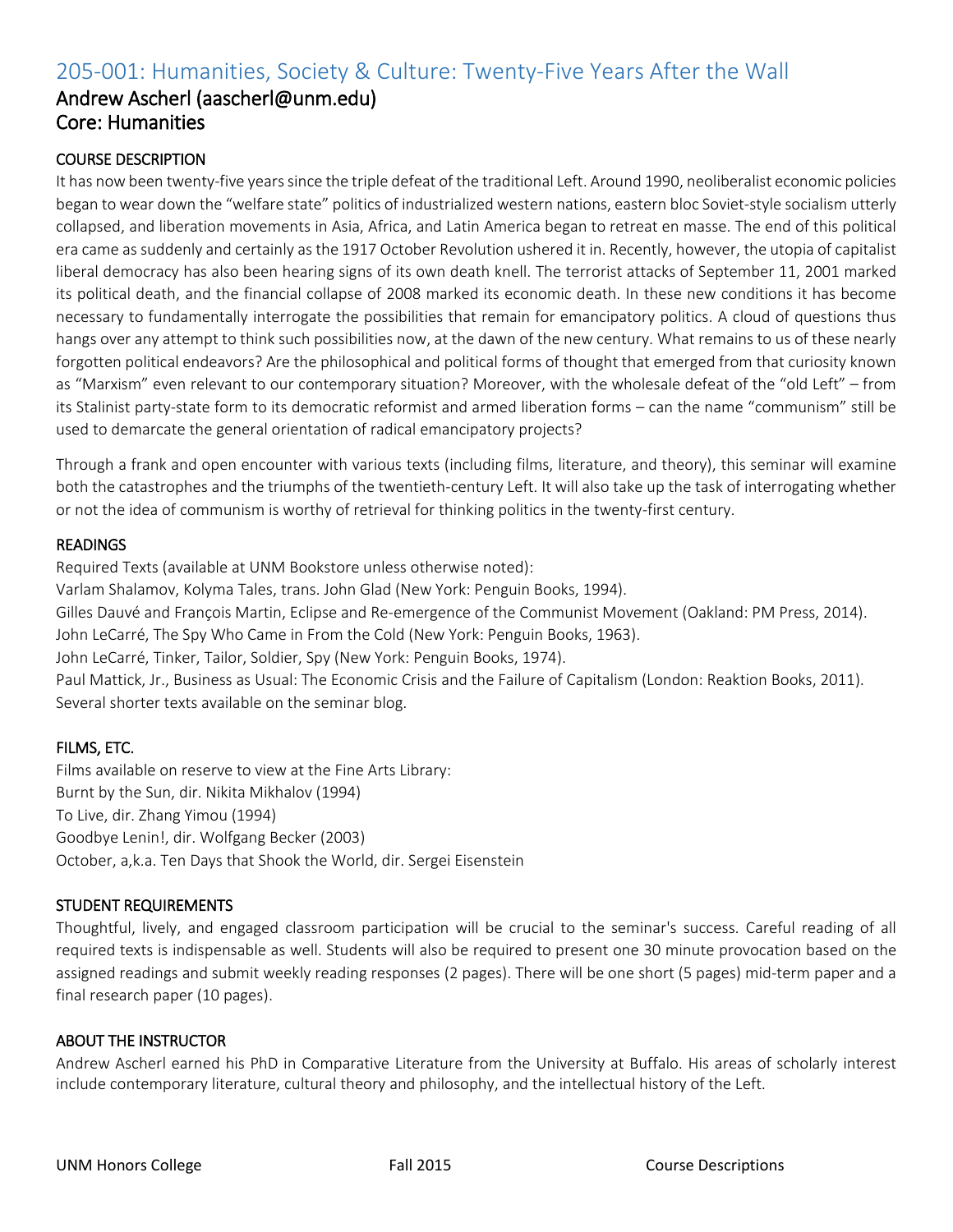# 205-002: Humanities, Society & Culture: Only in New Mexico? Stories of Origins, Mysteries, and Miracles

# Juliette Cunico (juliette@unm.edu) Core: Humanities

#### COURSE DESCRIPTION

"New Mexico is the scene of the longest span of human development in the Western Hemisphere" (Fergusson), and as such, contains perhaps the richest folk traditions and more mysteries than any other state. Some traditions are indigenous to New Mexico and the Southwestern United States generally; others have come to the state from Africa, India, the Middle East, Europe, Asia, Central and South America, and Australia.

This seminar samples these traditions and tales, old and new, as they appear in ritual dance and drama, village festivals, songs and healings, popular literature, in the oral and written stories of the state's indigenous peoples, and in the countries of origin of those who immigrated here. We will view performances, listen to the music, hear and read marvelous stories, discover conflicts, and engage in dialogue with those who keep these traditions alive. As part of our exploration, we will discover the global origins of these stories and also immerse ourselves in the emotional, social, political, and cultural life that these traditions encompass—and perhaps learn a bit more about ourselves and our own heritage in the process. When feasible, these will be explored in their language(s) of origin. In addition to several relevant field trips, students will also have the unique opportunity to attend a Matachines dance-drama and to celebrate Día de los Muertos with our community.

#### **READINGS**

Marta Weigle & Peter White, The Lore of New Mexico; Joe S. Sando Pueblo Nations: Eight Centuries of Pueblo Indian History Ray John de Aragón, New Mexico Book of the Undead: Goblin and Ghoul Folklore Ray John de Aragón Enchanted Legends and Lore of New Mexico: Witches, Ghosts & Spirits

Selections from: The Journal of International Folklore Special Collections in The Center for Southwest Research Songs of the Ludlow Massacre The Roswell Incident The practice of curandismo The Inquisitors and the Jews in the New World. University of Miami Press www.jewishgen.org/Sephardic/mexico\_sites.htm "The Sephardic Legacy in the Southwest: The Crypto-Jews of New Mexico" (Historical Research Project Sponsored by the Latin American Institute, University of New Mexico) www.sephardifolklit.org/flsj/sjjs/orallit/Oral\_Lit\_Sephardic.html#\_www.oaaa.state.nm.us New Mexico African American Griots: Genealogical and Historical data pertaining to African Americans in New Mexico www.rootsweb.ancestry.com/~nmafamer

Texts from:

http://americanfolklore.net/folklore/mexican-folklore/ http://americanfolklore.net/folklore/canadian-folklore/ http://americanfolklore.net/folklore/asianamerican-folklore/ http://americanfolklore.net/folklore/europeanamericanfolklore/ http://americanfolklore.net/folklore/latin-american-folklore/ http://americanfolklore.net/folklore/native-american-myths/ http://americanfolklore.net/folklore/africanamerican-folklore/

http://www.newmexicohistory.org/filedetails.php?fileID=21554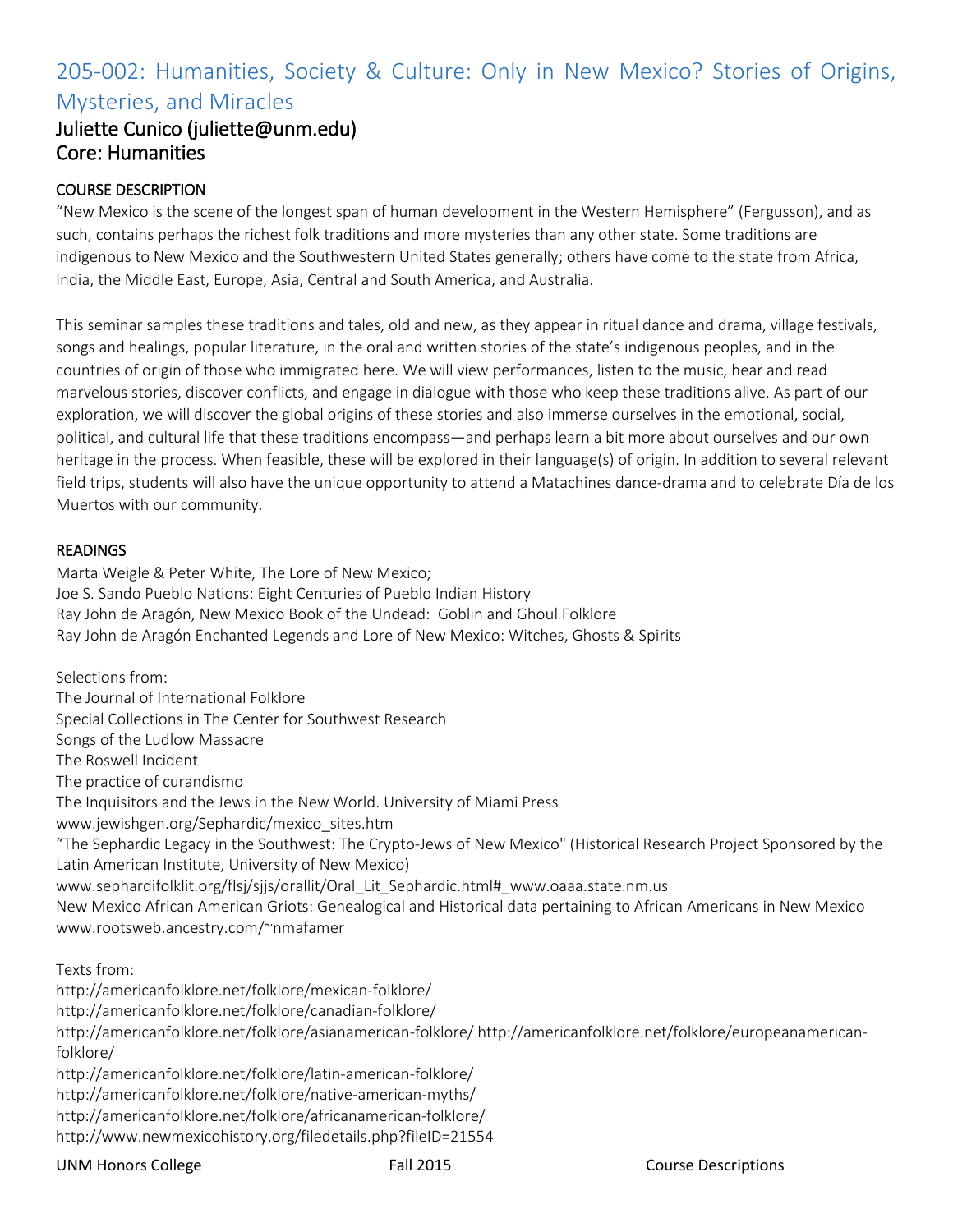Other sources bookmarked for students include: http://www.rootsweb.ancestry.com/~nmafamer/ http://www.ipl.org/div/natam/ http://www.hanksville.org/storytellers/ http://www.native-languages.org/monsters.htm http://americanfolklore.net/folklore/united-states-folklore/new-mexico-folklore/ http://www.pibburns.com/mythgene.htm Six Nuevomexicano Folk Dramas, tr. Larry Torres

#### FILMS, ETC.

High Strange New Mexico A Southwest Christmas (PBS); Matachines Dance, Bernalillo; La Danza de Moros y Cristianos, Valencia, Spain and Chimayo, NM; The Mystery of Chaco Canyon; Ancient Americans: The Anasazi/ Southwest; Skinwalkers, and others.

#### COURSE FEE

35

#### STUDENT REQUIREMENTS

Course Requirements:

- -- Participation in at least three field trip(s)
- -- Visits to The Center for Southwest Research
- -- film/video viewing
- -- Three-four short papers one of which will be an original
- story or tale (3-4 pages each).

-- Independent group and individual projects, (one each). These may include an exploration of one or more aspects of NM / Southwest folklore tradition as compared with a non-Southwest, or non-Americas tradition

-- Major Presentation, coupled with research paper or creative project

-- A class journal of reflections, questions, notes, observations, analysis of

readings, guest speakers' contributions, and field experiences (minimum

two- three paragraphs per entry, three entries per week)

- -- Careful preparation, participation, and respect
- -- Prompt and regular attendance

#### ABOUT THE INSTRUCTOR

Juliette Cunico received her Ph.D. in English Literature with a double concentration in Shakespeare and Renaissance Drama and in Medieval Literature. She is a native New Mexican. Returning to New Mexico from Bradley University where she was the English Department's Shakespeare specialist, she continues to explore her love of the mysterious connections between the civilized and the natural world and the oraland written expression of those connections. This love explains her diverse interests–from Shakespeare to ice hockey, from fishing to folklore, from Godzilla to global warming to all things eschatalogical. Above all else, she loves, in Geoffrey Chaucer's words, "to gladly learn and gladly teach."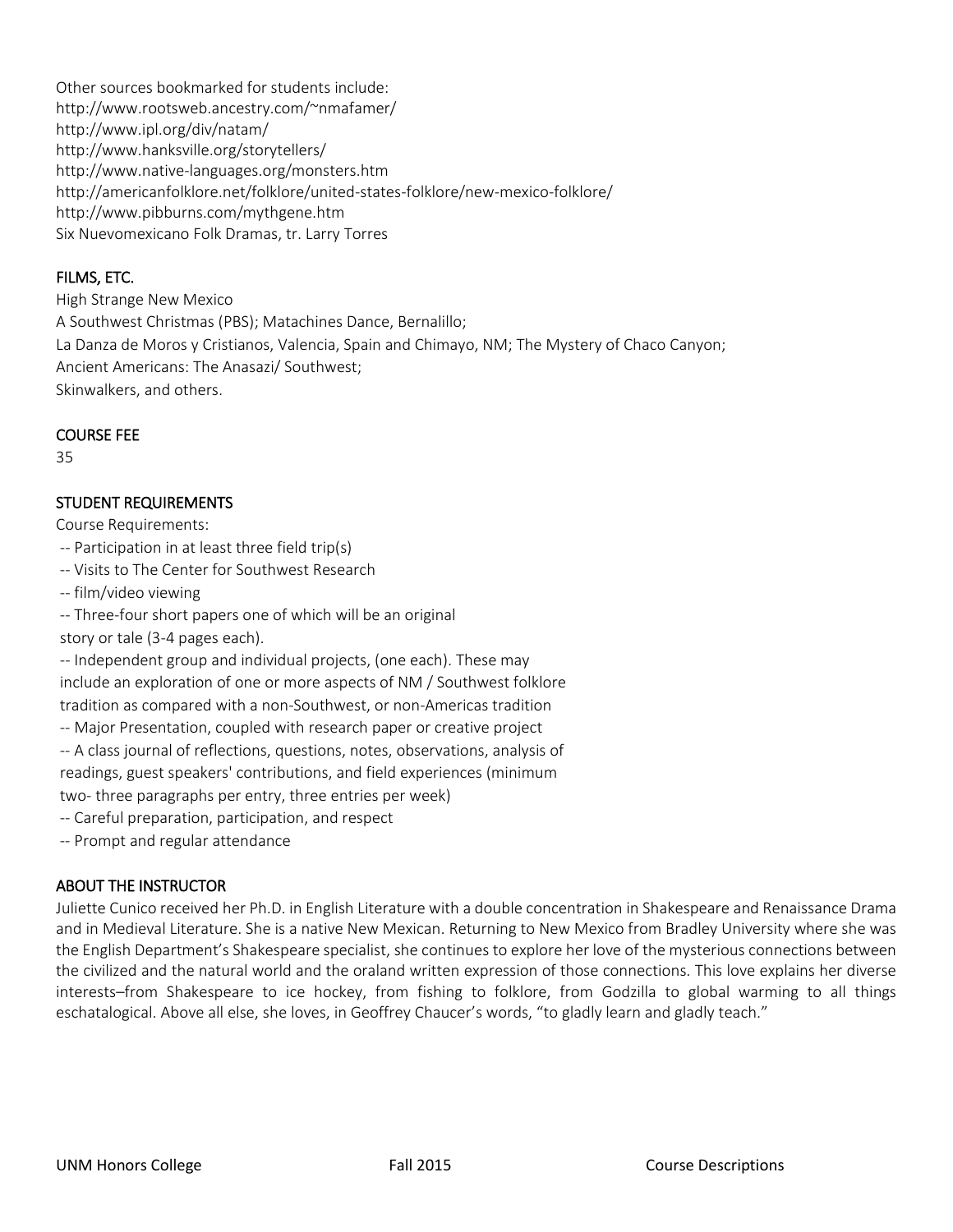# 205-003: Humanities, Society & Culture: College Sports

### Ryan Swanson (swansonr@unm.edu) Core: Humanities

#### COURSE DESCRIPTION

Why do American universities, unlike their foreign counterparts, spend billions of dollars annually on athletics? This course will analyze America's unique blend of higher education and sports. We will consider how sports came under the jurisdiction of universities and what benefits and pitfalls derive from this partnership. The role of college athletic conferences and the NCAA will be considered. We will analyze the priorities of these governing bodies, paying special attention to how the ideals of amateurism have compared to realities. The course will begin when the connection between colleges and sports began: in the 1870s. The course will conclude by considering the creation of the BCS and the modern collaboration between college athletic programs and America's media outlets.

#### READINGS

Neal Bascomb, The Perfect Mile Bob Kuska, Cinderella Ball John J. Miller, The Big Scrum: How Teddy Roosevelt Saved Football Murray Sperber, Beer and Circus Susan Ware, Title IX: Brief History with Documents

#### FILMS, ETC.

Rudy Jim Thorpe: All American Knute Rockne: All American

#### STUDENT REQUIREMENTS

Students will be expected to read extensively and participate in class discussions. Students will write several analyses and complete a significant group project at the end of the semester. Students will be required to attend several college sporting events during the course of the semester as well.

#### ABOUT THE INSTRUCTOR

I earned my Ph.D. in history at Georgetown University. This is my second year at UNM and I'm thrilled to be here. I research and write on Sports History and 19th Century American History.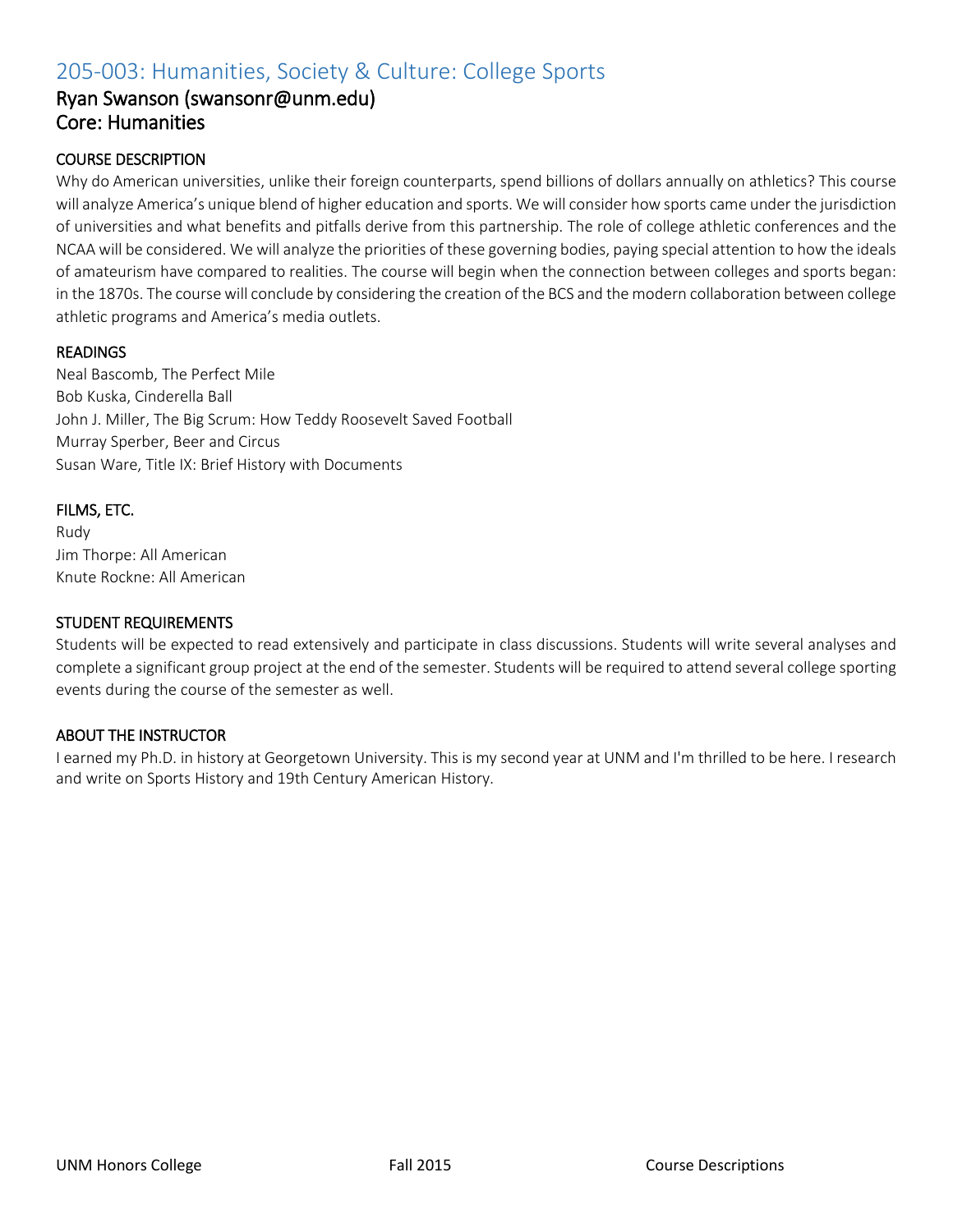# 207-001: Fine Art as Global Perspective: Mandala

### Atsuko Sakai (asakai@unm.edu) Core: Fine Arts

#### COURSE DESCRIPTION

A "composition" is a "balance" we create. We constantly try to make sense out of something we encounter everyday. Our human nature tends to look for a holistic understanding of whatever we see, feel, or think, at least in our own way. We see a big picture as well as associated details within it. We often seek comfort (a balance between our body and our surroundings), organize thoughts and feelings within the individual as well as with others, and recognize patterns, rhythms and rules while enjoying aesthetic harmony with some surprises out of the ordinary.

We will explore the "composition" from two different directions: 1) the design principles in art and design—how we create a composed image, and 2) design in and by nature—our physical world and the science of our seeing and understanding the physical world both visually and spatially. For example, architecture is a physical art.

We will also use the Mandala as a metaphorical tool where we will not only explore the art itself, but also investigate some eastern philosophies behind the Mandala Art from different countries.

Eventually, all of our explorations from these three channels (two compositional aspects and a study of the Mandala Art) will come together and transform into one giant art. You will come up with your own holistic understanding of our world, which will become your very own Mandala.

#### **READINGS**

Amos Ih Tiao Chang, The Tao of Architecture Giuseppe Tucci, The Theory and Practice of the Mandala Richard E. Nisbett, Geography of Thought Elizabeth ten Grotenhuis, Japanese Mandalas: Representations of Sacred Geography Robert H. Sharf, Elizabeth H. Sharf, Living Images - Japanese Buddhist Icons in Context Deice Patry Leidy and Robert A. F. Thurman, Mandala: The Architecture of Enlightenment Maggie Macnab, Design by Nature David Eagleman, Incognito: The Secret Lives of the Brain Hideki Mitsui, New Theory of Art & Design (in Japanese - translated by A. Sakai as needed.) Margaret Livingstone, Vision and Art: The Biology of Seeing \*Additional online readings will be available through E-Reserves.

#### FILMS, ETC.

"The Magic of Illusion" "Wheel of Time"

#### STUDENT REQUIREMENTS

Regular attendance and active class participation. Students will be asked to participate in weekly hands-on design exercises/projects in class and maintain a visual journal/sketchbook throughout the semester. 1 analytical/research paper (5-10 pages), 1 group project, 1 final design project presentation board with written design concepts and visuals, 3D models, 1 oral presentation (15 minutes long) and final portfolio (20 pages).

#### ABOUT THE INSTRUCTOR

Atsuko Sakai holds her B.A. from the Kyoto City University of Arts in Japan and M. Arch. from UNM. She worked for over 10 years at architectural design firms in Washington DC and Albuquerque. She also teaches the Architecture and Design for Children course at the UNM School of Architecture to share a joy of designing with people of all ages!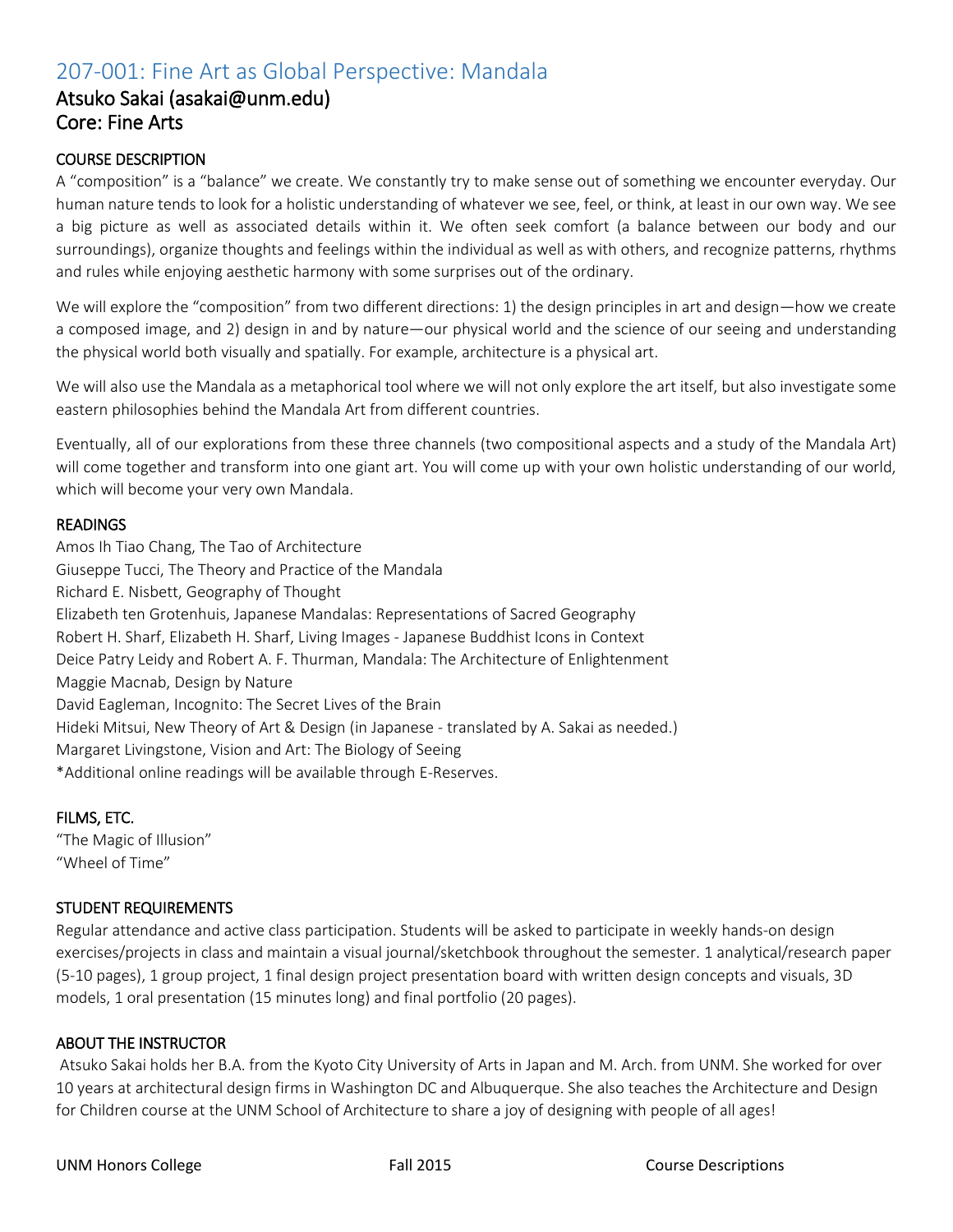# 207-002: Fine Art as Global Perspective: The Photographic Arts

### Ruth Meredith (ruthmrdth@gmail.com) Core: Fine Arts

#### COURSE DESCRIPTION

We live in a culture saturated with photographs, movies and videos. These days everyone seems to be taking pictures of the world we live in and posting them on the Internet. But the camera was invented less than 200 years ago. How did this technology permeate the culture so quickly? How did photography change the way we understand the world? Can photographs lie? How are photographs related to what they depict? In the process of answering these questions, we will examine the philosophical implications of how this technology has altered our sense of reality in the media age. In this course we will explore the history of this technology and its many uses in contemporary culture including social media. You will experience how taking and editing pictures affects their meaning through three hands-on learning projects.

#### READINGS

Texts: All readings will be available online in Learn Course weekly modules PDFS Roland Barthes Camera Lucida: Reflections on Photography Walter Benjamin The Work of Art in the Age of Mechanical Reproduction Susan Sontag On Photography Roland Barthes The Photographic Message and The Rhetoric of the Image John Berger Looking at Photographs Csiksentmahlyi Why We Need things Mary Warner Marien Photography: A Cultural History (selections) Additional material related to the topic of the week will also be assigned where appropriate Video series Robert Hughes Shock of the New: Mechanical Paradise (history of photography in context of modernity) John Berger Ways of Seeing episode 1 (photographic reproduction and art)

Nigel Spivey How Art Made the World: Once Upon a Time

#### FILMS, ETC.

Robert Hughes Shock of the New: Mechanical Paradise (history of photography in context of modernity) John Berger Ways of Seeing episode 1 (photographic reproduction and art) Nigel Spivey How Art Made the World: Once Upon a Time plus other material from

#### STUDENT REQUIREMENTS

Weekly Blogs + 5 comments Museum Field Trip report Weekly participation credit assignments 2 class exercises 3 Learning Projects LP 1 Personal Photo Essay LP 2 7+1 Self Portraits LP 3 Documentary video montage Collaborative Group research video and report

#### ABOUT THE INSTRUCTOR

I was trained as a painter-printmaker as well as a philosopher and art historian. My dissertation in Art History was a combination of philosophy, art history and visual art and dealt with the question of how we make meaning. I argue that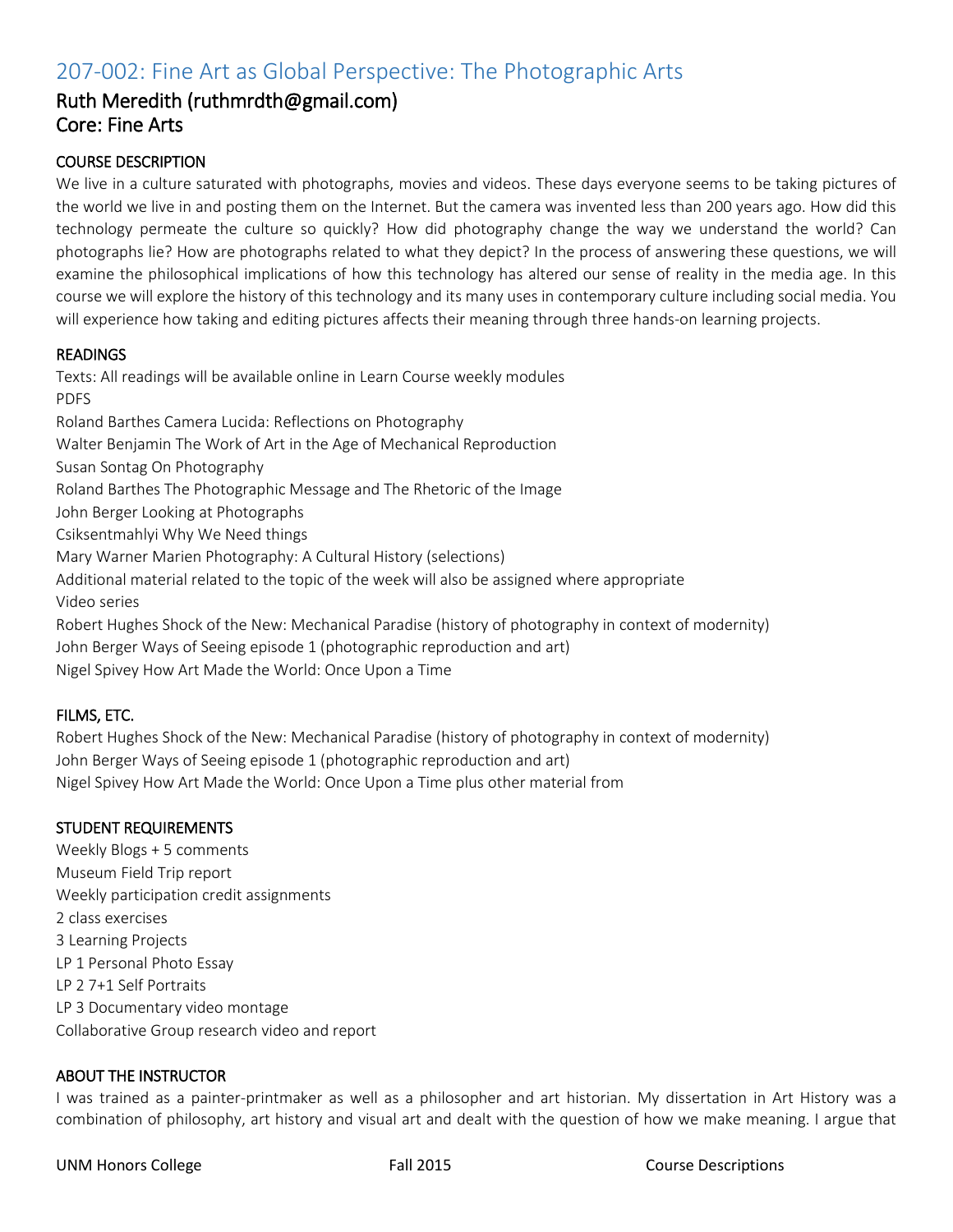making and interpreting are two sides of the same process. I have been an artist since 1980. I do mixed media work in a postmodern style I call "Dada Kitsch." I am very interested in the contemporary art forms of animation and graphic novels.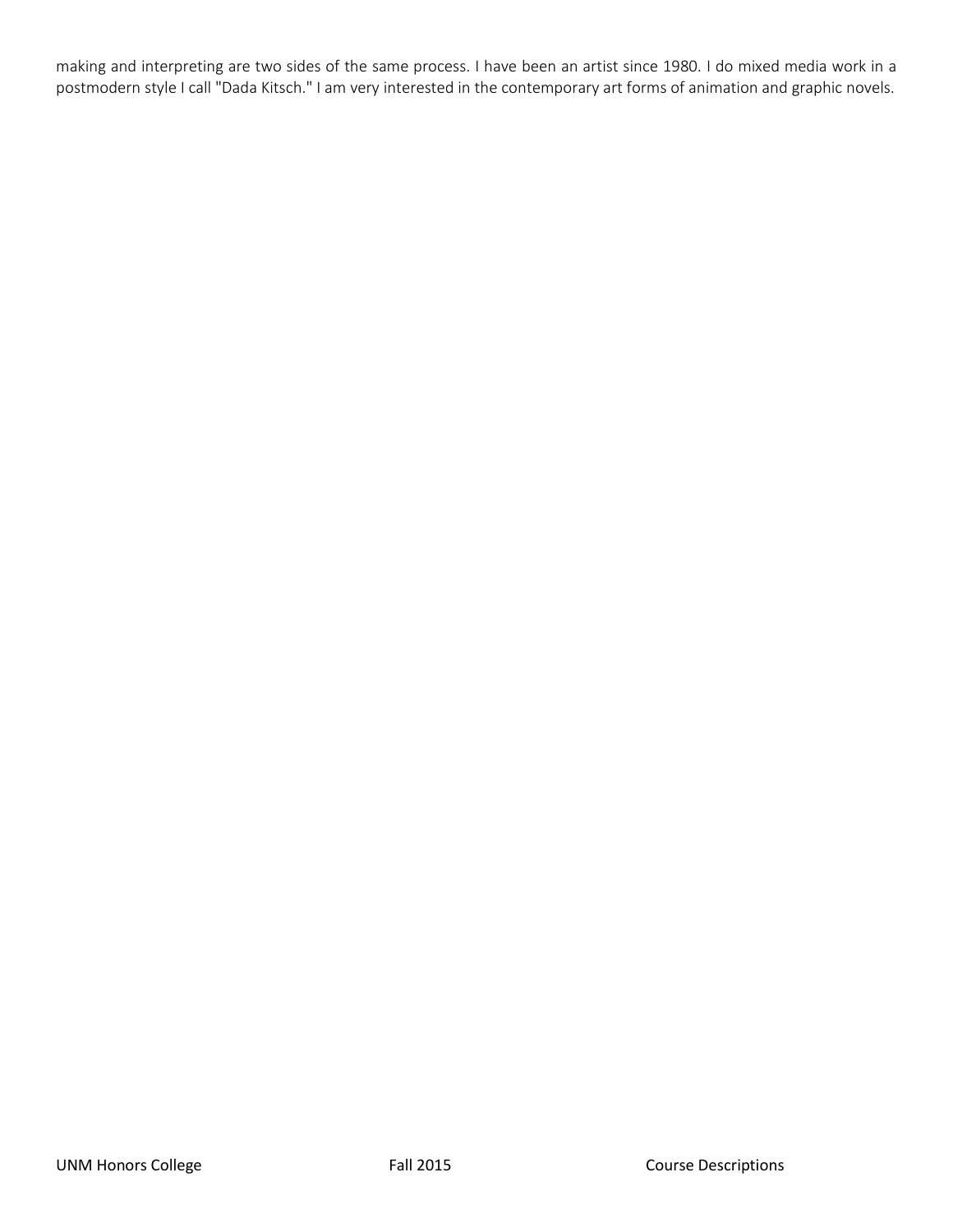# 207-003: Fine Art as Global Perspective: Art as Space

### Megan Jacobs (megan.e.jacobs@gmail.com) Core: Fine Arts

#### COURSE DESCRIPTION

Just how big or small are we? The answer to that question depends on our point of reference: an atom or the universe. Sometimes a transformational understanding of the human experience is at its heart a creative endeavor. To truly grasp our place in the universe we need to deeply experience scale. Scale is more than the object's size. It is the size of a work in relation to another object, in our case, the human body. This class will study how various artworks allow us to embody the human experience through the use of scale and perspective.

Art we will study will frame a point of view, give form to a concept, and visualize abstract ideas. This class will evaluate art's ability to frame our lived experience of humanity through perspectives of minuteness and enormity as found in ancient art, film, land art, and installation art.

The first half of the semester we will explore feeling of minuteness. By viewing Charles and Ray Eames seminal film, The Powers of Ten, we will juxtapose our scale as humans to that of the known universe. Dwarfed in scale we must acknowledge in part the insignificance of our lives. We will study ancient art forms, such as the Stonehenge, the Pyramids, and various largescale Buddhas in Asia, all of which were meant to make us feel small. These pieces were arguably the pre-cursors to Land Art, which explores the sense of scale, power, and scope of nature in comparison to mankind. We will travel to Charles Ross' immense land art piece, Star Axis, located on a mesa outside of Las Vegas, New Mexico. The work is a sculpture that frames, as Charles Ross states, how the "earth's environment extends into the space of the stars". Installation art creates an environment in which the art is experienced. Looking at installation artists such as Yayoi Kusama, Ann Hamilton, and Wolfgang Laib we will investigate how this art form seeks to activate various senses through their use of materials—lights, mirrors, blue jeans, and beeswax to name a few—and methods to transform our understanding of space and scale. A collaborative, large-scale, immersive installation will be created to synthesize the concepts related to minuteness for the course mid-term.

Conversely, art also has the ability to visualize abstract concepts and allow us to realize fully the enormity of our actions even those that are seemingly insignificant. Photographer Chris Jordan makes his art by translating statistics into images. His photograph, Paper Cups, "depicts 410,000 paper cups, equal to the number of disposable hot-beverage paper cups used in the US every fifteen minutes". He inspects human actions, which often go unnoticed, and frames them on a global scale. If everyone proceeds in this way what are the ecological and environmental ramifications of our actions? We'll evaluate a host of artists whose work gives a visual form to abstract ideas such as, Alfredo Jaar, Michael Wolf, and Tara Donovan.

Statistics can be abstract, but once they are made visual their impact is tangible, leading us to evaluate the moral implications of that knowledge. The film, The Story of Stuff, gives visual form to Annie Leonard's realization of the impossibility of running a linear system—consumerism— on a finite planet.

Much of the art we will study is informed by disciplines such as astronomy and ecology, but it is through the artistic process that a visual and physical understanding of these concepts is solidified. We will explore the process of creating data visualizations (ways to visually articulate information) and in doing so students will depict the patterns of consumption in their own lives. Another artistic project will involve mapping: the process of representing relevant information and excluding superfluous. Maps innately create a sense of hierarchy through scale, emphasis and symbolism. Many of the techniques and concepts found in mapping have been appropriate by contemporary artists. Students will make connections between themselves and their place in the world by distilling the most important aspects of their environment down to a coherent visual narrative. Two maps are required: one to represent perspectives of minuteness and the other enormity.

#### **READINGS**

Tufte, Edward. The Visual Display of Quantitative Information (Graphics Print, 2001) ISBN-10: 0961392142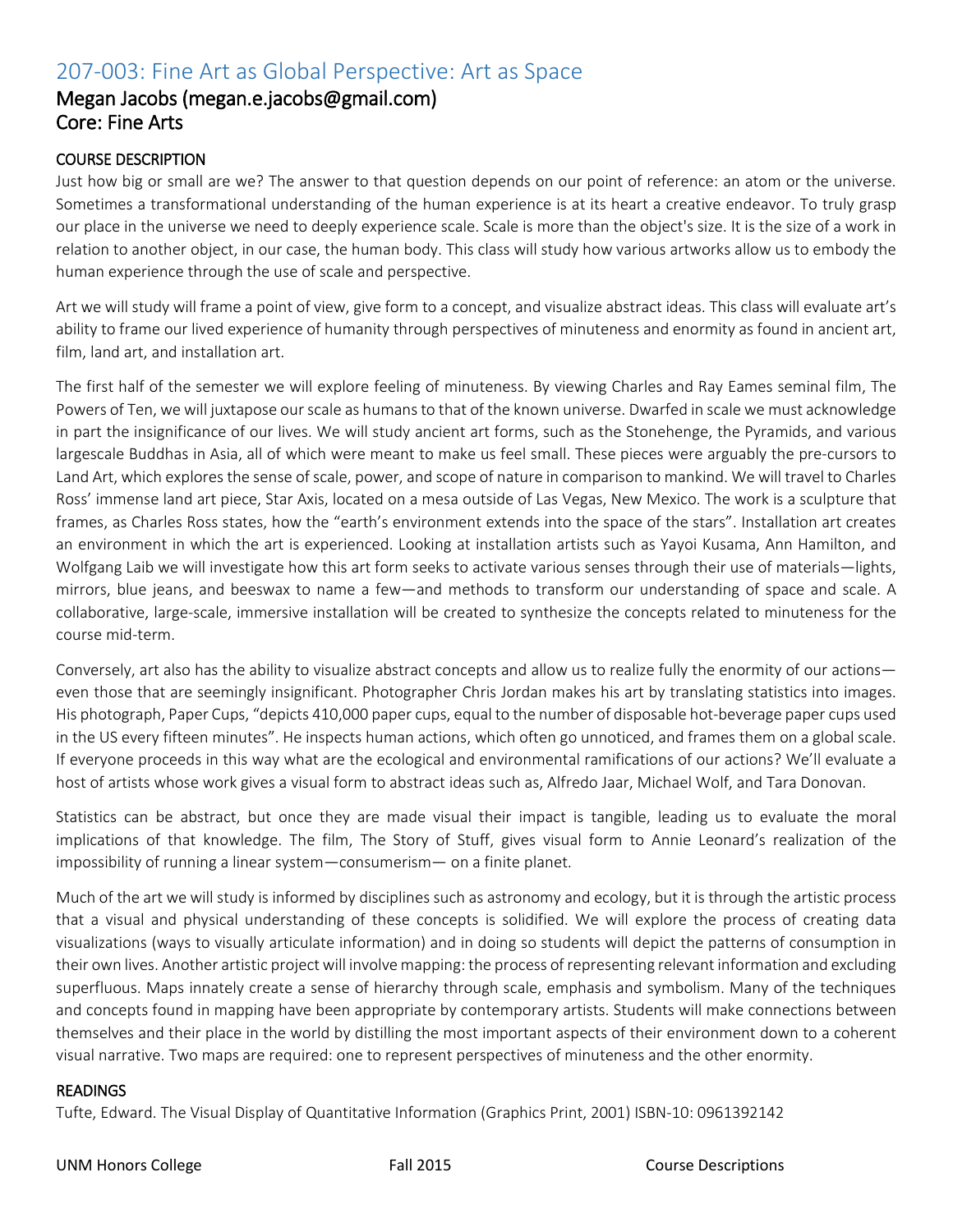Clemans, Gayle and Katharine Harmon. The Map as Art: Contemporary Artists Explore (Princeton Architectural Press, 2010) ISBN-10: 1568989725

Harmon, Katharine. You Are Here: Personal Geographies and Other Maps of the Imagination (Princeton Architectural Press, 2003) ISBN-10: 1568984308

Simanowski, Roberto. Digital Art and Meaning: Reading Kinetic Poetry, Text Machines, Mapping Art, and Interactive Installations (Electronic Mediations) Paperback (Univ Of Minnesota Press, 2011). ISBN-10: 0816667381

Schwartzman, Madeline. See Yourself Sensing: Redefining Human Perception (Black Dog Publishing, 2011) ISBN-10: 1907317295

Viction:ary, Overs!ze: Mega Art & Installations (Victionary, 2013) ISBN- 10: 9881943981

De Oliveira, Nicolas, Nicola Oxley, and Michael Petry. Installation Art in the New Millennium: The Empire of the Senses (Thames & Hudson, 2004) ISBN- 10: 0500284512

Krum, Randy. Cool Infographics: Effective Communication with Data Visualization and Design Paperback (Wiley, 2013) ISBN-10: 1118582306

Lima, Manuel. Visual Complexity: Mapping Patterns of Information (Princeton Architectural Press, 2013). ISBN-10: 1616892196

#### FILMS, ETC.

Powers of Ten & Story of Stuff

#### COURSE FEE

#### STUDENT REQUIREMENTS

Active class readings, discussions & weekly blog Oral presentation Group Installation Creation of two artistic personal maps (one that reflects feeling small and the other big) 2, data visualizations depicting personal consumption patterns

#### ABOUT THE INSTRUCTOR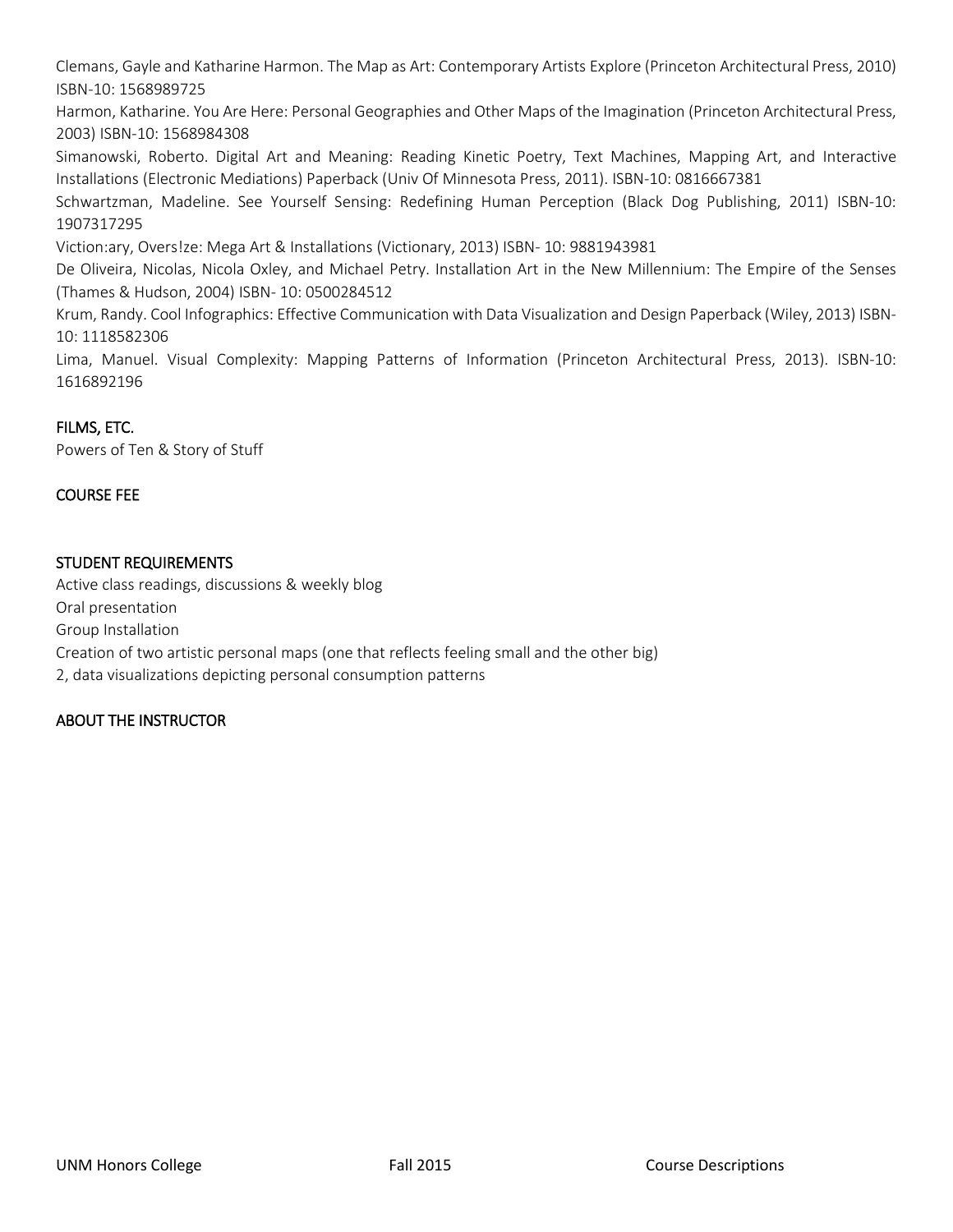### 301-001: The Publication Process

### Amaris Ketcham (ketchama@unm.edu) Group: Writing & Speaking

#### COURSE DESCRIPTION

The Publication Process (Scribendi Part 1)

Scribendi is a high quality, award-winning publication of art and literature, sponsored by the Western Regional Honors Council and the UNM Honors College. Produced completely by Honors College students, Scribendi publishes creative works by undergraduate honors students in more than 200 western colleges and universities. This first half of our year-long process is designed specifically for students who have committed themselves to the immensely rewarding and enormously challenging experience of producing our award-winning publication. Functioning largely as an educational internship in small publication production, this course provides students with practical, hands-on experience in copyediting, typography, magazine design and layout (using Adobe Creative Suite desktop publishing software), fundraising, marketing and distribution, as well as small press management. The Scribendi experience differs from the usual academic class in that it is focused on active learning accomplished by intensive discussion, practice and application, and an emphasis on professional behavior. Enrollment is limited to students selected through an application and interview process conducted by the instructor. Students should understand this is a two-semester commitment, spanning both fall and spring semesters.

#### **READINGS**

Scribendi Staff Handbook (available free online) Scribendi Staff Website Laura Anderson, McGraw-Hill's Proofreading Handbook Denise Bosner, Mastering Type Bill Walsh, The Elephants of Style Robin Williams, The Non-Designer's InDesign Book (optional)

#### STUDENT REQUIREMENTS

Attendance; participation in class discussions and activities; maintenance of weekly office hours; 10 assignments covering design, software, copyediting, and assessment; and a final 10-15-page miniature magazine project.

#### ABOUT THE INSTRUCTOR

Amaris Ketcham received her MFA in Creative Writing from the Inland Northwest Center for Writers at Eastern Washington University. Professor Ketcham has published essays, poetry, and short fiction in a variety of magazines, anthologies, and online venues. Her teaching interests include creative writing, fine arts, graphic design, and print and digital production. She currently serves as the Faculty Advisor for Scribendi, the Honors College and Western Regional Honors Council literature and arts magazine.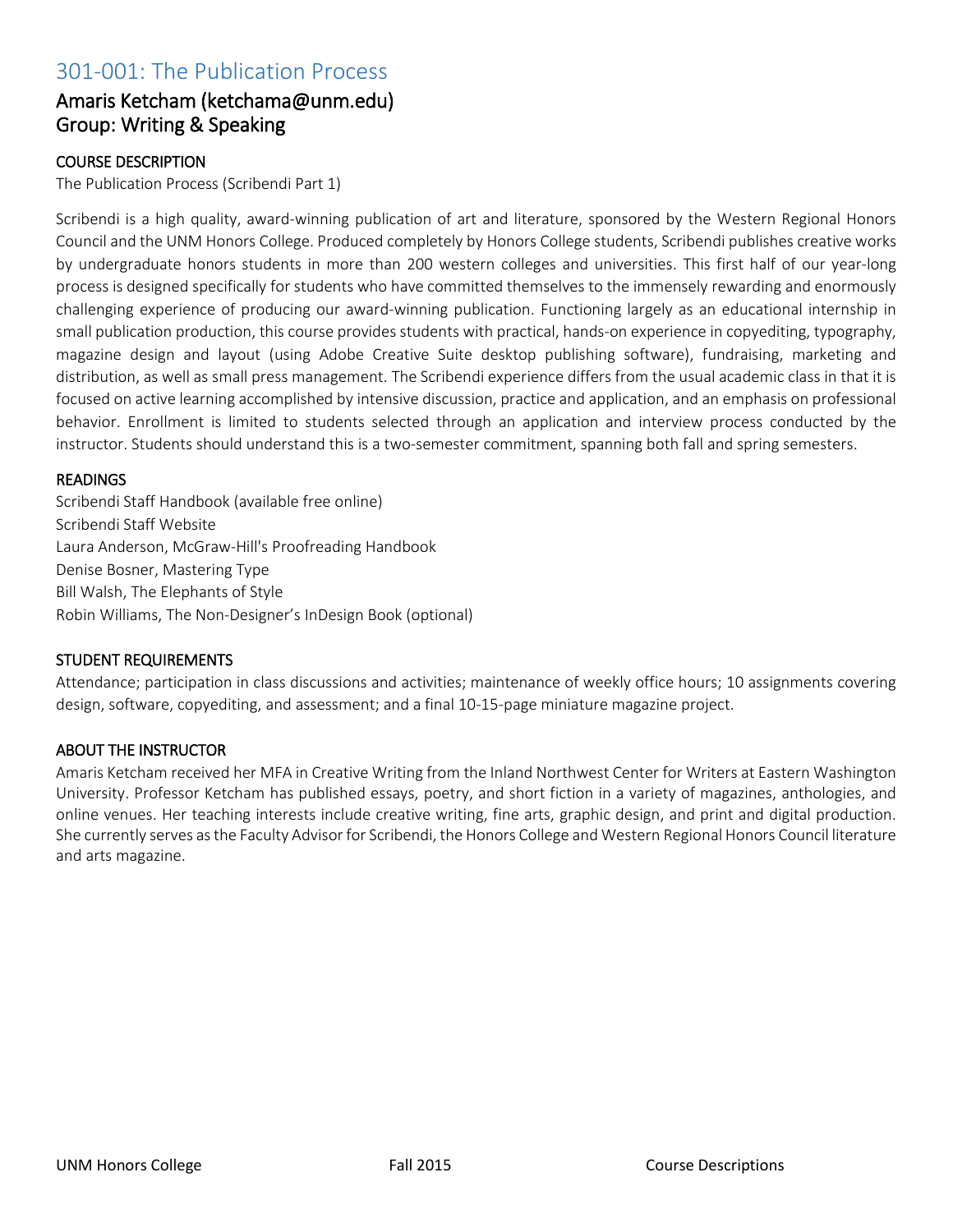# 301-002: A Toy Story - The Process of Design

### Atsuko Sakai (asakai@unm.edu) Group: Fine Arts

#### COURSE DESCRIPTION

All of us live in the built environment full of objects and spaces designed by someone. Our material world is a reflection of our lives, which is visible, touchable, and describable. "Design" is a human-created form of expression together with solutions based on the actual needs attached to a particular time and place, which we call "Design Context." Design produces physical outcomes, but more importantly, it is a tool for synthesizing scattered ambiguous ideas into a concrete concept through multiple analytical thought processes, which we call "Design Process."

We will begin the class by raising fundamental questions about "Innovation," its "Creative Process" and the "Role of Design" in our creative society and economy. We will study the history of Design Studio Methods and examine emerging "Design Thinking" strategies through readings, discussions, and research. At the same time, you will also conduct useful hands-on techniques such as brainstorming, visual communication, 3D thinking, ideation, marketing, and presentation. These two streamlined explorations will merge in the final project with a focus on the theme, "Toy Design and Creative Learning Exhibits" where you will be challenged to investigate and design an educational toy and exhibition. The course will also include a field trip to the "Explora" in Albuquerque old town to analyze the production of active exhibits and spaces for hands-on science learning. Let's think and work like a designer! (No previous drawing or model building experience is necessary.)

#### **READINGS**

Tom Kelley, The Art of Innovation Mihaly Csikszentmihalyi, Creativity Mark Oldach, Creativity for Graphic Designers Tom Kelly, Creative Confidence Bryan Lawson, How Designers Think, Fourth Edition: The Design Process Demystified Bella Martin, Bruce Hanington, Universal Methods of Design William Lidwell, Kristina Holden, Jill Butler, Universal Principles of Design Donald A. Norman, The Design of Everyday Things Frank Oppenheimer, Working Prototypes The Exploratorium Magazine, Special Issue, March 1985 – Frank Oppenheimer 1921 – 1985 LEGO Institute, The Future of Play \*Additional online readings will be available through E-Reserves.

#### FILMS, ETC.

Design Thinking for Educators.com

#### STUDENT REQUIREMENTS

Regular attendance and active class participation. Students will be asked to participate in weekly hands-on design exercises/projects in class and maintain a visual journal/sketchbook throughout the semester.

1 analytical/research paper (5-10 pages), 1 group project, 1 final design project presentation board with written design concepts and visuals, 3D models, 1 oral presentation (15 minutes long) and final portfolio.

#### ABOUT THE INSTRUCTOR

Atsuko Sakai holds her B.A. from the Kyoto City University of Arts in Japan and M. Arch. from UNM. She worked for over 10 years at architectural design firms in Washington DC and Albuquerque. She also teaches the Architecture and Design for Children course at the UNM School of Architecture to share a joy of designing with people of all ages!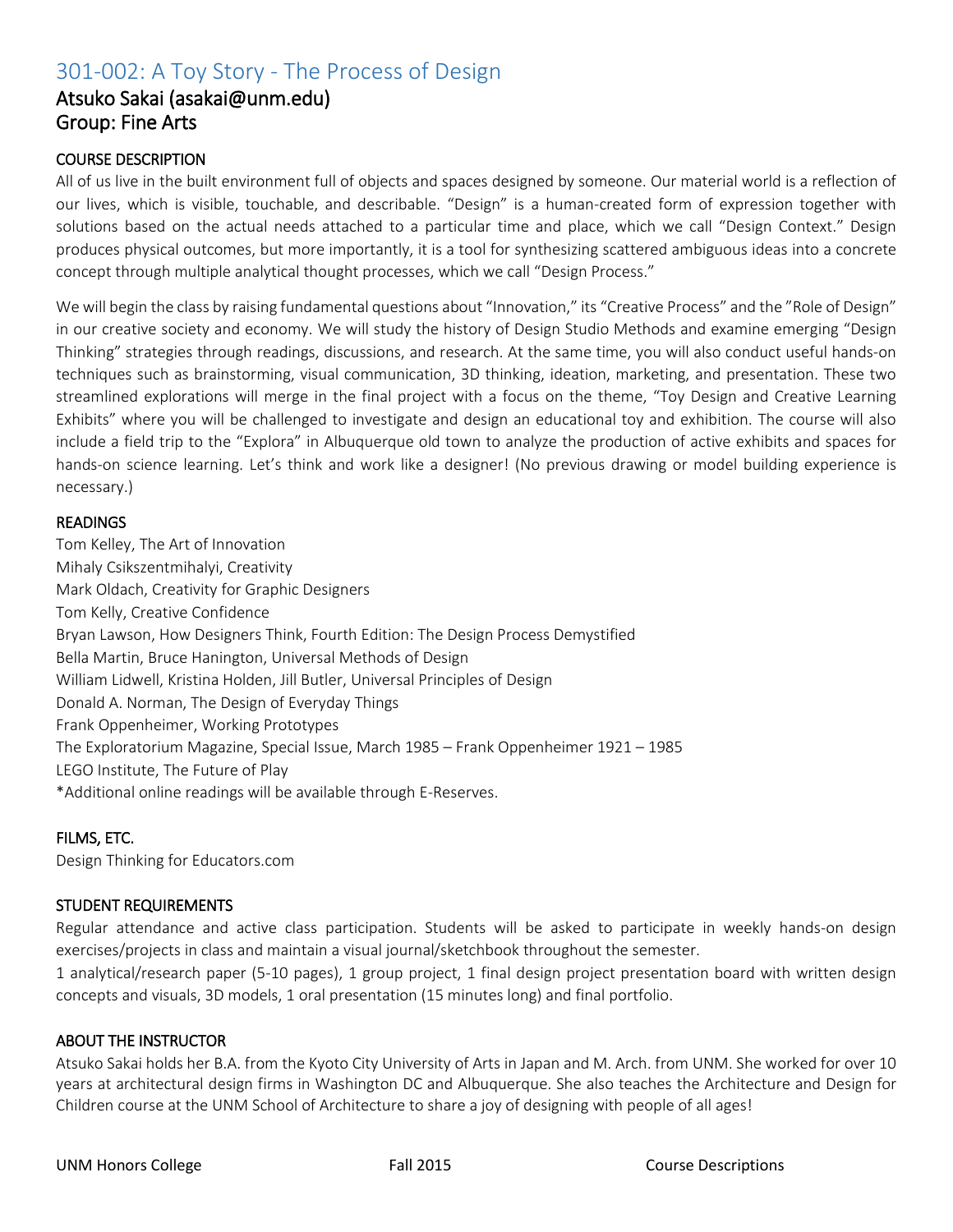# 301-003: World-building: Designing the Multiverse of Speculative Fiction

### Betsy James (betsy@betsyjames.com) Group: Writing & Speaking

#### COURSE DESCRIPTION

Cada mente es un mundo: each mind is a world.

The worlds built by our culturally-conditioned minds differ, mostly unconsciously, from the demonstrable world of molecules. What happens when we examine the verbal/visual worlds of speculative fiction, then consciously build our own? What do we discover about nature, culture, and personal bias?

The multiverse of speculative fiction—novel, graphic novel, screenplay, illustration, map, you name it—provides cultural thinking tools and arenas for syncretic experiment. Want to explore your understanding of this world? Build one yourself. You can't build convincingly unless you've thought about the myriad ways in which a world might be put together, from geology on up: ecology, society, and ethos, all expressed, finally, in the behavior of its denizens.

In this course you'll read and write speculative fiction and pertinent works of nonfiction; examine and experiment with maps and diagrams, both realistic and symbolic; explore illustrative and narrative art, including comics and the graphic novel. You'll compose your own short works and critique them as cultural constructs, good writing, and interesting documents.

#### READINGS

In addition to short fiction, graphic novels and essays, you will read and discuss a selection of such longer works of fiction and nonfiction as:

#### Fiction:

The Secret History of Fantasy, Peter Beagle American Gods, Neil Gaiman The Beginning Place, U. K. Le Guin The Tricksters, Margaret Mahy The Moon and the Sun, Vonda McIntyre Among Others, Jo Walton

Nonfiction: You Are Here: Personal Geographies and Other Maps of the Imagination, Katharine Harman Cheek By Jowl, U. K. Le Guin Architecture Without Architects, Bernard Rudofsky The Demon-Haunted World: Science as a Candle in the Dark, Carl Sagan Your Inner Fish, Neil Shubin

#### FILMS, ETC.

You will consider selected speculative fiction book/cinema/graphic novel crossovers such as McInyre's The Moon and the Sun, Itimaera's Whale Rider, and Miyazaki's Spirited Away, as well as a range of related graphic art. Nationally published authors of sc

#### STUDENT REQUIREMENTS

You will consider selected speculative fiction book/cinema/graphic novel crossovers such as McInyre's The Moon and the Sun, Itimaera's Whale Rider, and Miyazaki's Spirited Away, as well as a range of related graphic art. Nationally published authors of science fiction and fantasy will visit the classroom for presentation and discussion, as well as professionals in fields where speculative fiction provides outside-the-box insight—for example, architecture and satellite mapping.

UNM Honors College Fall 2015 Course Descriptions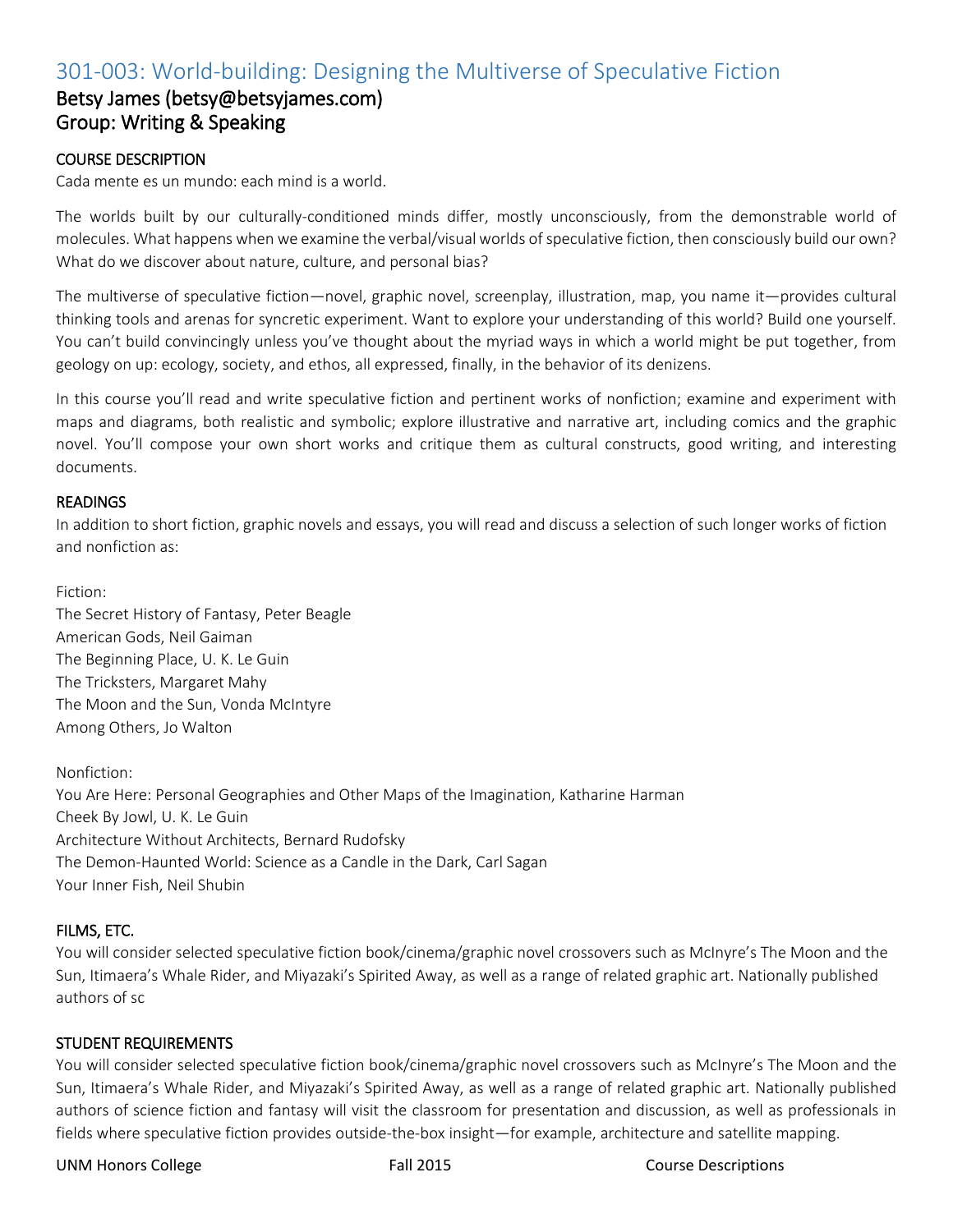#### ABOUT THE INSTRUCTOR

Betsy James is the author and illustrator of sixteen books for adults and children. Among other honors, her books have been named: New York Public Library Best Book for Teens; Voices of Youth Advocates Best Book; Junior Library Guild Selection; Canadian Children's Book Center Best Book; International Reading Association Children's Choice; and Tiptree Award Honor Book. She has taught and presented on fiction and speculative fiction for more than twenty years, and leads workshops nationally and in Mexico. She lives in the North Valley.

http://www.listeningatthegate.com (older readers)

http://www.betsyjames.com (younger readers)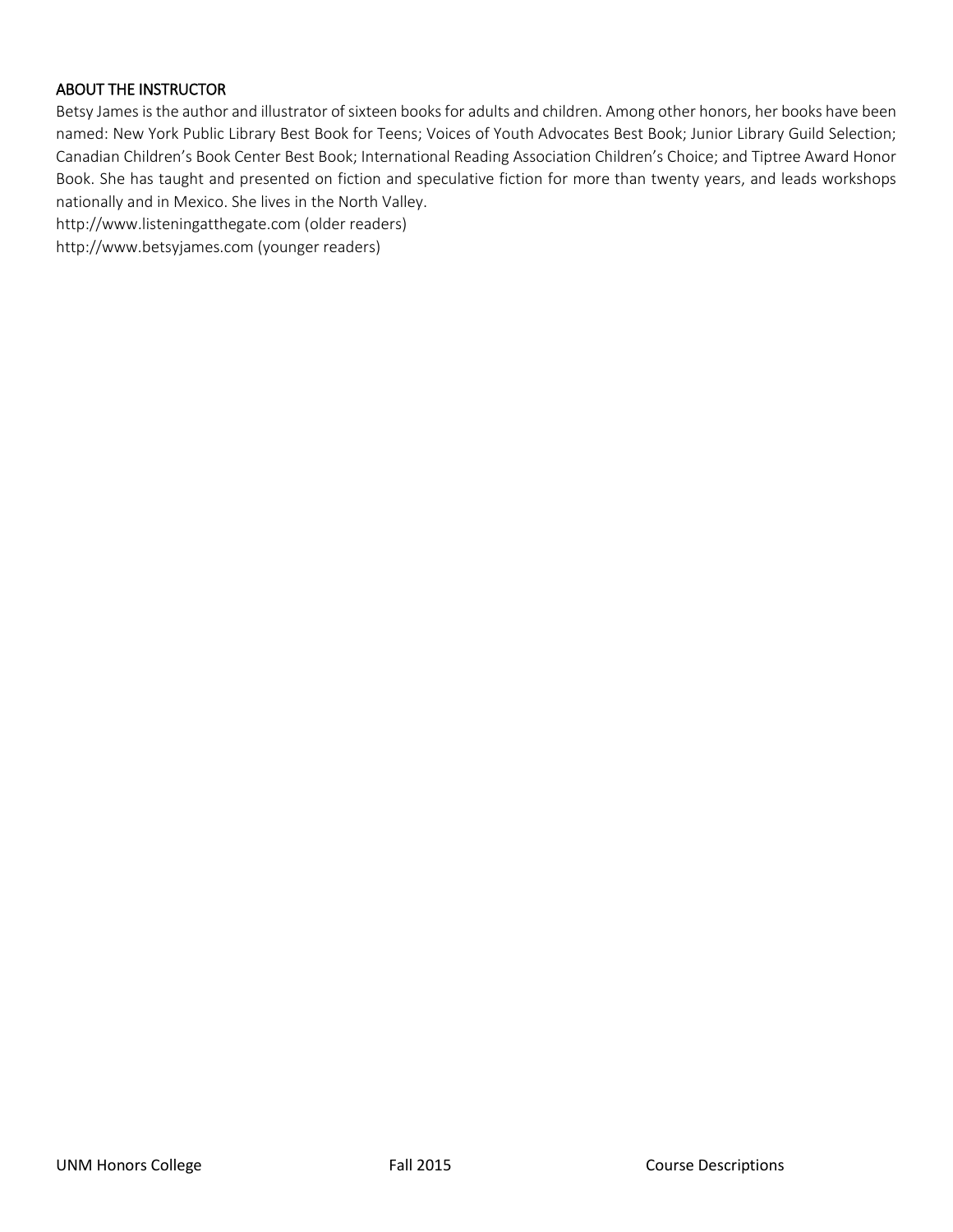# 301-004: Things That Make Us Smart

### Chris Holden (chris.l.holden@gmail.com)

#### COURSE DESCRIPTION

We take for granted that technology is an increasingly large part of life on this planet. At times this is expressed as how we make progress to a better world. Other times the focus seems to be the ways new technologies can distance us from each other and what is important in life. But this flame war—arguing between pro and con—is a limiting way to look at technology and its role in our world. In this class, we will learn to dig deeper into just what technology is and how we make us of it to change our lives. We will dispense with false dichotomies as we we develop more nuanced understandings.

The first part of our new perspective will be to recognize technology as a universal part of human culture, not something that started with personal computers. Human history and prehistory are written as stories of the development and use of technologies. Humans have in fact always been cyborgs. Strangely enough, the development and use of technologies is a good definition of what makes humans different as animals.

Part of this is recognizing that not all technologies are physical things. The written word is a technology. So is algebra. Ideas are a kind of technology that change us and our world.

Second, we will see that technologies both change us and are changed by us, the users. Third, we will learn to see technologies for their affordances and constraints, and how these are not absolute but inflected by the social situations in which these technologies find their uses.

This class will not be mere criticism. We will actively explore many new technologies together. We will reflect on the roles and realities of the technologies we use on a daily basis and will be relevant in the near future.

#### READINGS

The Social Construction of Technological Systems: New Directions in the Sociology and History of Technology by Bijker, Hughes, and Pinch Things that Make Us Smart\* by Donald Norman Orality and Literacy\* by Walter Ong Users as Agents of Technological Change\* by Kline and Pinch Other articles, videos and excerpts available online.

#### STUDENT REQUIREMENTS

You will need to try out and acclimate to many new technologies. Everyone will get up to speed using Slack, Google Docs, Markdown, and a blogging platform of your choice. Depending on your choice, this may also include domain management and further software installation and use. \*There is no prerequisite. This course is intended for everyone who is willing to try out something new. No familiarity with any specific tool will be assumed.\*

#### ABOUT THE INSTRUCTOR

Chris Holden is an Assistant Professor at the Honors College of the University of New Mexico. His PhD is in number theory, but his current research focuses on place based game design for learning. He makes games and helps others to make games for a wide variety of learning contexts, from language learning to community action. He also helps produce ARIS an easyto-use, open source, augmented reality game platform. Chris teaches classes involving mobile game design, and directs the Local Games Lab ABQ, a fancy name for supporting unfunded faculty, students, and community members to make games and other interactive experiences to develop new forms of meaning within their local natural, cultural, and educational environments.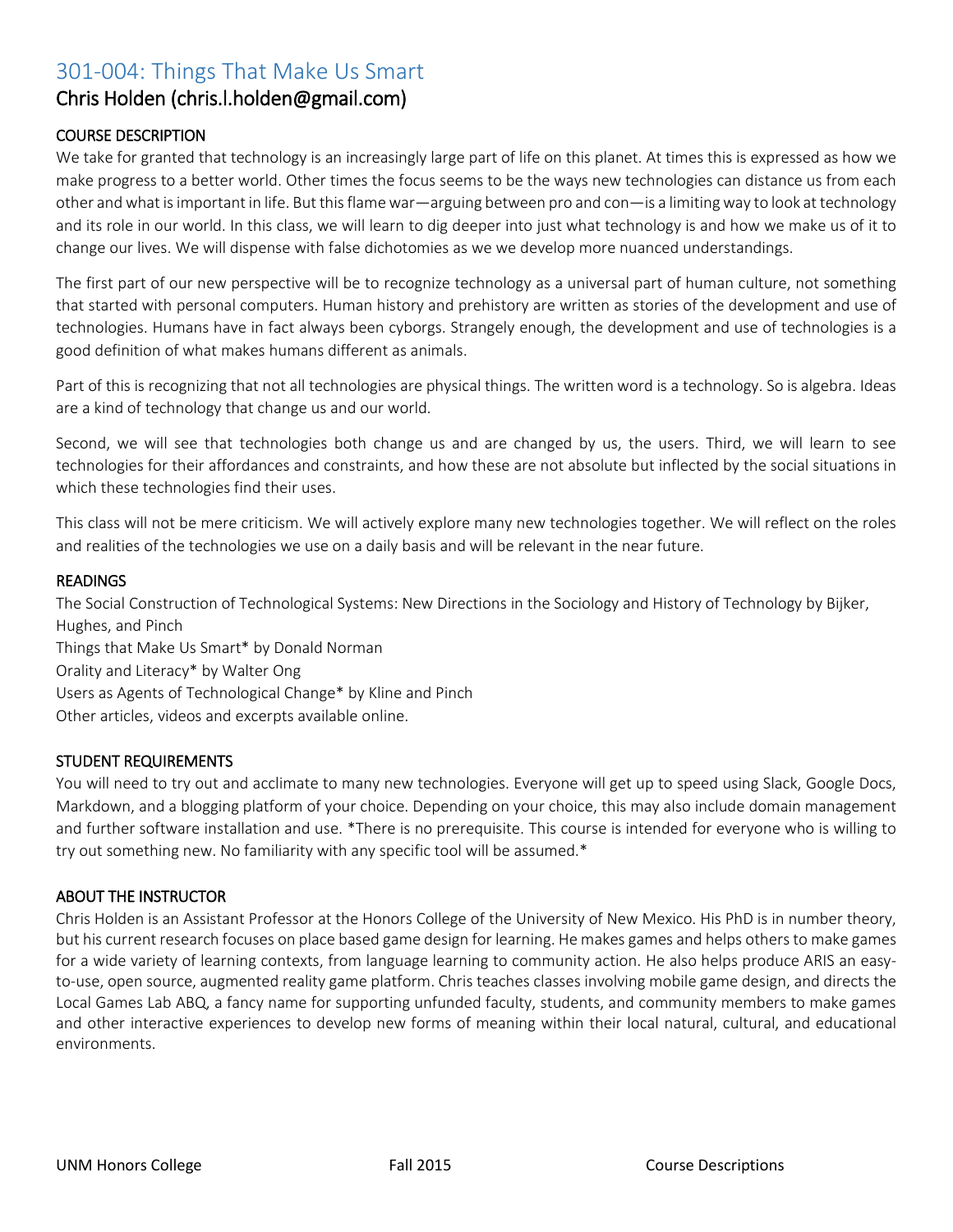### 301-005: Natural Disasters

### Jason Moore (jrm@unm.edu) Group: Physical & Natural Sciences

#### COURSE DESCRIPTION

Natural disasters have a profound and costly impact on humanity and so it is of great importance that we understand their causes so as to better protect against their effects. In this course we will learn about the causes of the major natural disasters (e.g. earthquakes, volcanic eruptions, floods, wildfires, tornadoes, hurricanes, bolide impacts, etc.), the processes that influence their frequency and severity, their effects and ways to mitigate them, and our ability as scientists to predict them. We will contrast our knowledge of these hazards with their representations in the mass media. Finally, we will create a natural disaster hazard plan for a major global city to assess and quantify the natural risks to human life by location.

#### **READINGS**

Silver 2010 - The Signal and the Noise Gigerenzer 1996 - Reckoning with Risk Human Rights and Natural Disasters (Brooks-Bern Project Report) Mind the Risk (Swiss Re Disaster Insurance Report) A collection of articles from the scientific literature relevant to each studied disaster A collection of case studies describing the effects and recovery strategies from notable examples of each studied disaster

#### FILMS, ETC.

Excerpts from: Dante's Peak, Armageddon, Twister

#### STUDENT REQUIREMENTS

After a brief introduction considering science, natural disasters in general, and the manners in which we can assess risk, we will split the course into two-week blocks. During each block we will discuss a particular natural disaster, what controls its occurrence and severity, what impacts it might have on human populations, and how we might mitigate these impacts. For each disaster you will be required to calculate the risks to a particular major city, and your hometown. You will present on two of these during the course of the semester. You will have to submit a final natural disaster management plan for your city, stating the relative risks of each disaster, which you consider to be significant, and what steps should be taken to mitigate these risks.

#### ABOUT THE INSTRUCTOR

Jason Moore received his Ph.D. from the Department of Earth Sciences at the University of Cambridge in 2006. Much of his research is concerned with the impact of major perturbations (for example natural disasters) on vertebrate faunas in the fossil record. Most recently he has been working on improving our understanding of the impact event commonly thought to have killed the dinosaurs.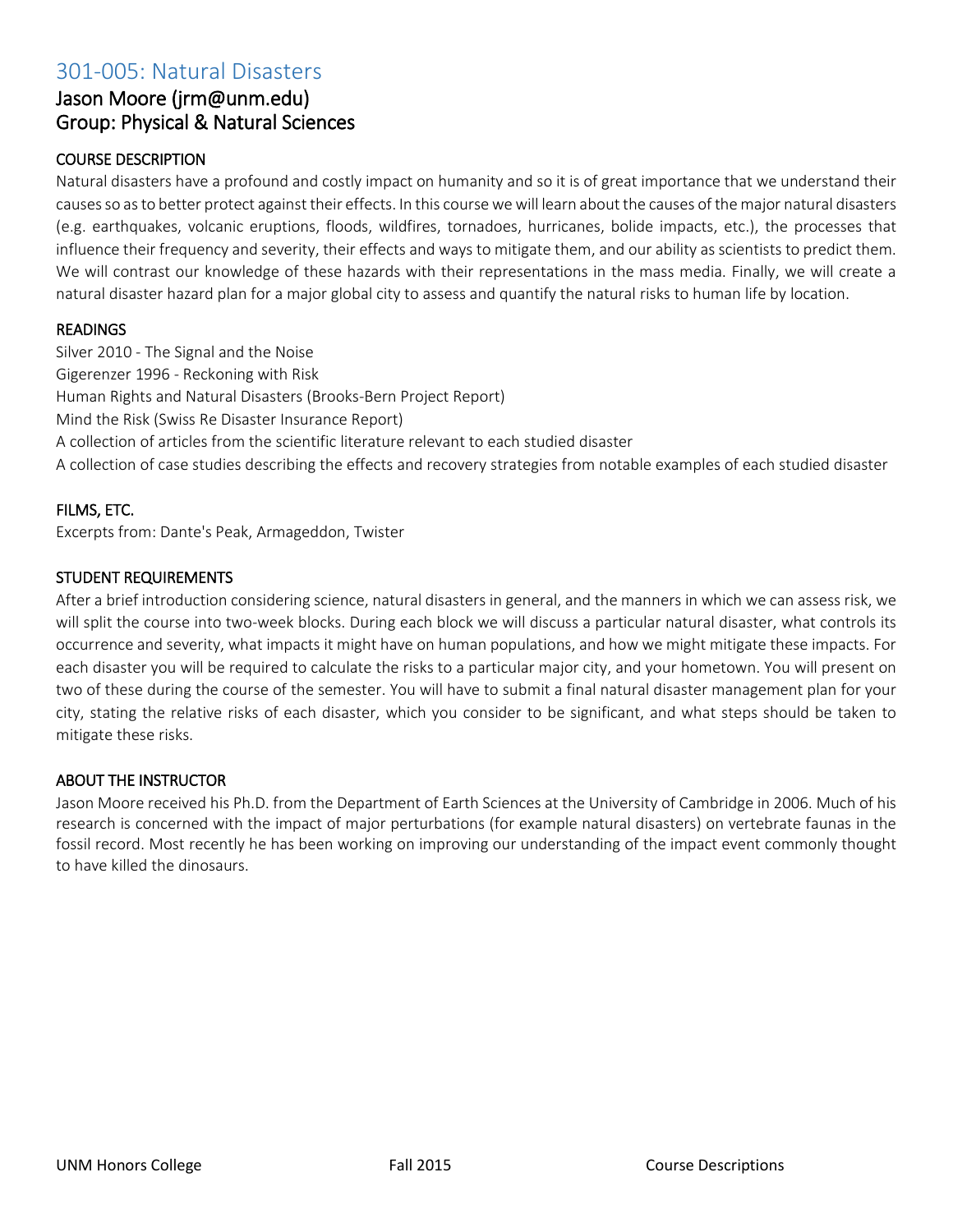# 301-007: Contemporary Ethical Issues in Fashion

### Julie Hillery (jhillery@unm.edu) Group: Social & Behavorial Sciences

#### COURSE DESCRIPTION

Ethical issues face all of us everyday. The fashion industry seems to always be in the news for making the wrong decisions when it comes to ethical business practices. A few examples include the use of thin models that promote unrealistic beauty ideals, the exploitation of workers in developing countries through substandard labor practices and the promotion of a throw-away society through the rising popularity of "fast fashion" stores such as Forever 21 and H&M. How do these decisions affect society, why do they matter, and what can we do about them? As you enter your professional career you will find yourself in situations where you have to make decisions not only for yourself but also as part of a team and as a representative of a business. In this course we will take a critical look at issues faced by the fashion industry and relate those to making professional decisions in your own chosen careers as well as your personal life. We will also analyze successful fashion businesses built around being socially responsible.

#### READINGS

Current event readings from various print and online sources will be provided by the professor in pdf format for printing or online reading. Major reference will be: Paulins, V. A., & Hillery, J. L. (2009). Ethics in the fashion industry. New York, NY: Fairchild Publications.

#### FILMS, ETC.

Various online media clips. Films include: Girl Model (2011, dir. Redmond and Sabin). The T---Shirt Travels (2011, dir. Shantha Bloemen) Secondhand (Pepe), (dir. Vanessa Bertozzi and Hanna Rose Shell), 2008.

#### STUDENT REQUIREMENTS

Weekly assignments will consist of current-event readings, in-class discussions, short writing assignments, and participation in a course blog. Other assignments include a current-event presentation and a final research-based paper and presentation based on a topic of interest selected by the student.

#### ABOUT THE INSTRUCTOR

Dr. Hillery is a Professor in Fashion Studies at Columbia College Chicago, and was also the Kohl's Professor of Retailing at Northern Illinois University. Her degrees include a B.S. and M.S. from The Ohio State University and a Ph.D. from the University of Wisconsin-Madison. In addition to writing two college textbooks, Dr. Hillery has received numerous teaching awards for undergraduate education. Since New Mexico is her absolute favorite place on earth she is thrilled to be teaching at UNM especially in the Honors' College.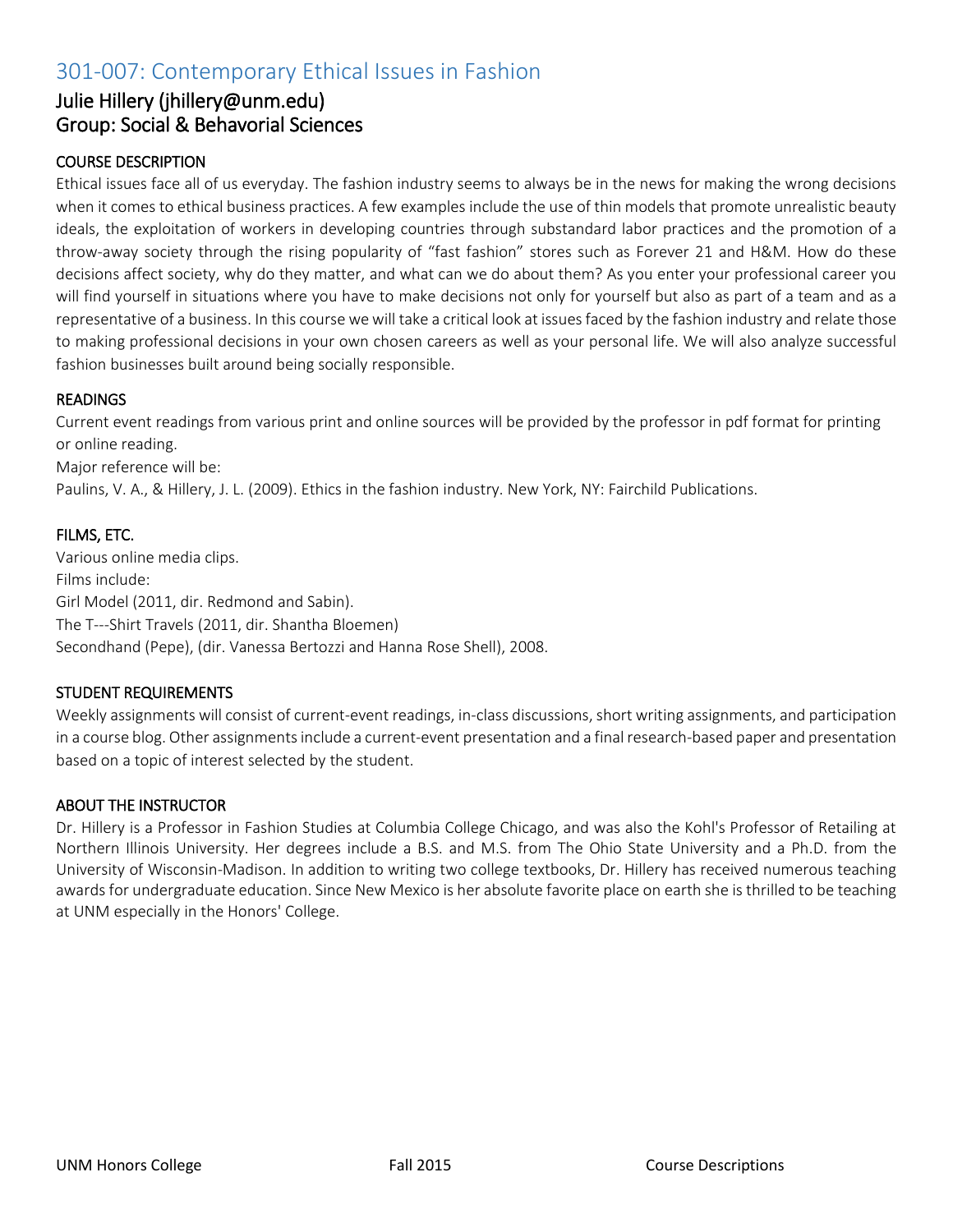# 301-008: Mythmaking and Tolkien

### Leslie Donovan (ldonovan@unm.edu) Group: Humanities

#### COURSE DESCRIPTION

J. R. R. Tolkien's epic novel (The Lord of Rings) has been considered the foundation of the modern fantasy literature, the basis for immensely popular film adaptations, and even identified in several international surveys as the single most influential or popular work of the 20th century. Yet, while millions of readers have enjoyed and treasured (The Lord of Rings) and its precursor (The Hobbit), few have gone much beyond the field of popular literature to integrate other approaches and fields of study in connection with Tolkien and his works. Yet, Tolkien was not only a writer of popular fiction, but he also was a mythologist, visual artist, musical composer, philologist, playwright, and medieval studies scholar. In this course, we will survey not only Tolkien's original fiction, but also some of his scholarly works, invented languages, paintings and drawings, and music. Along with investigating some of the historical background and medieval sources of Tolkien's major and minor works, we will explore how several world myths contribute to the mythic tales he created for Middle-earth. In addition, we will touch on topics seldom discussed in Tolkien literature courses from such fields as astronomy, ecology, natural sciences, linguistics, and cultural studies. Perhaps most important, we will work to understand what Tolkien's works have to say to people in the 21st century about issues such as gender, warfare, friendship, interactions between cultures, hospitality, loyalty, keeping one's oaths, and the nature of good and evil. While hard-working Tolkien newbies are most welcome, all students must have read Tolkien's primary literary works (The Hobbit) and (The Lord of Rings) in their entirety and in book form-- not just see the films!-- before the start of class.

#### READINGS

Tolkien, J. R. R., trans. (Beowulf) Tolkien, J. R. R. (The Hobbit) Tolkien, J. R. R. (The Lord of the Rings) (any single or multivolume edition) Tolkien, J. R. R. (A Tolkien Reader) Tolkien, J. R. R. (The Silmarillion) Tolkien, J. R. R., trans. (Sir Gawain and the Green Knight) Tolkien, J. R. R., trans. (The Fall of Arthur) Sturluson, Snorri. (The Prose Edda). Trans. Jean I. Young Foster, Robert. (The Complete Guide to Middle-Earth) (Optional) Selected short readings from the following sources will be provided: J. R. R. Tolkien's (The Monsters and the Critics and Other Essays); Wayne G. Hammond and Christina Scull's (J. R .R. Tolkien: Artist and Illustrator); Wayne G. Hammond and Christina Scull's (The Art of The Hobbit); music by J. R. R. Tolkien and Donald Swann from (The Road Goes Ever On); Eugene Vinaver's edited collection (King Arthur and His Knights); Old Norse (Poetic Edda); selections from the Finnish (Kalevala) cycle; selections from Old English riddles and heroic poetry.

#### STUDENT REQUIREMENTS

1 analytic paper (5-7 pages), 1 research paper (8-10 pages), 1 creative project (10-15 pages), 1 oral presentation (15 minutes long), weekly blog discussion (2 postings minimum each week), final portfolio, lots of reading, regular attendance, and active class participation.

#### ABOUT THE INSTRUCTOR

Leslie Donovan is a continuing Honors faculty member and a UNM Presidential Teaching Fellow. She earned her B.A. and M.A. in English from UNM and her Ph.D. in Medieval Literature from the University of Washington. Her publications include studies of J. R. R. Tolkien, (Beowulf), Anglo-Saxon women saints, and Honors teaching.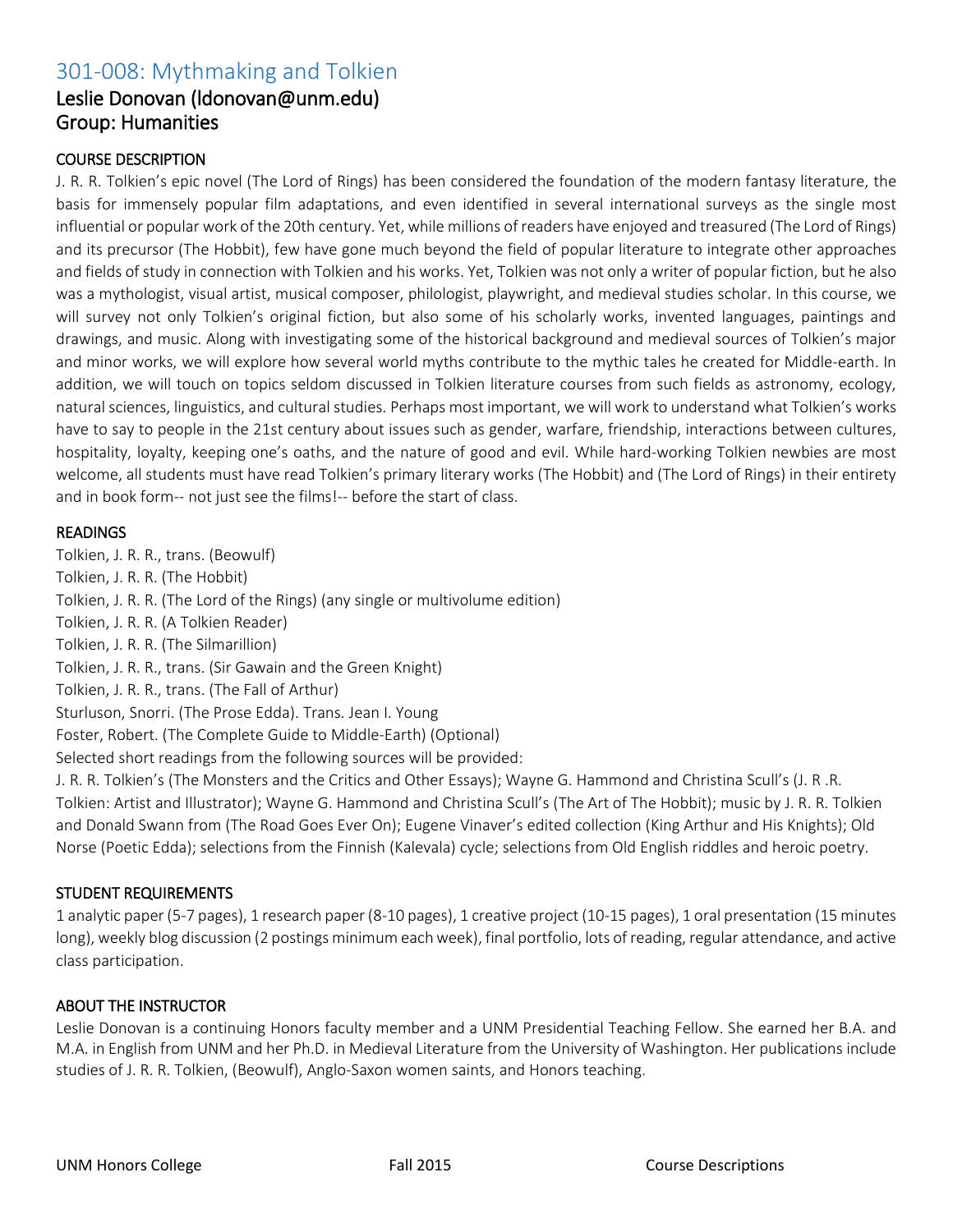# 301-009: Hidden Histories: Untold Stories

### Margo Chavez-Charles (margocc2126@yahoo.com) Group: Humanities

#### COURSE DESCRIPTION

If the United States is "the most powerful nation in history" such dominance confers tremendous responsibility. Defining that responsibility and determining the use of that power is a task that the American people have delegated to policy makers and politicians, but as we enter into a time when our country is making crucial global decisions, should we as citizens slip into complacency? As members of a democracy, our responsibilities should include participation and awareness. We need to know who we are as a nation. And so we need to know who we have been. In this course we will look at some seminal events in modern American history that formed us as a nation, events such as our 20th century wars and social movements. We will review the "official story," but also look at what has been left out of the story that we tell about ourselves. We can consider this class as integrating history and literature, since literature is a powerful tool that draws us into events and helps us to learn about history. We will use some fiction as an entrance into certain periods of history. We will use contemporary non-fiction as well, including excerpts from a classic of "alternative" history, Howard Zinn's A People's History of the United States. This is an interdisciplinary class using fiction, non-fiction, poetry, music and film to approach our history and its hidden stories. Students will investigate the events that have defined us and continue to define us, carrying on a debate that will help us to assume our responsibilities as informed citizens.

As with all University Honors classes, an important objective is to develop our skills within the seminar format: the skills of engaged discussion, attentive reading and listening, and clarity in written and oral expression.

#### READINGS

Howard Zinn, A People's History of the United States Lillian Hellman, Scoundrel Time Tim O'Brian, The Things They Carried Stephen Kinzer, Overthrow Aguilera and Fredes, Chile: The Other September 11th Reading packet of selected articles and essays to be purchased in Honors Office as well as e-reserve readings that students will print and bring to class

#### FILMS, ETC.

We will watch excerpts from these films, and others: "The Spanish American War", "Even the Rain", "All Quiet on the Western Front", "Come See the Paradise", "Good Night & Good Luck", "Persepolis", "Zeitgeist", "The Long Walk Home", "Hearts and Minds",

#### STUDENT REQUIREMENTS

Regular attendance, participation in class discussion, and attentive listening. Weekly responses or observations and questions; one five-page paper; group or pair work in formulating discussion questions and leading discussion; news reports; final research paper of 8-10 pages; maintaining a portfolio of submitted work, and a final reflective essay.

#### ABOUT THE INSTRUCTOR

Margo Chavez-Charles holds a B.A. in English from NMSU, an M.A. in Teaching English as a Second Language and Teaching French from the School for International Training in Vermont, and an M.A. in Liberal Education from St. John's College. Her special interests include literature, interdisciplinary education, intercultural communication, experiential education, and the history of ideas. She also regularly works for the CONEXIONES programs in Nicaragua, Mexico, and Spain.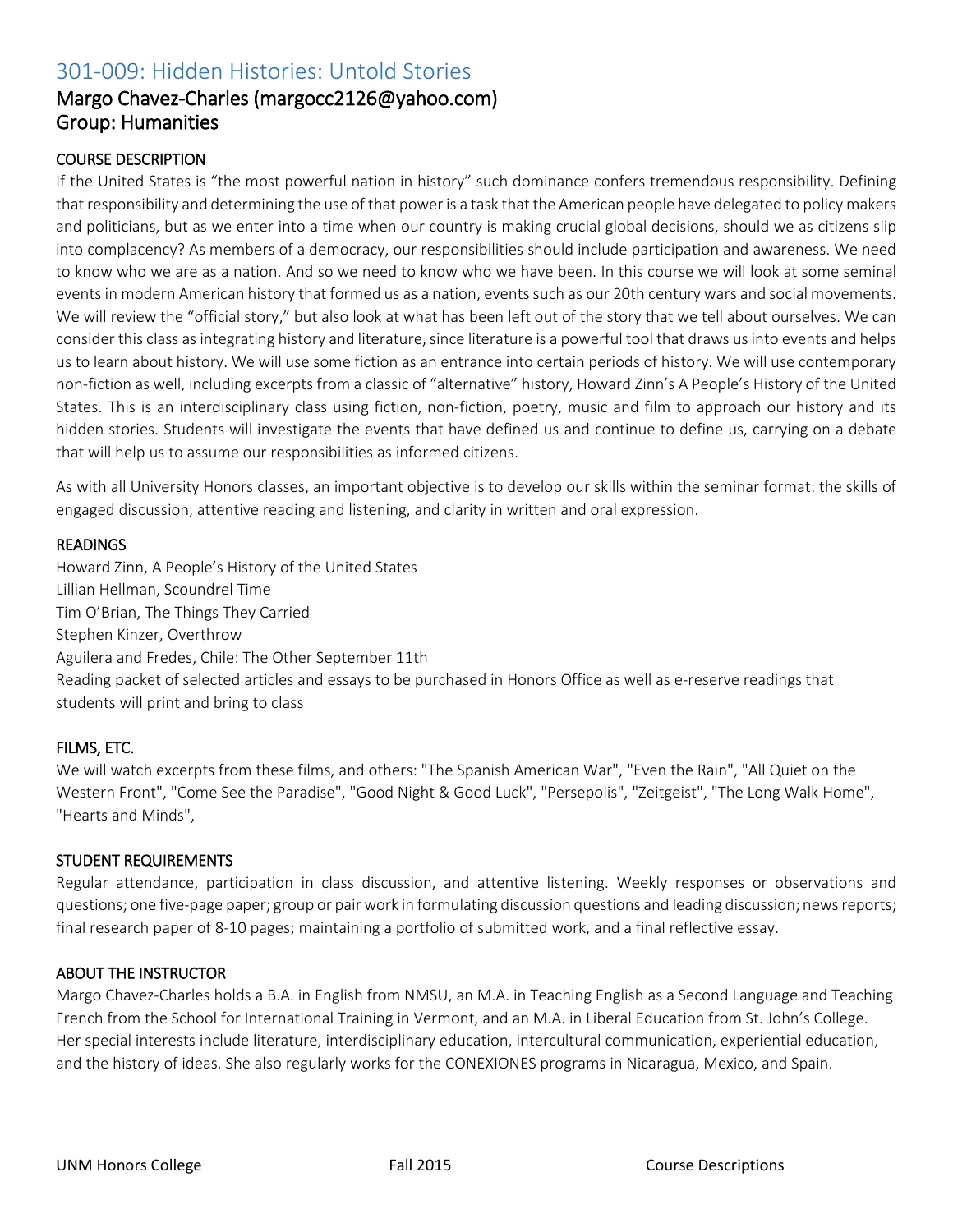# 301-010: Theatre and Human Rights

### Maria Szasz (deschild@unm.edu) Group: Social & Behavorial Sciences

#### COURSE DESCRIPTION

"Art has a purpose, and that purpose is action: it contains the energy to change things."

#### --James Baldwin and Lorraine Hansberry

Theatre and Human Rights will investigate the complex and fascinating ways twentieth-century world drama has questioned, probed and pushed forward in the quest for equal rights. This class is primarily interdisciplinary. We will specifically focus on the disciplines of fine arts, history, and politics as we ponder how they intersect, overlap and influence one another. For instance, we will discuss four plays that have responded to the rampant injustices in some of the most defining wars in history, such as the Thirty Years War in Europe (1618-1648), World War II (1939-1945), the Irish Civil War (1922-1923), and the Vietnam War (1965-1975). Our journey will also take us to the major recent conflict in South Africa, where we will discuss how the dramatist Athol Fugard has used the theatre to chronicle the struggle for equality under the South African apartheid regime (1948-1990).

We will also read plays from Trinidad and Tobago and Ireland, which scrutinize the long-term impact of British colonialism. In addition, the class will discuss plays that reflect upon the rise of women's rights, and the search for equality for Hispanics, African-Americans and the First Nations People of Canada. Our discussions will explore how the theatrical genre known as "political drama" has changed during the twentieth century, comparing Bertolt Brecht's notion of "Epic Theatre," Augusto Boal's Theatre of the Oppressed and the growth of agit-prop drama.

Throughout the semester, we will consider the particular tactics and styles our playwrights use as they comment on the provocative and divisive issues that underlie human rights. Do the dramatists rely on irony, humor and wry commentary on their particular human rights issue, or do they write more directly, with palpable and undisguised raw emotion? Which approach is most effective from an audience's perspective?

This seminar will discover, as critic Brian Crow has stated, "where normal political forms of opposition are ruthlessly silenced, art—and perhaps especially the theatre—may become a means of resistance, however enfeebled by censorship and harassment." Please join us in this seminar to see how twentieth-century drama has led the way in the continuing, passionate struggle around the globe for equality and respect for the entire human race. As Paul Rae states in Theatre and Human Rights, "as an inherently social activity, the theatre provides a distinctive platform for addressing human rights issues."

#### **READINGS**

Sean O'Casey, (The Plough and the Stars) 1926 Bertolt Brecht, (Mother Courage and Her Children) 1941 Samuel Beckett, (Waiting for Godot) 1953 Arthur Miller, (The Crucible) 1956 Brian Friel, (The Freedom of the City) 1974 Maria Irene Fornes, (Fefu and Her Friends) 1977 Derek Walcott, (Pantomime) 1978 Luis Valdez, (Zoot Suit) 1979 Athol Fugard, ("Master Harold" … and the Boys) 1982 Gao Xingjian, (The Bus Stop) 1983 Claude-Michel Schönberg and Alain Boublil, (Miss Saigon) 1989 August Wilson, (Two Trains Running) 1990 Drew Hayden Taylor, (Only Drunks and Children Tell the Truth) 1991 Tony Kushner, (Angels in America, Part One: Millennium Approaches and Part Two: Perestroika) 1991 and 1992

UNM Honors College Fall 2015 Course Descriptions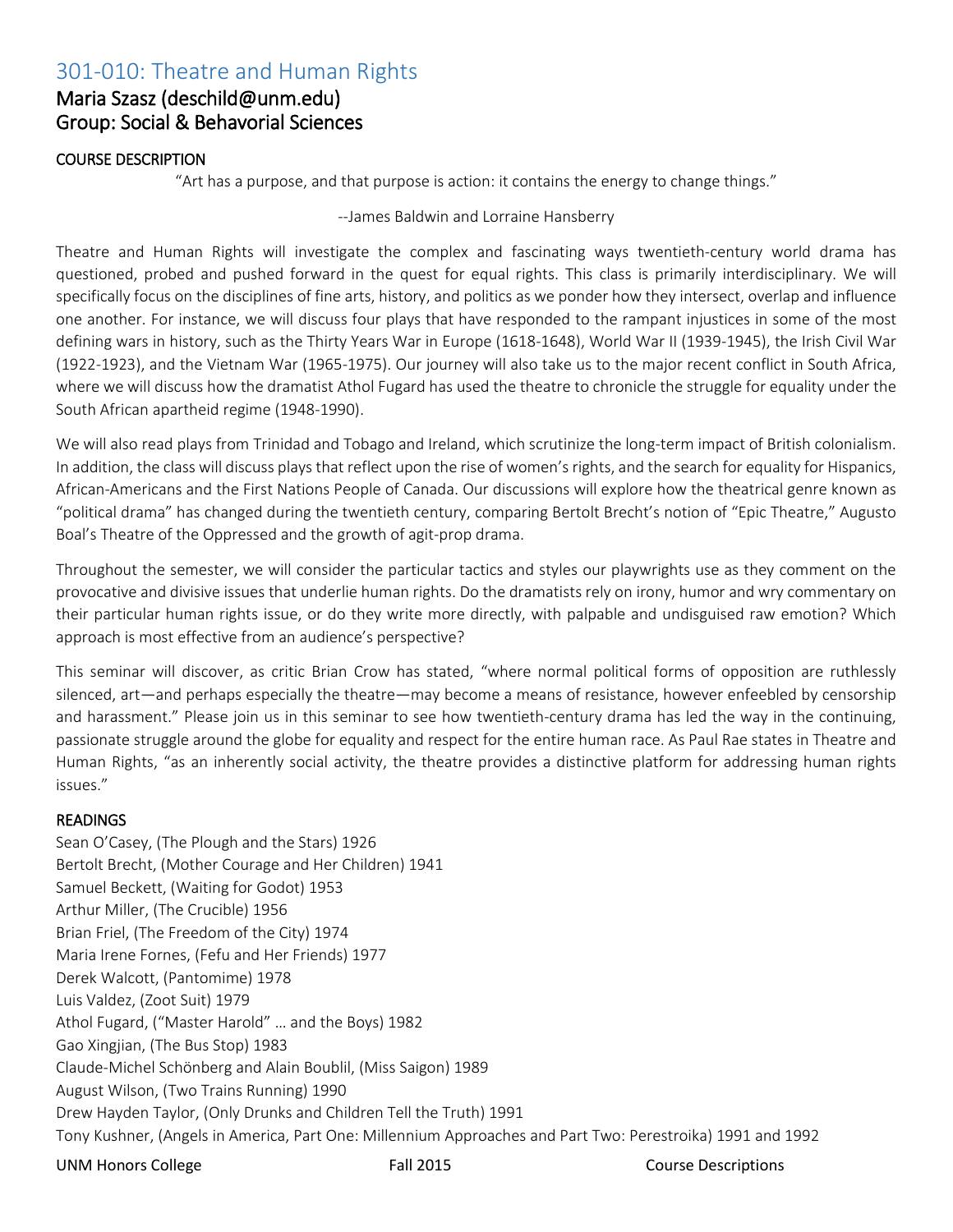#### FILMS, ETC.

(Bertolt Brecht: Great Writers of the Twentieth Century) series about the German dramatist, produced by the BBC. The Samuel Beckett-directed (Waiting for Godot)

(The Crucible), directed by Nicholas Hytner, starring Daniel Day-Lewis and Winona Ryder.

#### STUDENT REQUIREMENTS

Regular attendance and active, energetic participation in the class; two response papers, three to four pages each, designed for you to comment on a particular play and playwright; attendance at a local production of a play that addresses human rights, and participation in a class discussion about the play; a two to three page proposal for your research paper; a ten minute conference with the instructor about your research paper; an eight to ten page research paper; a group project: a 20-25 minute presentation about a play, playwright and/or an aspect of theatrical, political, and/or cultural history relating to human rights from one of the plays we have been studying.

#### ABOUT THE INSTRUCTOR

Maria Szasz holds an MA in Theatre Education from Emerson College, and a PhD in English from UNM, where she focused on Theatre and Irish Literature. Her book, Brian Friel and America (Glasnevin Press, 2013) looks at Ireland's most famous living playwright's impact on American Theatre.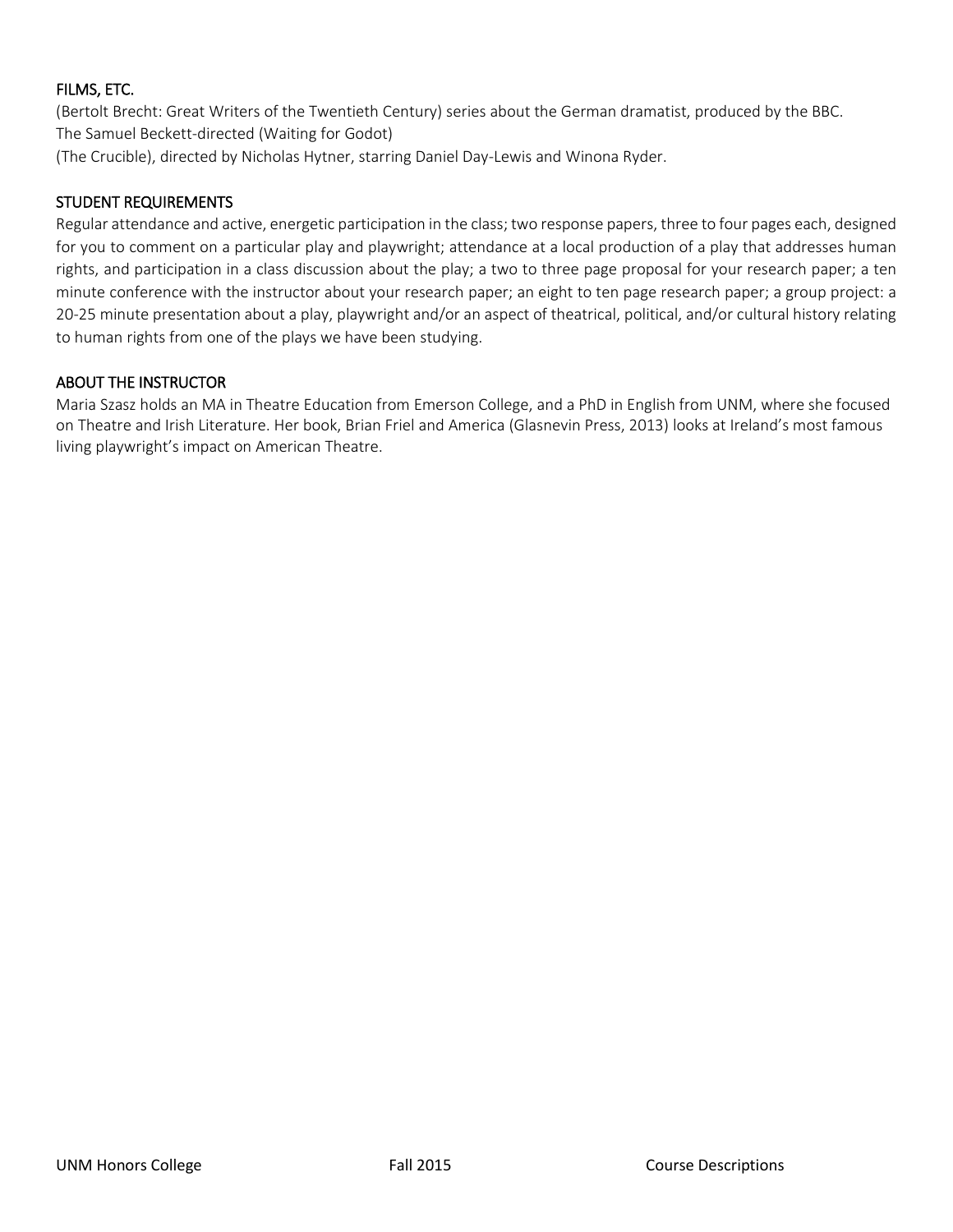# 301-011: "Manuscripts Don't Burn": Soviet History through Underground Literature

### Renee Faubion (sanren@unm.edu) Group: Humanities

#### COURSE DESCRIPTION

"[The detective] ran his hand over the first page and, presumably by way of censorship, scooped up all the characters and punctuation marks. One flick of the hand and there on the blank paper was a writhing heap of purple marks. The young man put them in his pocket.

"One letter—I think it was a 'z'—flicked its tail and tried to wiggle out, but he deftly caught it, tore off its legs, and squashed it with his fingernail."

#### —Abram Tertz, The Trial Begins

In the former Soviet Union, publication was rigidly controlled by the government. Despite the threat of imprisonment and tight state curbs on access to photocopying machines, courageous Soviet citizens developed a flourishing underground literature by circulating handwritten or typewritten manuscripts of officially forbidden texts. While underground literature has a three-century history in Russia, under Soviet oppression such literature became known as samizdat ("self-publication") and blossomed into a rich, varied collection of texts. As might be expected, samizdat includes serious works protesting the labor camps, such as Evgenia Ginzburg's prison memoir and Solzhenitsyn's classic hybrid history, *The Gulag Archipelago*. But the literature of the Soviet underground wasn't all realistic and gloomy; Vladimir Voinovich's comic novel *The Life and Extraordinary Adventures of Private Ivan Chonkin* and Evgeny Zamiatin's dystopic science fiction novel *We* (the inspiration for George Orwell's 1984) are both important texts in this tradition, as is Mikhail Bulgukov's phantasmagoric *Master and Margarita*, which is widely recognized as one of the greatest novels of the twentieth century. The readings covered in this class encompass some of Russia's most distinguished and diverse literary achievements and offer a unique snapshot into Soviet history and politics. (No knowledge of Russian is needed for this course; all works will be read in translation.)

#### **READINGS**

Evgeny Zamyatin, *We* Mikhail Bulgakov, *Master and Margarita* Evgenia Ginzburg, *Journey into the Whirlwind* Abram Tertz (Andrei Sinyavsky), *The Trial Begins* Anna Akhmatova, "Requiem" Aleksandr Solzhenitsyn, *The Gulag Archipelago* (selections)

#### STUDENT REQUIREMENTS

A presentation explaining a particular event or movement in Soviet history. An analytic research essay which should integrate the disciplines of history and literary analysis meaningfully by examining a relevant underground text from the Soviet era. A proposal, an annotated bibliography, and draft workshop will be required prior to the due date. Strong preparation for and respectful, engaged participation in class discussion and good participation

#### ABOUT THE INSTRUCTOR

Renée Faubion received a B.A. in Russian and Eastern European Studies (the latter an interdisciplinary major) from Trinity University. She also earned an M.A. in Slavic Languages from the University of Kansas and has had the good fortune to study in Russia twice. Although she has switched gears and now has a Ph.D. in American and British literature, Renée has retained her engagement with Russian culture and teaches courses in that area as often as she can.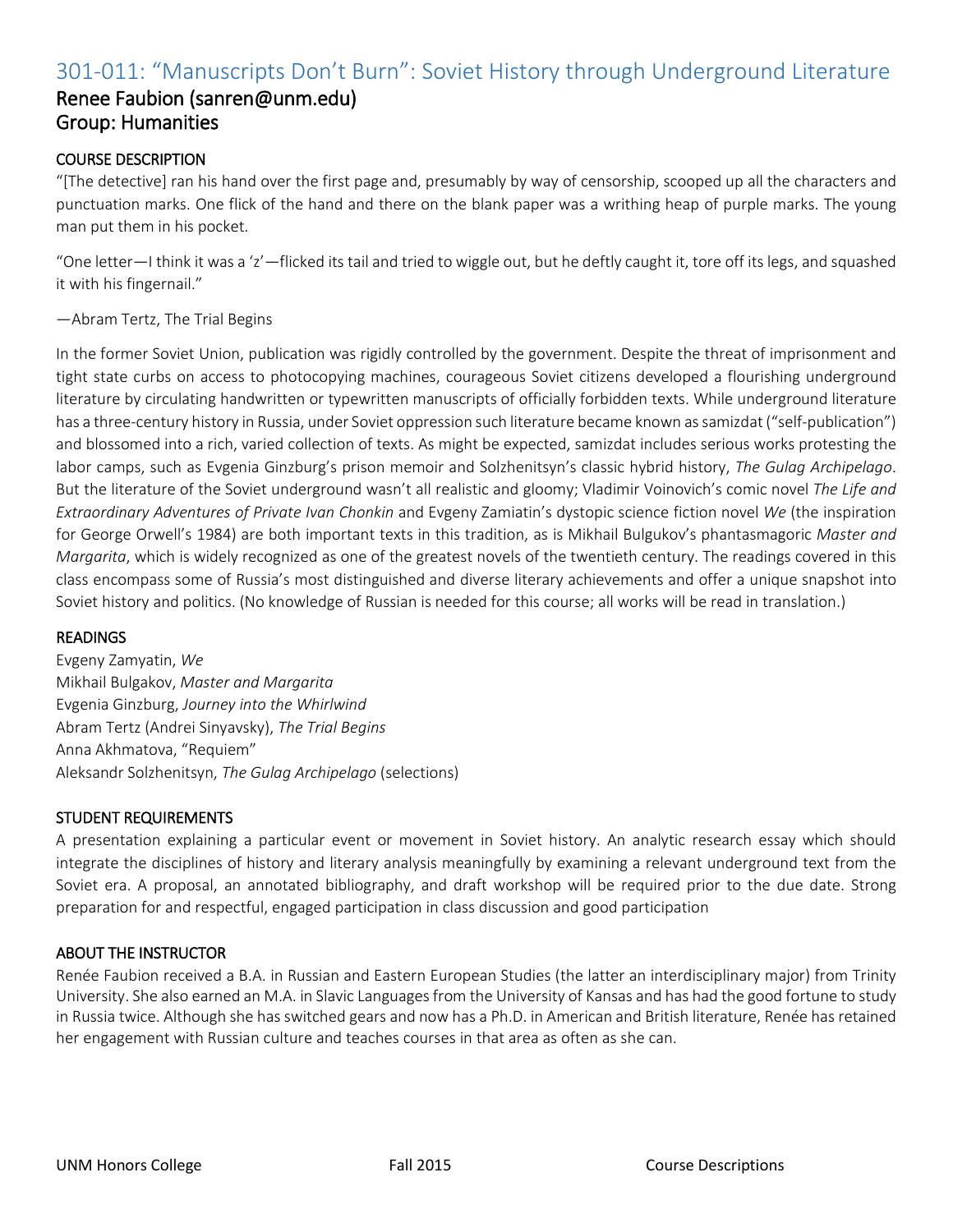# 301-012: The Student Athlete: Past, Present, and Future

### Ryan Swanson (swansonr@unm.edu) Group: Humanities

#### COURSE DESCRIPTION

The NCAA-regulated college student athlete, with his or her amateurism closely monitored, is a uniquely American creation. And a dichotomous one. The student athlete might be a local or even national celebrity despite being a teenager. He or she might be penniless while playing before packed stadiums and seeing his or her name on the back of jerseys selling in the bookstore. This course explores the student athlete in America using the analytical tools of the humanities. Students will assess the history of the NCAA and college athletics in the United States. They will also investigate the international models of sport that largely preclude European universities having a major role in athletics. Students will consider the cultural significance of college sports as well, especially as portrayed in Hollywood film and through literature.

More than just dealing with the past, students will debate the current state of college athletics, considering the laws and politics controlling the college sports world. Students will evaluate the handful of significant legal cases making their way through the courts that deal with student athlete rights. They will consider how issues of conference realignment and college athletics stratification (Division I, II, III, etc) are affecting higher education in the United States. They will also take the economic tally of college sports.

Looking toward the future, students will consider how athletic success translates into post collegiate life. Students will be challenged to explain the role of sports in America and their own lives in an intellectually persuasive manner. Writing and speaking assignments will help students translate their information about the past and present of college sport into talking points and research analyses for future successes.

#### READINGS

Selected Course Readings:

Nancy Hogshead-Makar and Andrew Zimbalist (Eds), Equal Play: Title IX and Social Change (Philadelphia: Temple University Press, 2007).

Taylor Branch, The Cartel: Inside the Rise and Imminent Fall of the NCAA (NewYork: Byliner, 2012)

John Feinstein, Season on the Brink: A Year with Bob Knight and the Indian Hoosiers (New York: Simon and Schuster, 1987).

John Ed. Bradley, It Never Rains in Tiger Stadium: Football and the Game of Life (New York: ESPN Books, 2007)

#### STUDENT REQUIREMENTS

Student will be expected to analyze the relationships between athletics and education in several papers. Vigorous in class participation is a must.

#### ABOUT THE INSTRUCTOR

Ryan Swanson is a former student athlete (a long time ago) who researches and writes on sport in American history and society.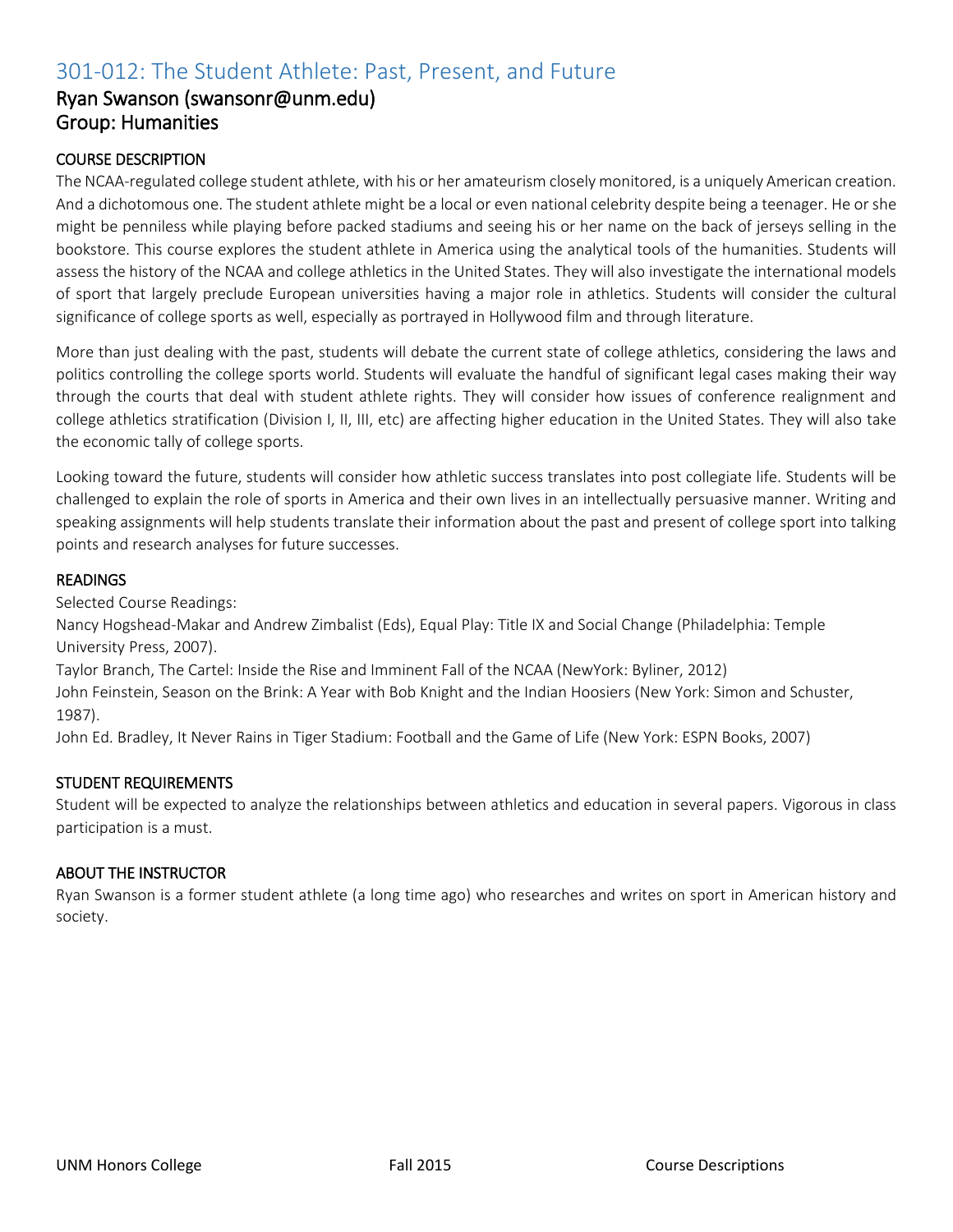# 301-013: Nature and Technology

### Michael Cook [\(mcook@unm.edu,](mailto:mcook@unm.edu) Websites: http://www.michaelcookart.com/) Group: Fine Arts

#### COURSE DESCRIPTION

This course is an examination of what one understands as authentic experience. This course offers Honors students the opportunity to become the author of a personal vision utilizing electronic moving images.

What is a primary and essential experience? How is experienced perceived in the highly mediated environment that is western society/culture at the beginning of the twenty-first century? What part does technology play in this perception of experience? What is your relationship to Nature in terms of your major discipline? What is your relationship to nature as a creative person? What impact has technology had upon nature and your understanding of your place in it? How does/has technology shaped that vision? What is the impact on native cultures? What is New Mexico?

These questions and many more are the basis of this class. The primary medium for the course is video. No prior experience with video is required but it is helpful. Basic understanding of a computer is required as well as access to a desktop or laptop or ipad and camera in some form. Our tools are essentially digital imaging and sound recording devices as well as other electronic devices. These tools provide a powerful counterpoint to the awesome natural beauty of the landscape that is northern New Mexico and the context of this class. The final project is a short moving image work produced in the Nature and Technology Video Production Studio required as part of this class. These works are influenced by the readings.

The class will meet on and off campus. The class will do field studies in the Taos area during the fall break. We will be in residence at Fort Burgwin, which is the Taos campus for S.M.U. located in an extraordinary landscape.

#### COURSE FEE

\$241. The course fee for Nature and Technology pays for room and board as part of the field study component for study in Taos and other sites in northern New Mexico. The cost is \$75.00 a day, which includes breakfast and lunch. Students stay at the Fort Burgwin campus of Southern Methodist University. This is a bargain price only possible because of the instructors relationship with SMU. Additionally the course fee pays for the course reader of 281 pages printed at the UNM copy center.

#### ABOUT THE INSTRUCTOR

Michael Cook was born in Puerto Rico and educated in The United Kingdom and the United States. Upon finishing graduate school he accepted an appointment at the University of Illinois at Urbana Champaign where he began work on his nuclear and thermonuclear paintings, one the earliest concentrated bodies of work in painting that examined the development and use of the atom by conflating the visual language of alchemical notation and particle physics. Throughout his work Michael Cook has conflated painting pictorial conventions and practice to question their distance from authentic experience. This work and later projects have explored the definition of landscape. Expanding the understanding of "landscape" beyond the literal image of geography has been at the core of his concerns. He previously held appointments at the University of California, Berkeley and the San Francisco Art Institute before coming to the University of New Mexico. At UC Berkeley he developed and taught the first video and performance classes in the art department. At the University of New Mexico as Associate Dean for Technology he conceptualized and helped implement the Arts Technology Center, which became ArtsLab. Also at UNM he developed "Nature and Technology" an innovative intensive field study class as part of the D.H. Lawrence Ranch Workshops whose structure has been adopted in a number of department classes.

Michael Cook's work has been exhibited widely in such venues as The New Museum, New York, The Art Institute of Chicago, Museum of Fine Arts in Santa Fe as well as commercial galleries. Exhibitions have received critical attention in The New York Times, Art News, The New Art Examiner, The San Francisco Chronicle and THE Magazine among others. He has been the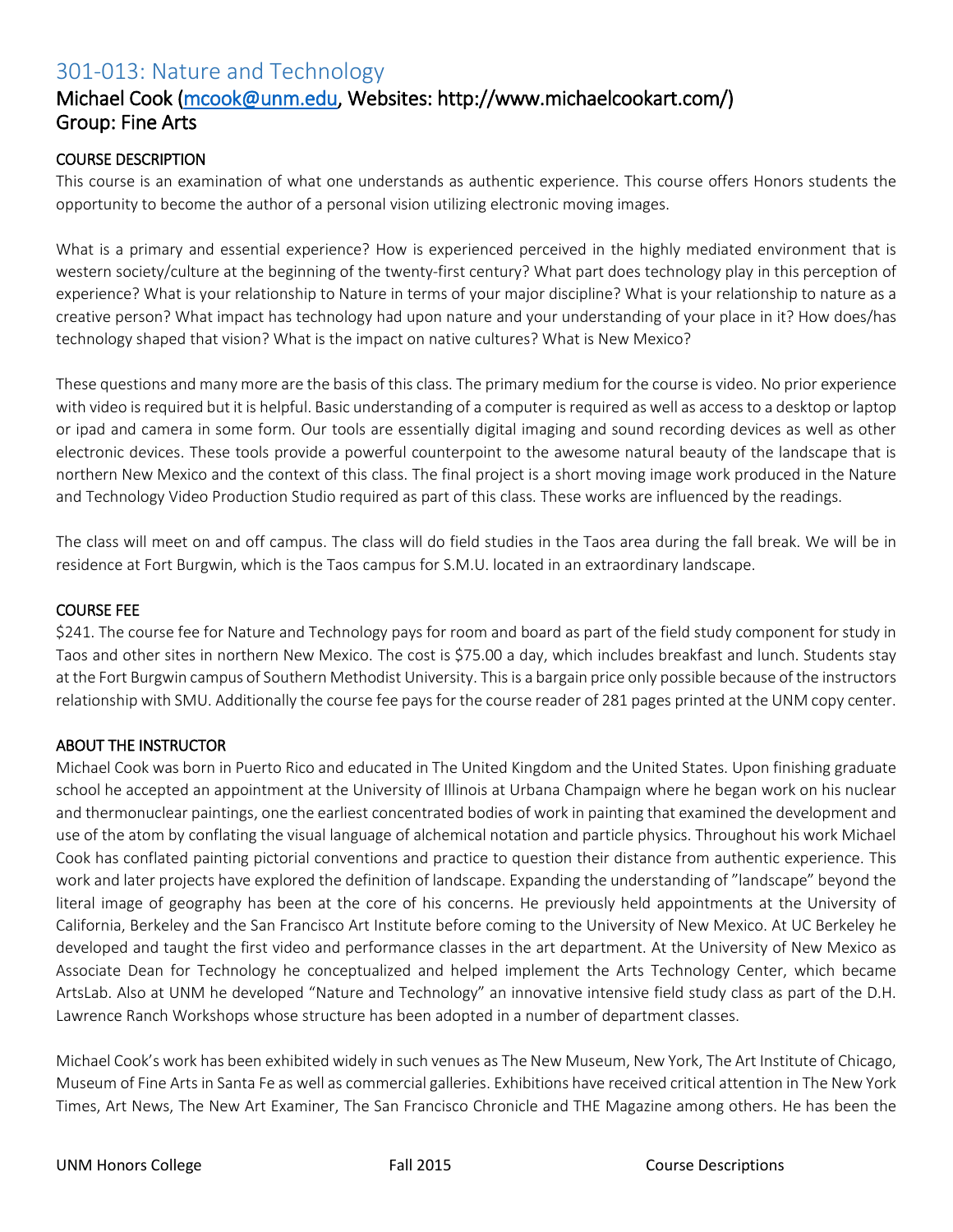recipient of a number of awards such as Outstanding Teacher of the Year and a prestigious National Endowment for the Arts Individual Artists Fellowship.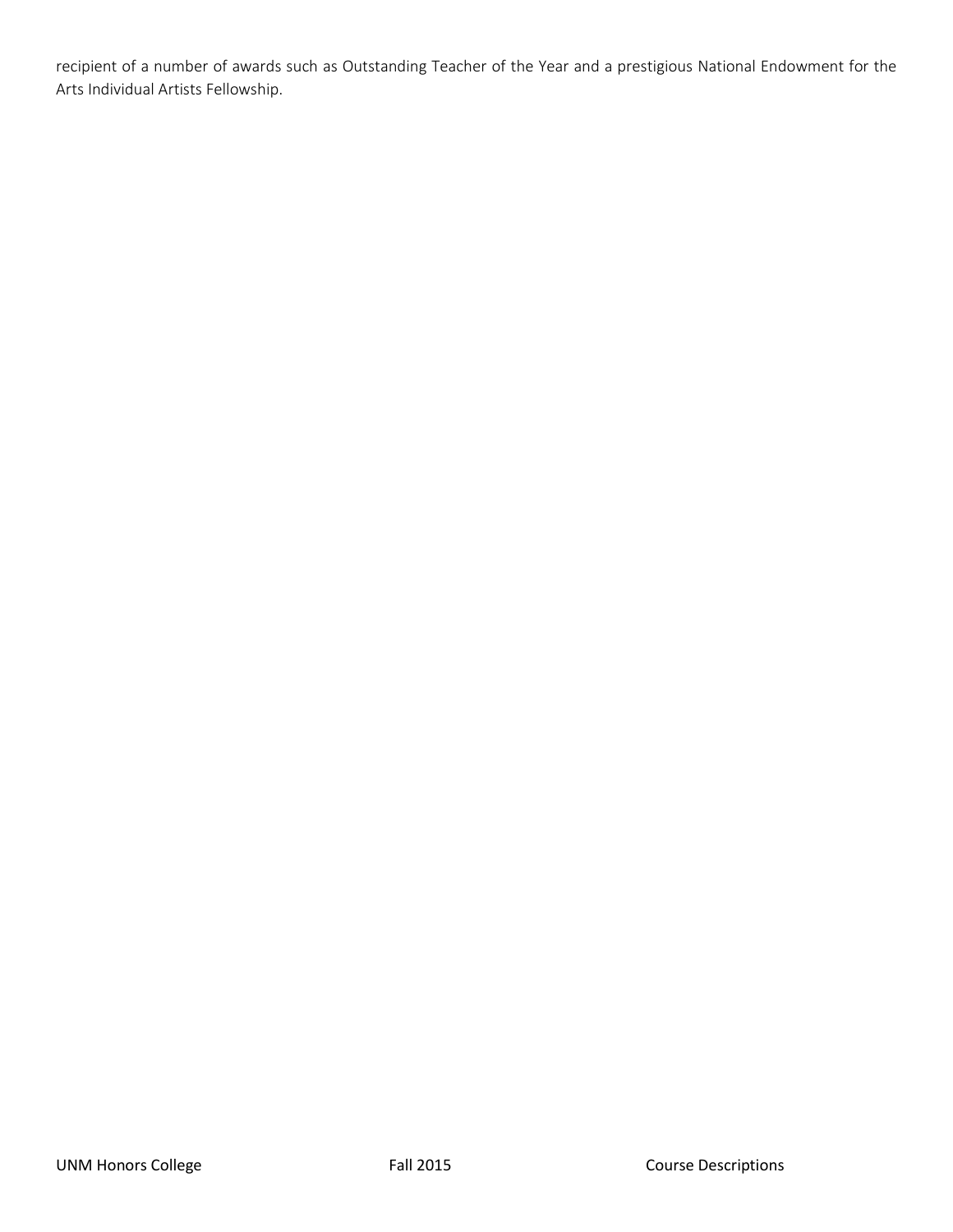# 301-014: Nature and Technology Video Production Studio

### Michael Cook (mcook@unm.edu) Group: Fine Arts

#### COURSE DESCRIPTION

This course is an independent study course, which is linked to Nature and Technology and required from students taking that course. The focus is on producing a short moving image work that is a result not only of the concepts and readings in Nature and Technology but the exploration and creation of a personal vision informed by the question: What is a primary and essential experience?

Students will conceptualize, record and edit video and sound. No prior experience with video is required but it is helpful. Basic understanding of a computer is required as well as access to a laptop/desktop and camera. It is suggested that students have access to a Mac computer and Imovie but other computers and programs can work. The cameras used can be any number of formats including using the camera in your smart phone.

The class will meet on and off campus (at sites determined by the student). The class will do field studies in the Taos area during the fall break.

#### ABOUT THE INSTRUCTOR

Michael Cook was born in Puerto Rico and educated in The United Kingdom and the United States. Upon finishing graduate school he accepted an appointment at the University of Illinois at Urbana Champaign where he began work on his nuclear and thermonuclear paintings, one the earliest concentrated bodies of work in painting that examined the development and use of the atom by conflating the visual language of alchemical notation and particle physics. Throughout his work Michael Cook has conflated painting pictorial conventions and practice to question their distance from authentic experience. This work and later projects have explored the definition of landscape. Expanding the understanding of "landscape" beyond the literal image of geography has been at the core of his concerns. He previously held appointments at the University of California, Berkeley and the San Francisco Art Institute before coming to the University of New Mexico. At UC Berkeley he developed and taught the first video and performance classes in the art department. At the University of New Mexico as Associate Dean for Technology he conceptualized and helped implement the Arts Technology Center, which became ArtsLab. Also at UNM he developed "Nature and Technology" an innovative intensive field study class as part of the D.H. Lawrence Ranch Workshops whose structure has been adopted in a number of department classes.

Michael Cook's work has been exhibited widely in such venues as The New Museum, New York, The Art Institute of Chicago, Museum of Fine Arts in Santa Fe as well as commercial galleries. Exhibitions have received critical attention in The New York Times, Art News, The New Art Examiner, The San Francisco Chronicle and THE Magazine among others. He has been the recipient of a number of awards such as Outstanding Teacher of the Year and a prestigious National Endowment for the Arts Individual Artists Fellowship.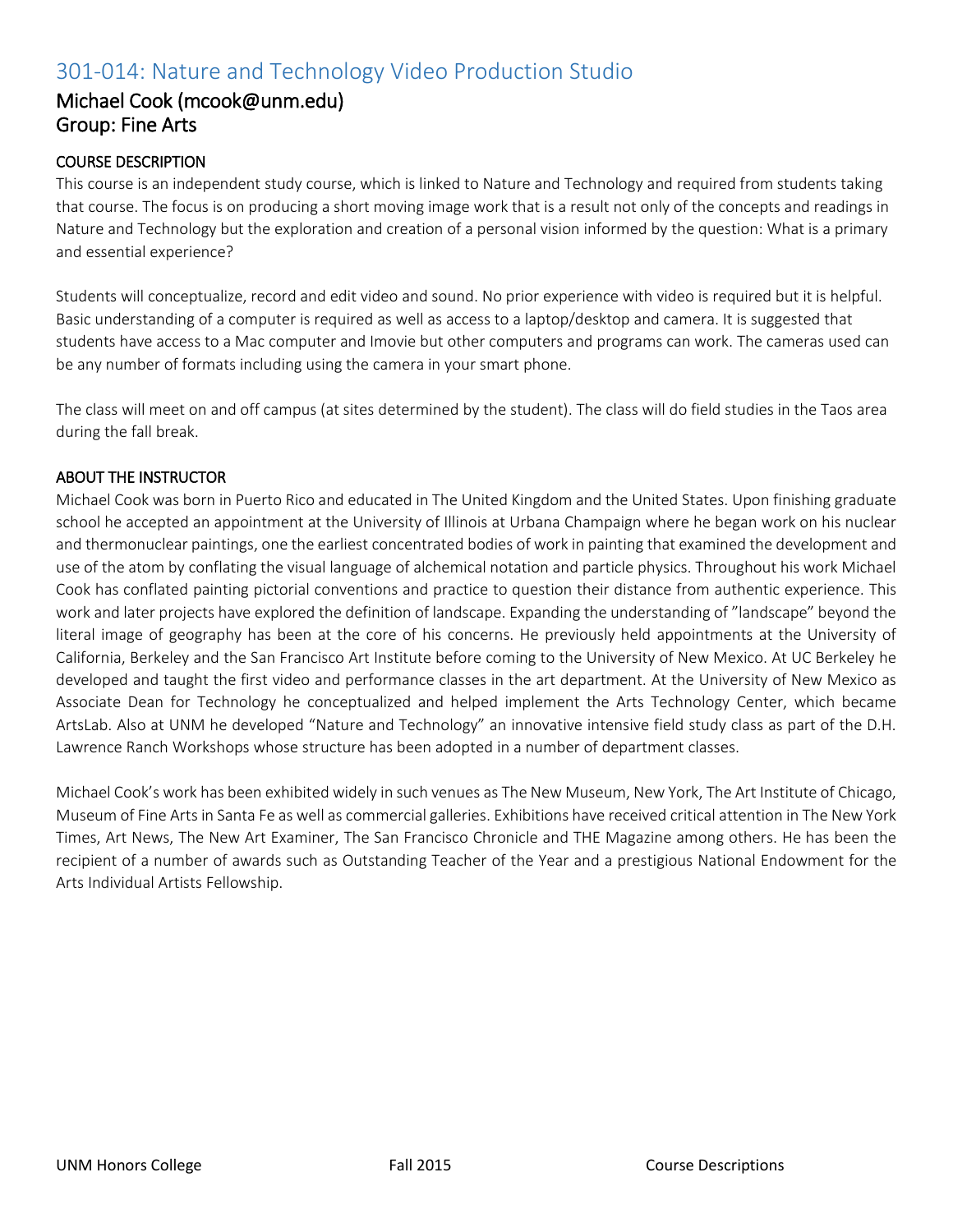# 301-601: Congress and National Policy

### Jeff Bingaman (jeff.bingaman@gmail.com) Group: Social & Behavorial Sciences

#### COURSE DESCRIPTION

Former U.S. Senator Jeff Bingaman will teach a seminar for students interested in some of the most important and intractable issues that recur in our national political debates. A main focus would be on determining the proper role of government in each of the following areas:

- -- maintaining a strong and growing economy;
- -- helping U.S. business create and retain jobs;
- -- meeting our energy and environmental challenges, including the challenge posed by climate change;
- -- insuring access to quality healthcare for Americans;
- -- improving education;
- -- managing and preserving public lands.

The issues would be analyzed in connection with the major legislative struggles which occurred in the 1980s and 1990s and which have continued since 2000.

The seminar will begin and end with an analysis of the role Congress plays in establishing national policy. At the beginning of the seminar we will analyze the traditional functioning of Congress during most of the 20th Century. At the end we will analyze the relatively recent "dysfunction" that has afflicted the Congress.

#### ABOUT THE INSTRUCTOR

Jeff Bingaman served in the U.S. Senate 1982-2013 and was chairman of the Senate Energy and Natural Resources Committee from 2001-2002, and again from 2007 until the end of his term in the 112th Congress. In the 109th Congress, Bingaman played a major role in the passage of the Energy Policy Act of 2005, the first comprehensive energy bill to become law in 13 years. He was the lead sponsor of the Energy Independence and Security Act of 2007, which required a historic increase in vehicle fuel economy, boosted homegrown biofuels, and mandated the most sweeping energy efficiency legislation ever to be put into law. Bingaman served on the Senate Finance Committee and chaired the Subcommittee on Energy, Natural Resources and Infrastructure. He was also a member of the Senate Health, Education, Labor and Pensions Committee and a senior member of the Joint Economic Committee. Before being elected to the Senate, Bingaman was elected New Mexico attorney general. The former New Mexico Senator has an undergraduate degree from Harvard University and law degree from Stanford (JD '68).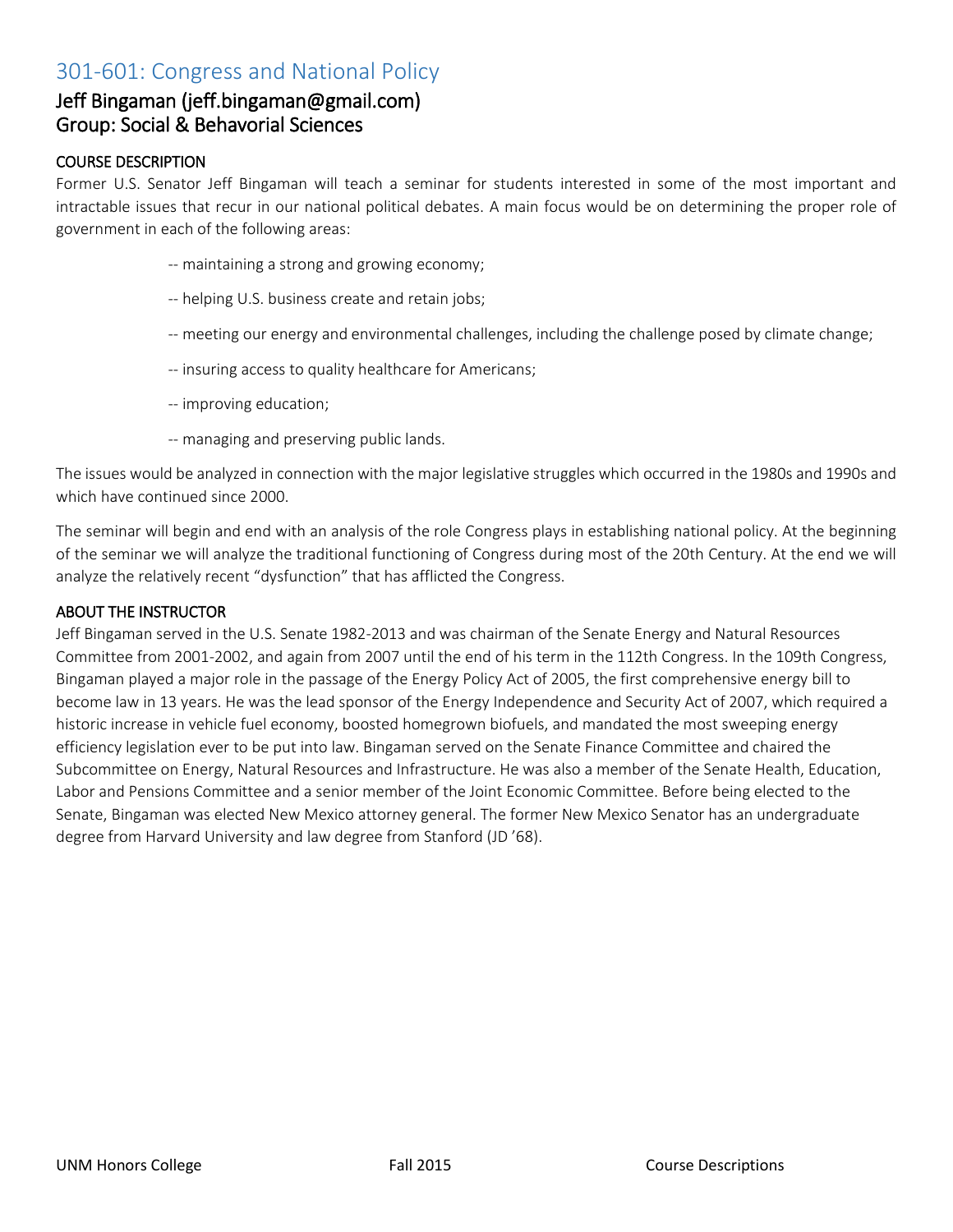# 324-001: Natural History of the Southwest

### Jean Luc Cartron (jlec@unm.edu) Group: Physical & Natural Sciences

#### COURSE DESCRIPTION

"The region is altogether valueless. It can be approached from the south, and after entering it, there is nothing left to do but leave." Lt. J.C. Ives. 1857.

Lt. Ives was speaking of the Grand Canyon. How we value landscape is directly related to what we know about that place. The Southwest is fragile and sometimes harsh, and in order to appreciate and protect it, we need to understand its unique biology. In this field biology course, we will discuss the biogeography and biology of the Southwest region. In particular, we will focus on land, climate, and the flora and fauna of the region. We will learn to recognize deserts, grasslands, montane areas and their associated organisms. We will pay particular attention to the area closest to Albuquerque and to particular the areas of the Colorado Plateau, the Southern Rocky Mountains, and the Shortgrass Prairie that surround us. Students will develop the skills to identify plants, bugs, reptiles, birds, and mammals while at the same time learning about particular conservation issues in the region. There will be several field trips during scheduled class times, including one to Bosque del Apache in November.

This seminar is cross-listed in biology and includes a required lab. There are 4 credits for this class and all students must enroll in both the seminar and the lab.

#### READINGS

A Sierra Club Naturalist's Guide: The Southern Rockies. Audrey DeLella Benedict A Field Guide to Western Birds, Roger Tory Peterson A Natural History of the Sandia Mountains

#### FILMS, ETC.

Students may purchase additional field guides, and must bring binoculars and field journals to all field classes.

#### COURSE FEE

45

#### STUDENT REQUIREMENTS

As always in Honors classes, regular attendance and participation are required of every student. As there are both seminar and lab sections, it is important to note that attendance at lab and for field trips is a requirement of the class. Assignments will include one class presentation on a specific life zone (such as the tundra or ponderosa pine zone) as well as an inventory/description of a natural site of students' choosing. In addition, students will demonstrate their proficiency in identifying organisms and life zones through regular lab and field assignments. Final projects for this class will culminate in a paper and a symposium on current conservation issues facing the Southwest.

#### ABOUT THE INSTRUCTOR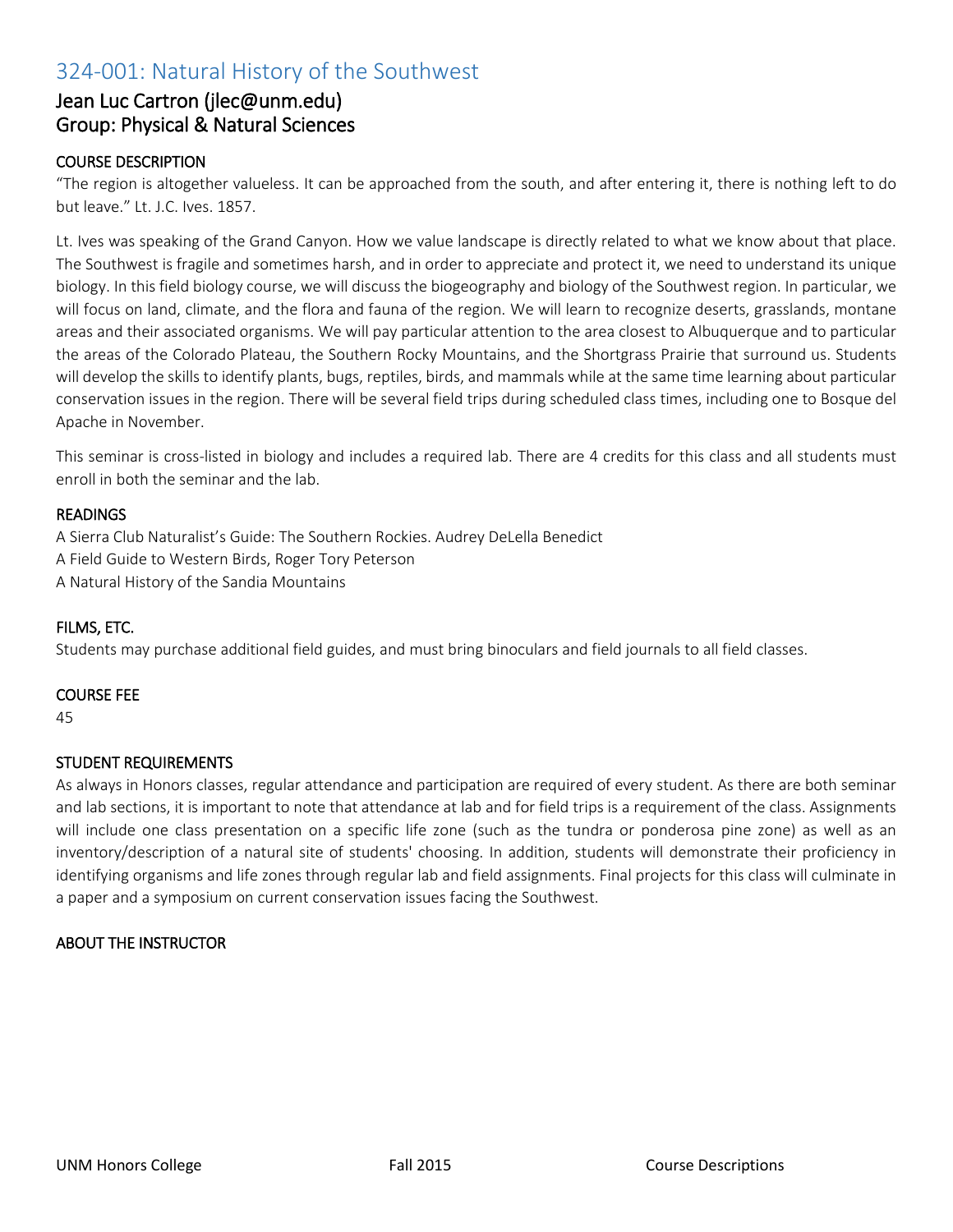# 399-012: Independent Study

Javier Lorenzo (lorenzo.javier@gmail.com) Group:

COURSE DESCRIPTION

READINGS

FILMS, ETC.

COURSE FEE N/A

STUDENT REQUIREMENTS

ABOUT THE INSTRUCTOR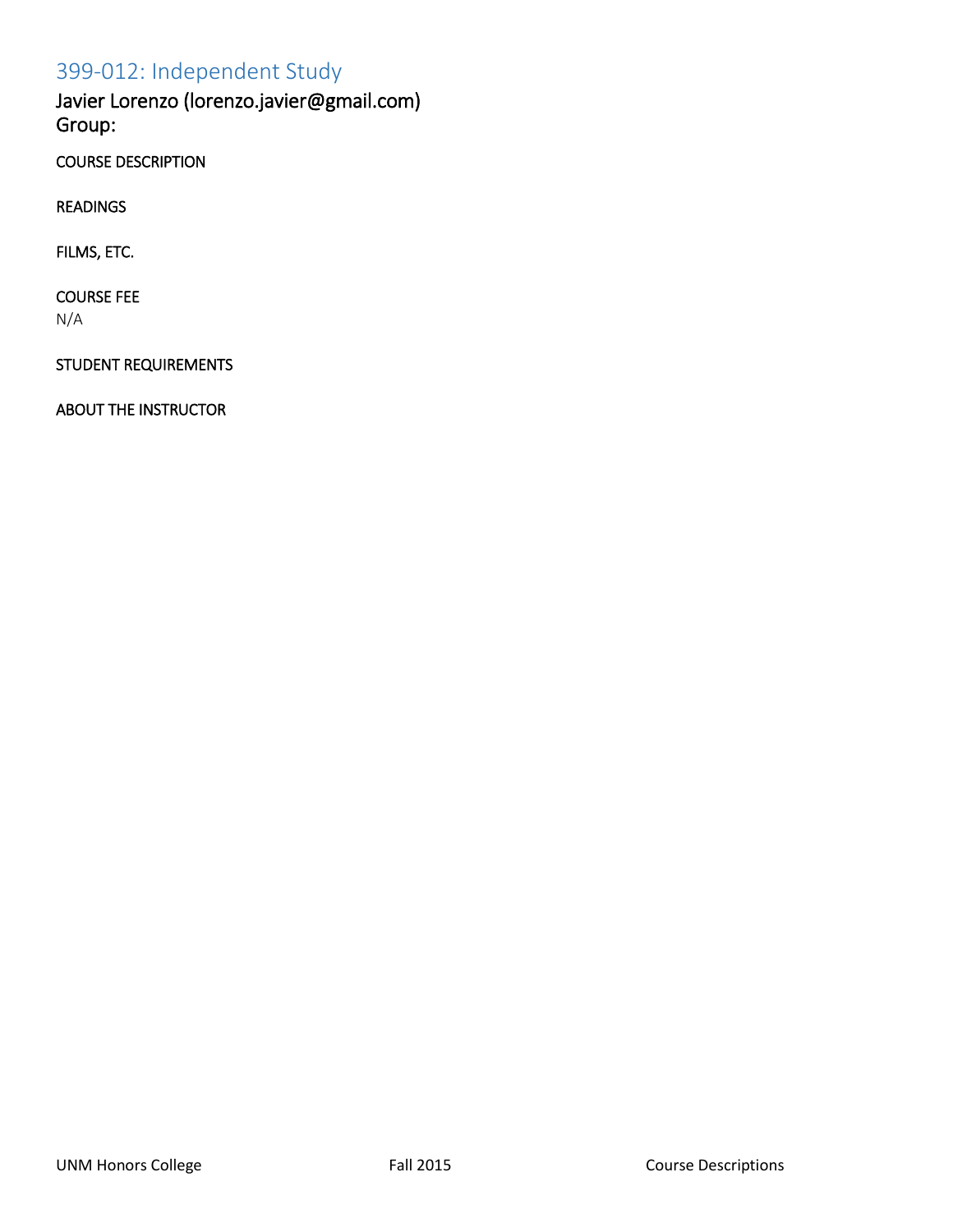### 401-001: Local Games in ABQ

### Chris Holden (chris.l.holden@gmail.com) Group: Social & Behavorial Sciences

#### COURSE DESCRIPTION

This course is about making videogames for mobile devices to better understand local place. You may think this takes programming skills and lots of money. But thanks to some easy-to-use tools, including ARIS which I help design, normal people can do this too. If game design sounds interesting but out-of-reach, this might be the class for you. Go check out ARIS now:

#### http://arisgames.org/demo

There's more at http://arisgames.org. You don't need wait for this class to start making games.

Another reason to sign up is to know more about this city and connect to it in a new way. This course is about finding what's hidden in ABQ and making it visible. Games may sound like a funny way to know a place, but there are natural advantages. To make a game about a place or issue, you need to know that thing deeply and from a variety of perspectives, and you need to know how to make it interesting to someone else. Here are a couple videos that may give you a better idea why games?

Jane McGonigal Games can make a better world

Kurt Squire How Video Games Can Encourage Civic Engagement

Using mobile games to explore place, sometimes called augmented reality (AR), isn't exactly a new idea, but it's new enough. This field has not yet seen its Einsteins, Eisensteins, Shakespeares, Curies, or Kubriks. With a good idea, hard work, and some luck, you could be the first genius of AR. You can see some of the ideas that past students have tried here, here, and here. There are also many past and ongoing projects from outside this class here in ABQ. You can find out about them here. Beyond the limitless possibilities of a new medium, there are groups on campus and across the world who are looking for AR game designers help them connect people to places and ideas.

Not everything is a game, but games give us a good language for creating interesting experiences. In this course, we will learn about and practice game design. We'll go outside the classroom and into the community. And the next time you are looking for a way to recruit participation in any endeavor, you'll look back to those experiences and find something useful.

#### READINGS

We will find inspiration from others' work in two areas of writing: Game Design and Game Studies (e.g. The Art of Game Design by Jesse Schell) and ABQ (e.g. The Orphaned Land by VB Price, and Duke City Fix)

#### STUDENT REQUIREMENTS

NO Game Design Experience - Seriously, beginners welcome. No programming necessary.

Express interest in local place - Go places, meet people, read about issues, get involved.

Practice game design - Make, play, analyze, and read about games.

Work with others - Make design teams, get feedback and recruit help from classmates, find and work with relevant community stakeholders, join the AR gaming community.

Write - Design documents and post-mortems for your games, analyze game mechanics and dynamics.

#### ABOUT THE INSTRUCTOR

Chris Holden is a mathematician for the people. He received his Ph.D. in mathematics from the University of Wisconsin-Madison. Originally from Albuquerque, his research interests center around the creation of place-based augmented reality mobile games. Chris enjoys videogames like DDR and Katamari Damacy, and he takes a whole lot of photos.

UNM Honors College Fall 2015 Course Descriptions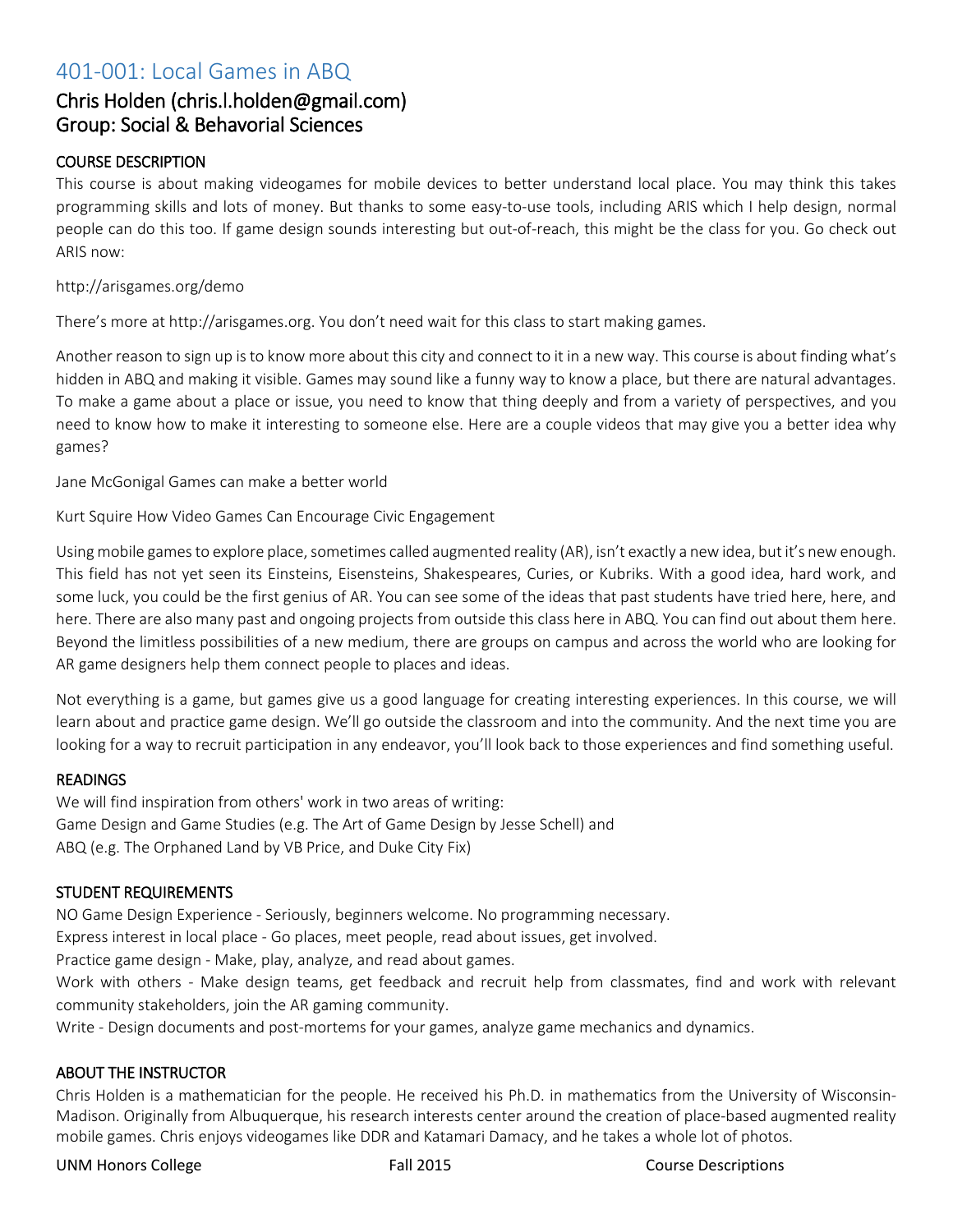# 401-002: Space and New Mexico: From Aliens to the X-Prize

### Leslie Donovan (ldonovan@unm.edu) Group: Humanities

#### COURSE DESCRIPTION

New Mexico is a place steeped not only in vibrant cultural traditions and creative expressions of art and literature, but also in the technology, science, history, and literature of space, that place of satellites, galaxies and worlds unknown. In this course, we will examine past events and contemporary efforts to begin to comprehend why our state has such a rich connection to the stars and beyond. To accomplish this, we will study such topics as the women astronauts trained at Lovelace Clinic in the 1960s, consider the real and popular culture history surrounding the possible crash of an alien spaceship near Roswell, investigate the biographies of some New Mexico astronauts, visit the Spaceport near Alamogordo, witness video moments in the 2006 X-Prize Cup to create a space elevator, review scientist Robert Goddard's development of early rockets, explore the site of the Very Large Array of telescopes near Socorro, read science fiction by New Mexico writers, among others. Our discussion of the role of space in New Mexico's history and future will feature interdisciplinary explorations of materials from technology, social science, and physical sciences viewed primarily from perspectives of literature, history, and popular culture. In our efforts to comprehend our subject, we will work with two primary modes of examination: 1) Research and Analysis, using traditional academic methods and interdisciplinary source materials to develop papers and presentations that integrate ideas and methods; and 2) Imagination, in which students will be encouraged to envision alternative views of the connections between New Mexico and the stars through short exercises in writing and art.

#### READINGS

James S. A. Corey, Leviathan Wakes Joseph T. Page II, New Mexico Space Trail Loretta Hall, Out of this World: New Mexico's Contributions to Space Travel Melinda M. Snodgrass, A Very Large Array: New Mexico Science Fiction and Fantasy Thomas J. Carey and Donald R. Schmitt, Witness to Roswell, Revised and Expanded Edition

#### FILMS, ETC.

Students will also view film clips or television episodes in class or for assignments from an approved list that will include: Contact, After Earth, Roswell, Star Trek (various series), The Man Who Fell to Earth

#### STUDENT REQUIREMENTS

1 research paper (8 pages minimum), weekly blog discussion (2 postings each week); 2 peer discussions on readings; 3 space workbook assignments; 1 final portfolio (10-15 new pages); attendance and active class participation.

#### ABOUT THE INSTRUCTOR

Leslie Donovan is continuing Honors faculty and a UNM Presidential Teaching Fellow. She earned her B.A. in Creative Writing and M.A. in English from UNM and her Ph.D. in Medieval Literature from the University of Washington. Her publications include studies of J.R.R. Tolkien, Beowulf, Anglo-Saxon women saints, and Honors teaching.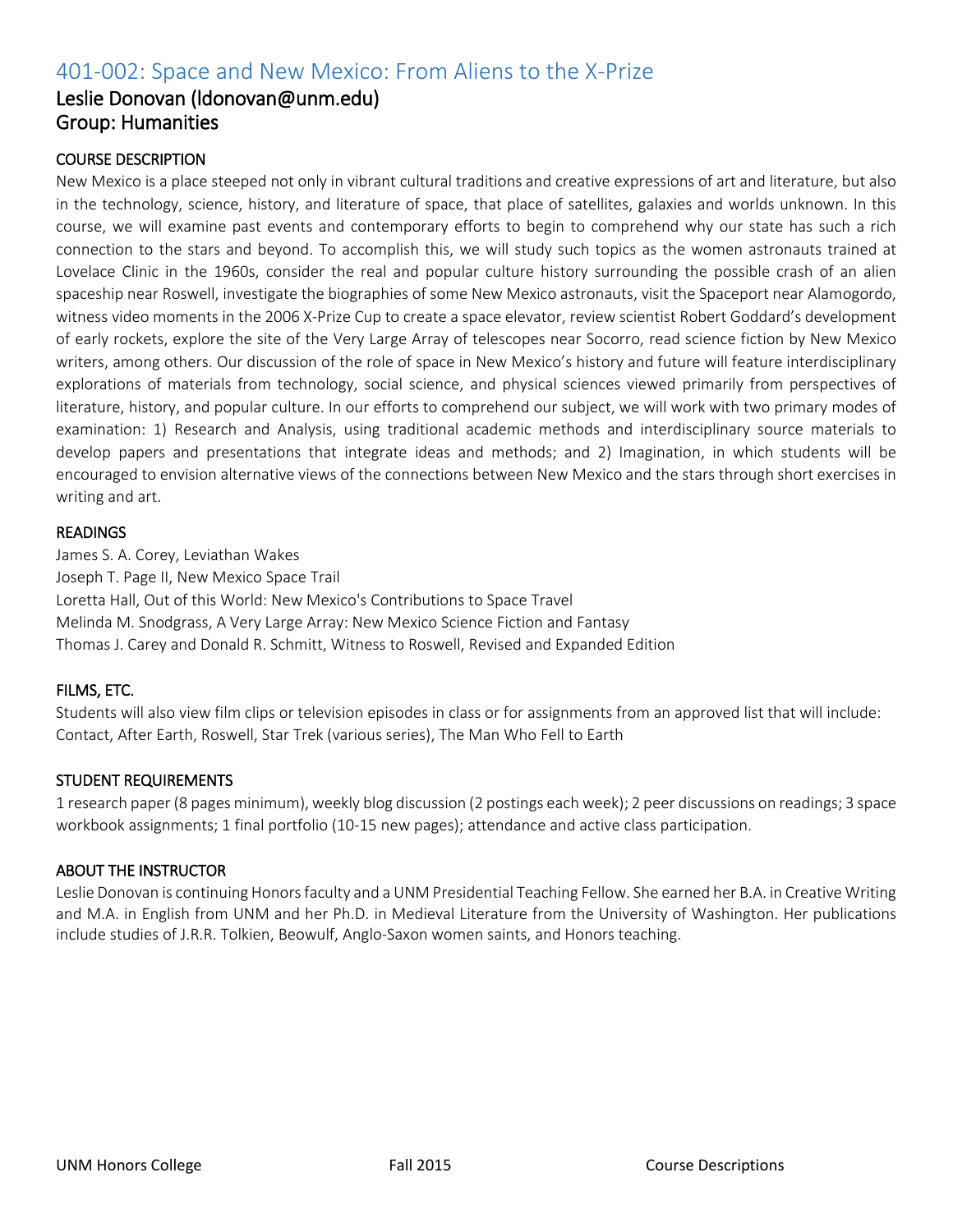# 401-003: Indigenous Peoples and Globalization

### Marygold Walsh-Dilley (marygoldwd@unm.edu) Group: Social & Behavorial Sciences

#### COURSE DESCRIPTION

Since the colonial encounter, indigenous peoples have often been seen as doomed – carriers of a traditional culture incongruous with modern society. Globalization, on the other hand, is seen as the spread of western economic and cultural systems – that is, intrinsically modern. The intensification of globalization processes over the past two decades has raised new concerns about the integrity and cultural survival of indigenous peoples, but indigenous groups remain and have become more visible than ever. This seminar undertakes a critical examination of the interplay between indigenous peoples and globalization with a particular focus on Latin America. This requires critical engagement with the key categories of analysis: what do we mean by 'indigenous' and 'globalization'? We will see that how we understand these categories is very important for answering, and critiquing, the question of how globalization impacts indigenous people. This seminar advances the argument that indigenous peoples are not simply passive bystanders to the flows of global social change. Rather, indigenous peoples are active participants in shaping global systems and processes.

#### **READINGS**

Wade, Peter. Race and Ethnicity in Latin America. Niezen, Ronals. The Origins of Indigenism: Human Rights and the Politics of Identity. Bigenho, Michelle. Intimate Distance: Andean Music in Japan. And other journal articles, book chapters, and policy documents such as UN Declaration on Indigenous Rights.

#### STUDENT REQUIREMENTS

The key requirement in class is an engaged participation. Students will be responsible for leading discussion, and will work together and with the instructor to design the latter third of the course (themes, readings, activities). Students will also complete regular reading responses and will write a research paper on a topic of their choice.

#### ABOUT THE INSTRUCTOR

Marygold Walsh-Dilley is Assistant Professor of Social and Behavioral Sciences in the Honors College. She holds a PhD in Development Sociology from Cornell University, where she also minored in Latin American Studies and American Indian Studies. She has extensive field work experience with Quechua communities in Andean Bolivia. Her research focuses on traditional economic, cultural and social practices of Quechua people and how these practices are utilized, transformed, and performed as these communities increasingly engage with and in global systems and processes.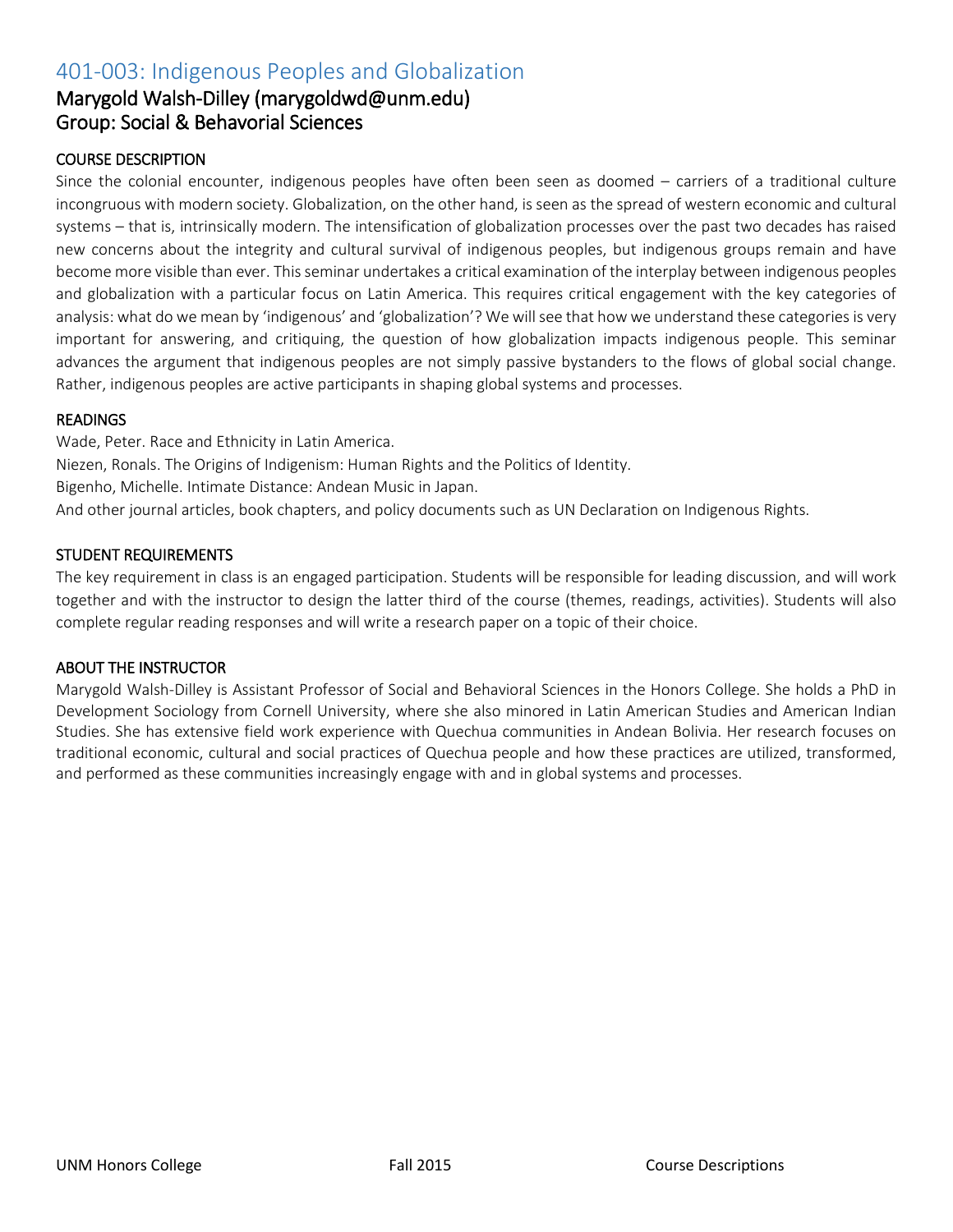# 401-004: Ethics: Making the Right Decision

### Paul Fornell (pfornell@aol.com) Group: Social & Behavorial Sciences

#### COURSE DESCRIPTION

All of us from time to time reflect on the ethical dimensions of our lives. What sort of person I ought to be? Which goals are worth pursuing? How should I relate to others? We may wonder about the answers to these questions that have been provided by the most profound thinkers of past generations. We may speculate whether their conflicting opinions amount to disagreements about the truth or merely expressions of their differing attitudes. We may consider how their varied theories might help us understand ethical issues of our own day.

This course will provide the vehicle to address these matters. In part one we will examine some of the most influential ethical theories in philosophical thought, from ancient Greece to contemporary thinkers. Part two explores theoretical issues concerning the nature of ethical judgments, the resolution of disagreements and the evolution of ethical theories. And, then in part three we will delve into contemporary ethical problems that may include; abortion, euthanasia, famine relief, animal rights, capital punishment, business practices and universal health care – to name just a few.

Which ethical positions are correct? Just as each member of a jury at a trial needs to make a decision and defend a view after considering all of the relevant evidence, so each inquirer needs to make a decision and defend a view after considering all the relevant opinions. This course will provide the materials and venue on which to base your thinking. But the challenge and excitement of ethical decision making is that after taking account of the work others have done, the responsibility for reaching conclusions is your own. What sort of person will you be? Which goals will you pursue? And, how will you relate to others?

#### READINGS

Text: Thinking Critically About Ethical Issues by Vincent Ryan Ruggiero, 2012 (8th ed.) McGraw-Hill Each student will select at least one primary source (Aristotle, Kant, Dalai Lama, etc.) to present and utilize in their individual and team project.

The Codes of Ethics of pertinent professional associations will be examined (American Medical Association, American Management Association, Bar Association, etc.)

#### FILMS, ETC.

Television: In Treatment, The Office, and the ABC News Primetime Ethical Dilemmas. Movies/DVDs: Inside Job, written and directed by Charl

#### STUDENT REQUIREMENTS

Each student will research and present on an ethics expert of their choice (see selection of primary source above.) In addition to the readings required for class, students will select a focused area of ethical decision making to research and prepare an individual and group project. The area selected is designed to lead to a practical application of ethical decision making. For example, a proposed change in government ethics or business practices. The research paper and class presentation must demonstrate a synthesis of the ethical disciplines explored and integrate the theoretical and the practical applications from these disciplines. This research is also intended to be submitted for publication in a professional journal, newsletter or other appropriate source. Finally, students are encouraged to invite esteemed members of the community to present to class on their efforts in ethical decision making.

#### ABOUT THE INSTRUCTOR

Paul David Fornell, MS, LPCC-NM Lic. # 0002, has taught undergraduate and graduate courses in ethics and is a practicing clinical mental health counselor. Paul has served as the Director of Ethics for the American Counseling Association and as the chair of the ethics committee for the New Mexico Counseling Association.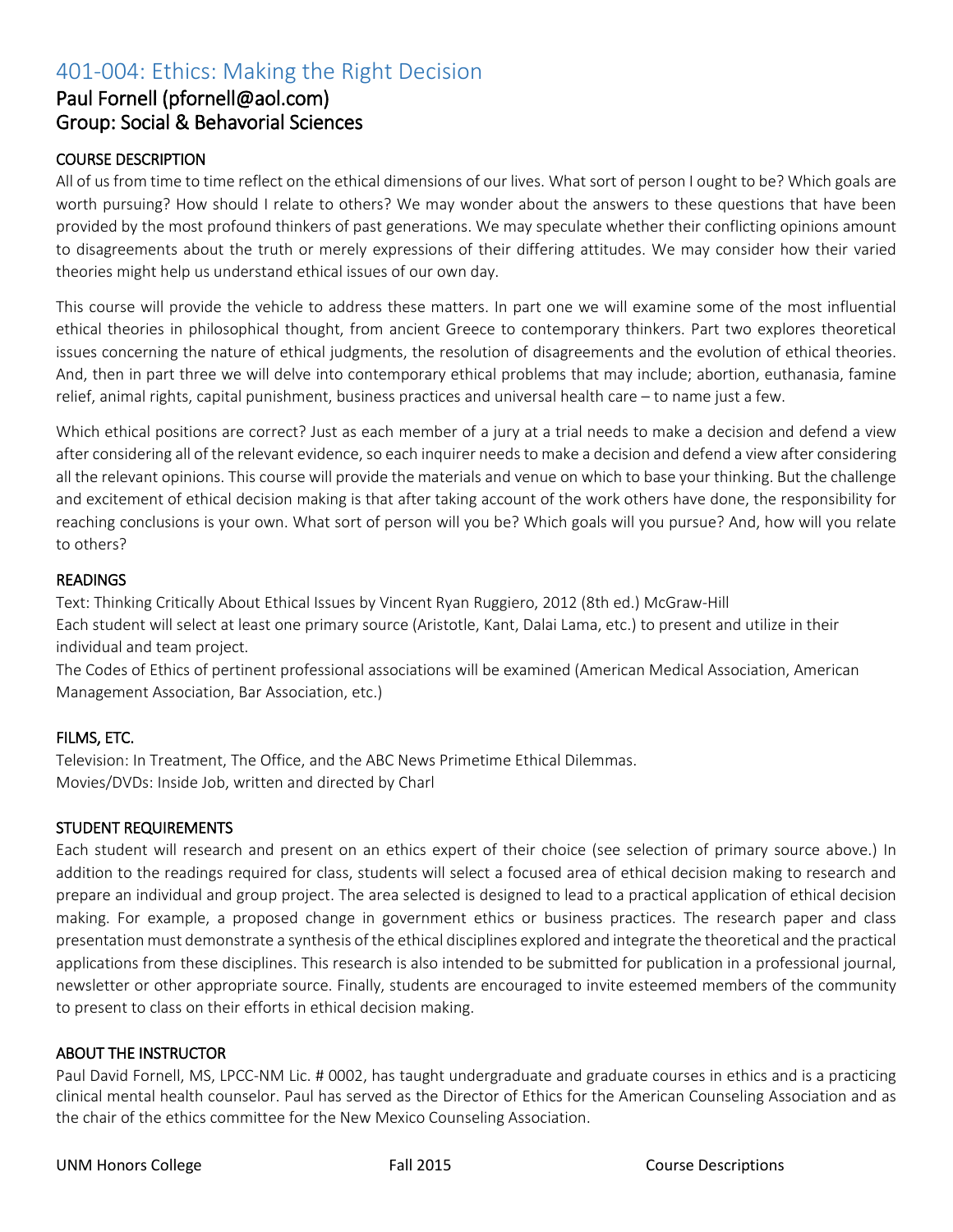# 401-005: Archaeology of Trails and Anthropology of Place

### Troy Lovata (lovata@unm.edu) Group: Social & Behavorial Sciences

#### COURSE DESCRIPTION

This is an interdisciplinary, experiential course that allows students a first-hand opportunity to study how culture plays out across the landscape. Students will gain an understanding of the diverse disciplines of Anthropology, Archaeology, and Cultural Geography as they examine trails and the artifacts that people create to navigate, claim, and mark their place on and moving across the land. Students will walk, observe, and study prehistoric, historic, and modern recreational and utilitarian trails in the Albuquerque Bosque, at Petroglyphs National Monument, and over mountains across Central and Northern New Mexico. They will explore various aspects of trail building, repair, and preservation. Students will also collect data about the morphology and function of both formal and informal navigational aids and signs, including: municipal and Forest Service markers, geocaches, rock cairns, prehistoric and historic carved rocks, carved trees, and various forms of ancient and modern graffiti. This course is an opportunity to study how a wide range of peoples have traveled, used, and marked the landscape in New Mexico.

Students will be required to participate in both in-class seminar discussions as well as attend 4 day-long hikes and one three-day-three-night backpacking hike outside normal class time. The day hikes will be during the last weekend in August, the second weekends in September and November, and the first weekend in October. The camping trip will be Friday through Sunday, October 16<sup>th</sup> through 18<sup>th</sup>. This course requires students to fully participate in out-of-classroom work and make explicit and meaningful connections between readings, seminar discussions, and field experiences.

#### **READINGS**

"Basic Illustrated Map and Compass" by Cliff Jacobson

A reader with selections from the fields of Anthropology, Archeology, and Cultural Geography available from UNM's Ereserves.

A student workbook with a series of assignments and observational exercises available for purchase from Honors.

#### COURSE FEE

85

#### STUDENT REQUIREMENTS

Grading will be based on seminar participation, a reading journal and worksheet based field book, and a large, collaborative research project entailing cultural mapping and analysis of data collected during several out-of-classroom hikes. Students will be required to participate in both in-class seminar discussions as well as attend day-long fieldtrips Albuquerque Bosque, Petroglyphs National Monument, and in mountains across Central and Northern New Mexico and one three-day-two-night backpacking hike in the Jemez Mountains. This is a three credit course with commensurate contact hours, so the required weekend work means we will not be meeting every week on campus during the scheduled class time. The required fieldtrips will be during the last weekend in August, the second weekends in September and November, and the first weekend in October. The backpacking trip will be Friday through Sunday, October 16<sup>th</sup> through 18<sup>th</sup>. Students will be expected to provide their own camping gear (backpacks, tents, and sleeping gear are available for rent from UNM Recreational Sports for a small fee). A course fee of \$85.00 is required to cover some transportation costs to fieldtrips and food during the overnight camp/hike.

#### ABOUT THE INSTRUCTOR

Troy Lovata is a tenured, Associate Professor in the UNM Honors College. His courses explore our cultural relationship with the world around us and examine our connections to the past. Dr. Lovata holds a Doctorate in Anthropology, with a focus on Archaeology, from The University of Texas.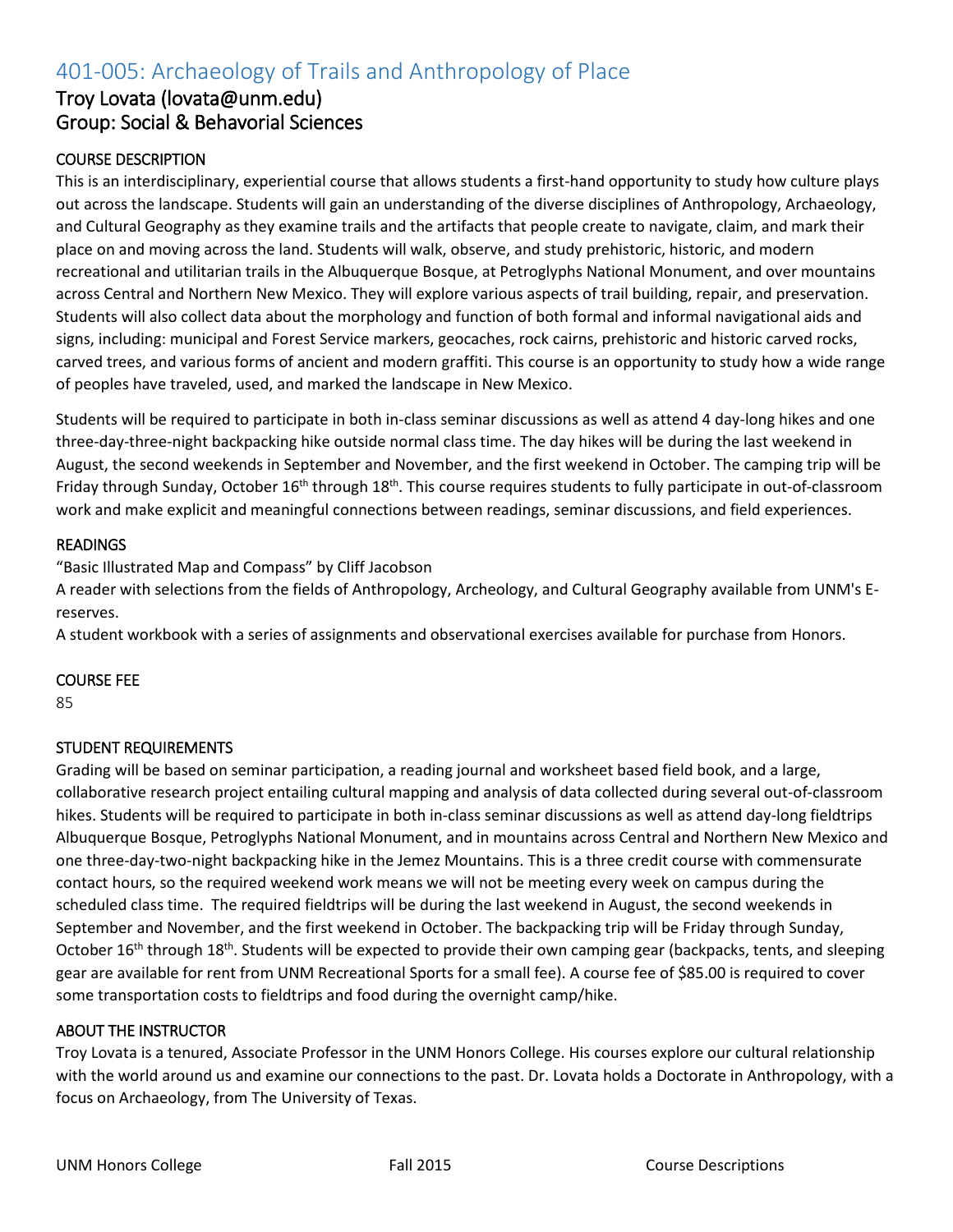# 401-006: Country Reunification Studies: Germany

### Tim Goloversic (tim-goloversic@hotmail.com) Group: Social & Behavorial Sciences

#### COURSE DESCRIPTION

Throughout history borders of countries have changed like the tide, countries have been forcibly formed by colonial powers and forcibly divided by external powers. Many times this has happened against the will of the people populating the territories of these countries. Germany was one of these countries. German unification was initially achieved with the formation of the German Empire in 1871 under the leadership of Prussian Chancellor Otto von Bismarck only to be divided less than 100 years later in 1945 by the victorious allies following WW II. In this course we will research and analyze the history leading up to the division of Germany. After the division of Germany we will focus on the economic, military, political, legal, and social/cultural effects that resulted from 45 years of division to identify the difficulties associated with reunifying a country. We will use critical thinking to aid us in understanding why these events took place and why after 25 years there are still unresolved issues.

The final step in our studies will be using your research to identify solutions to the current unresolved issues. Students are expected to formulate their own thesis on the best course for complete integration of the former West and East Germany. The focus of the research will be to make recommendations to a government organization such as the State Department about the courses of action necessary to resolve Germany's unresolved issues. Students will research and write about topics such as income disparity, social/cultural differences (inferiority), political equality, the environment, and women's rights.

Students will also identify lessons learned to use the reunification of Germany as a model to peacefully reunite other divided countries. Groups will present their findings in a document modeled after an internal governmental white paper consisting of a one page executive summary with an additional 10 to 12 pages of writing along with a thirty minute presentation to the class.

#### READINGS

Required Readings: A History of Germany 1918-2014: The Divided Nation, Mary Fulbrook Germany Unified and Europe Transformed: A Study in Statecraft, Philip Zelikow and Condeleezza Rice The Rush to German Unity, Konrad H. Jarausch Recommended Readings: Germany from Partition to Reunification: A Revised Edition of the Two Germanys Since 1945, Turner, Henry, Ashbury Jazz, Rock, and Rebels: Cold War Politics and American Culture in a Divided Germany (Studies on the History of Society

and Culture), Uta Poiger Exploitation, Resettlement, Mass Murder: Political And Economic Planning for German Occupation Policy in the Soviet

Union, 1940-1941, Alex Kay

#### FILMS, ETC.

The Lives of Others Good Bye Lenin DerTunnel (2001) One Germany: The Other Side of the Wall The Wall: A Divided World PBS The Road To Reunification, Paul Scraton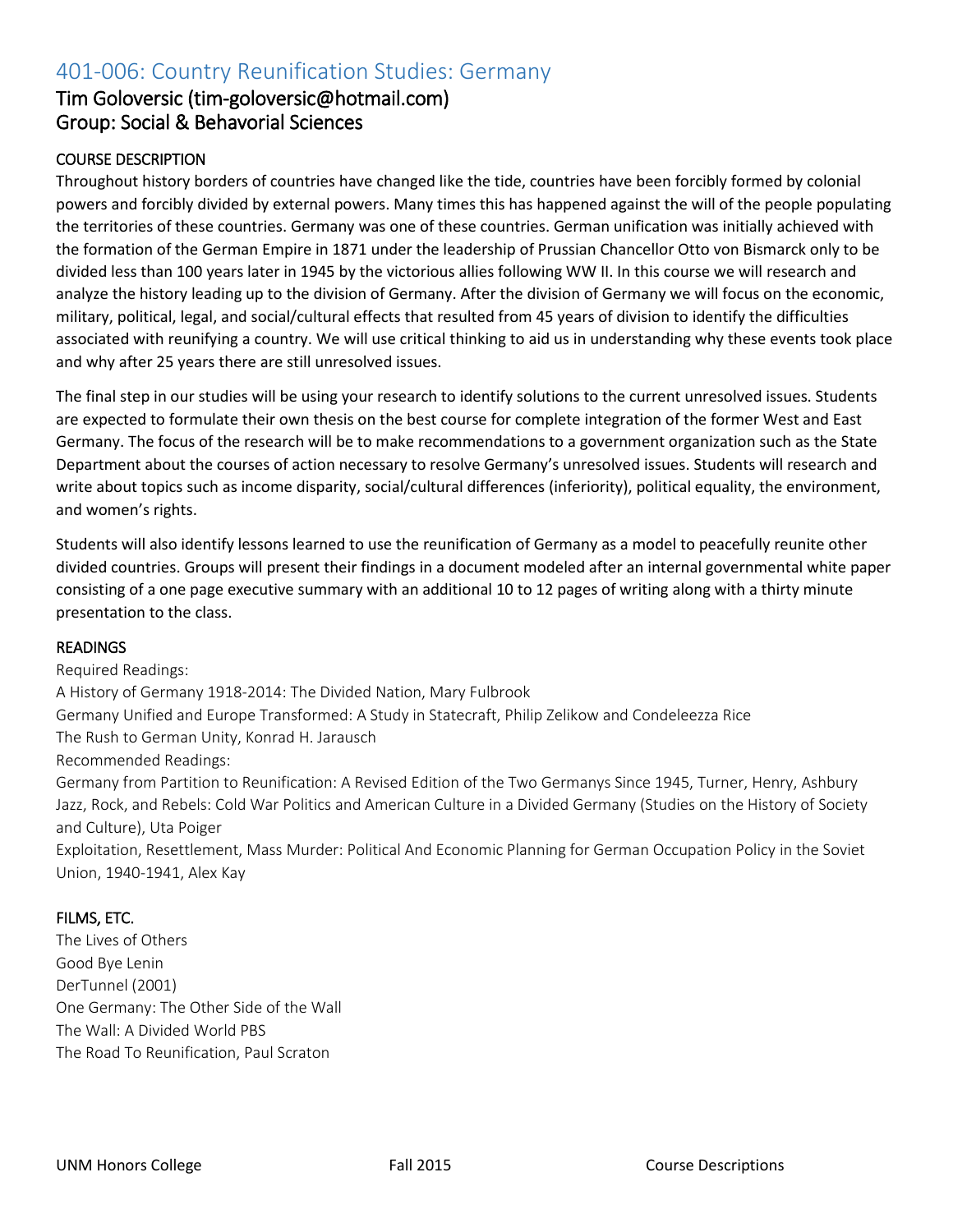#### STUDENT REQUIREMENTS

Students are required to research assigned topics and present their findings to the class for debate and discussion. Participation and attendance are required because much of the learning and critical discussion takes place in the classroom. This course is interdisciplinary and requires collaborative research, writing, and presenting.

#### ABOUT THE INSTRUCTOR

Tim Goloversic spent eight years stationed in Germany and speaks German. He was there when the Berlin Wall fell and also for eventual reunification. He lived through the cultural, economic, and social changes that eventually affected both countries and upset many lives. During his time in Germany he worked closely with the Bundeswerh as a Partnership Officer that has given him many valuable inside views and experiences of what occurred in Germany. Tim holds an MBA from IUP and an MS in International Relations from Troy University. In addition he has completed numerous military professional development courses.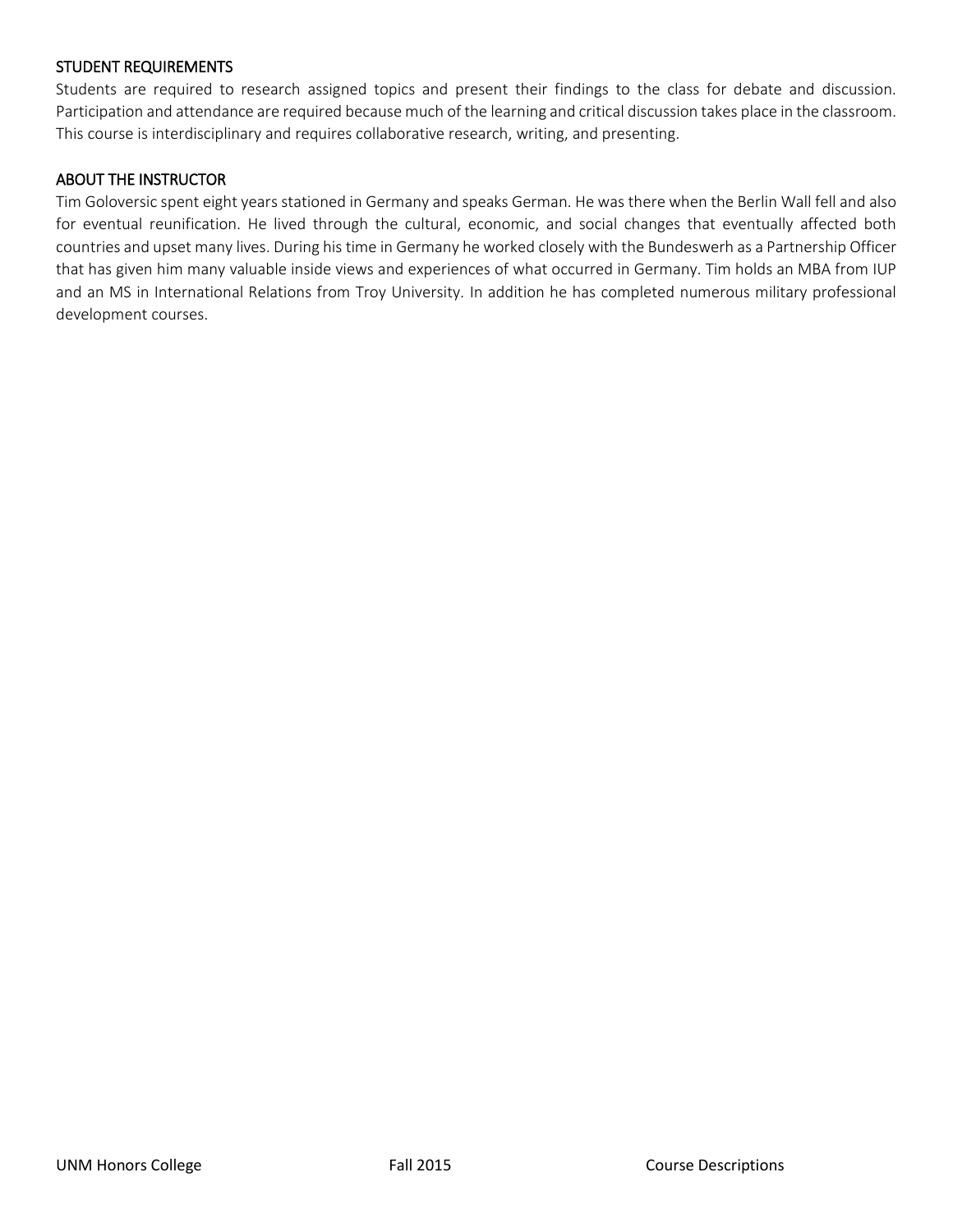# 401-007: Solutions to Human Rights Problems

### Sarita Cargas (cargas@unm.edu) Group: Social & Behavorial Sciences

#### COURSE DESCRIPTION

Over 20 million people are thought to be enslaved today (some in the United States). Several billion people experience hunger regularly including 14% of Americans. 1 in 6 children on the continent of Africa are dying before the age of five due to preventable diseases. Dictators who deny their citizens basic freedoms rule 70 countries. 125 countries have been found to torture people. And yet, humanity is making progress. In the past one hundred years, life spans have increased, literacy is on the rise, and dozens of new democracies have been created. This class will focus on humanity's solutions to human rights problems. It will therefore focus on the positive. Many entities contribute to problem solving and we will study their methods. We will learn about the United Nations, non-governmental agencies, and what multinationals contribute. Thus, students will learn about humanities failures – the human rights abuses around the world – and humanities considerable achievements.

#### **READINGS**

The readings are a compilation from books including: An Introduction to Human Rights, NGOs in International Politics, Human Rights at the UN, Business and Human Rights.

Students are also assigned reading from a good international daily newspaper.

#### FILMS, ETC.

This course includes film clips from numerous sources.

#### STUDENT REQUIREMENTS

This course will have short written assignments about the readings. Each student will be required to make one short presentation to the class about an NGO of their choice, and there will be two 5-8 page papers. Class discussion is, of course, a required feature as well.

#### ABOUT THE INSTRUCTOR

Sarita Cargas, D.Phil. Oxford University, MA Psychology Georgetown, BA St. John's College (ed. Encyclopedia of Holocaust Literature). My main research area is human rights, and I am currently writing a textbook on human rights. I teach in the Peace Studies program as well as in Latin American Studies at UNM.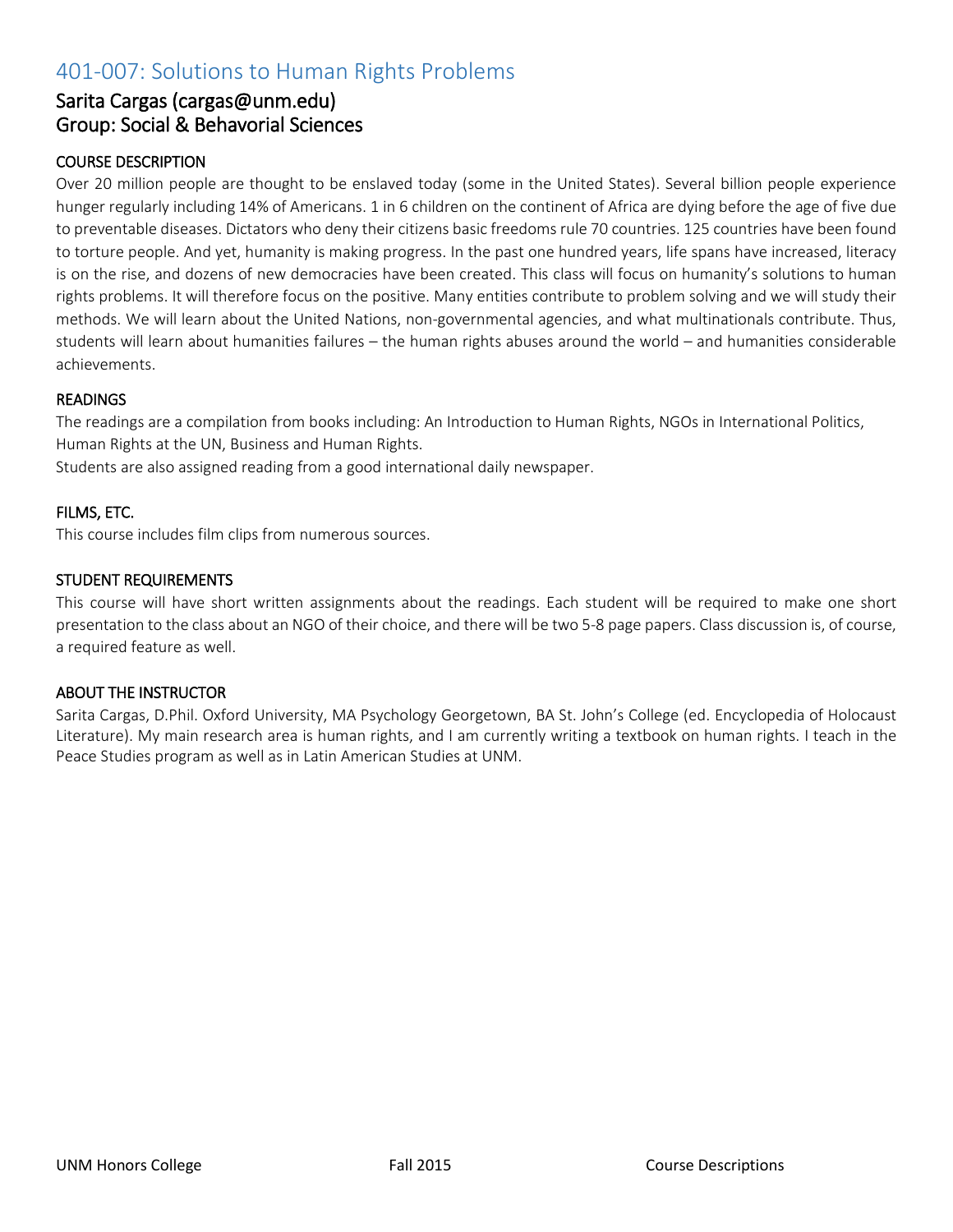# 401-010: Innovative Design Clinic

### Rich Compeau (rcompeau@unm.edu)

#### COURSE DESCRIPTION

The Innovative Design Clinic brings together students from diverse disciplines to focus as a team on a design element, which could range from defining the infrastructure of an emerging community to a new product – and beyond. Past projects have included the design and development of marketable products, and included multidisciplinary activities such as logo & branding, packaging, marketing research, business planning, and artistic and technical design. Graduates of the clinic are better prepared for employment where multidisciplinary teams are the norm.

#### ABOUT THE INSTRUCTOR

Dr. Compeau brings over 35 years of engineering, management, and instructional experience to the students of the ECE department. Compeau has had extensive industry experience in microelectronics with application to the disk drive industry, having served as an Engineering Director at Western Digital, a Fortune 500 company. He was responsible for project and engineering management, design, staffing, and the construction of cross-functional teams. Compeau wrote the ISO- 9001 documentation for WD's microelectronics division and views both business and education from a process perspective.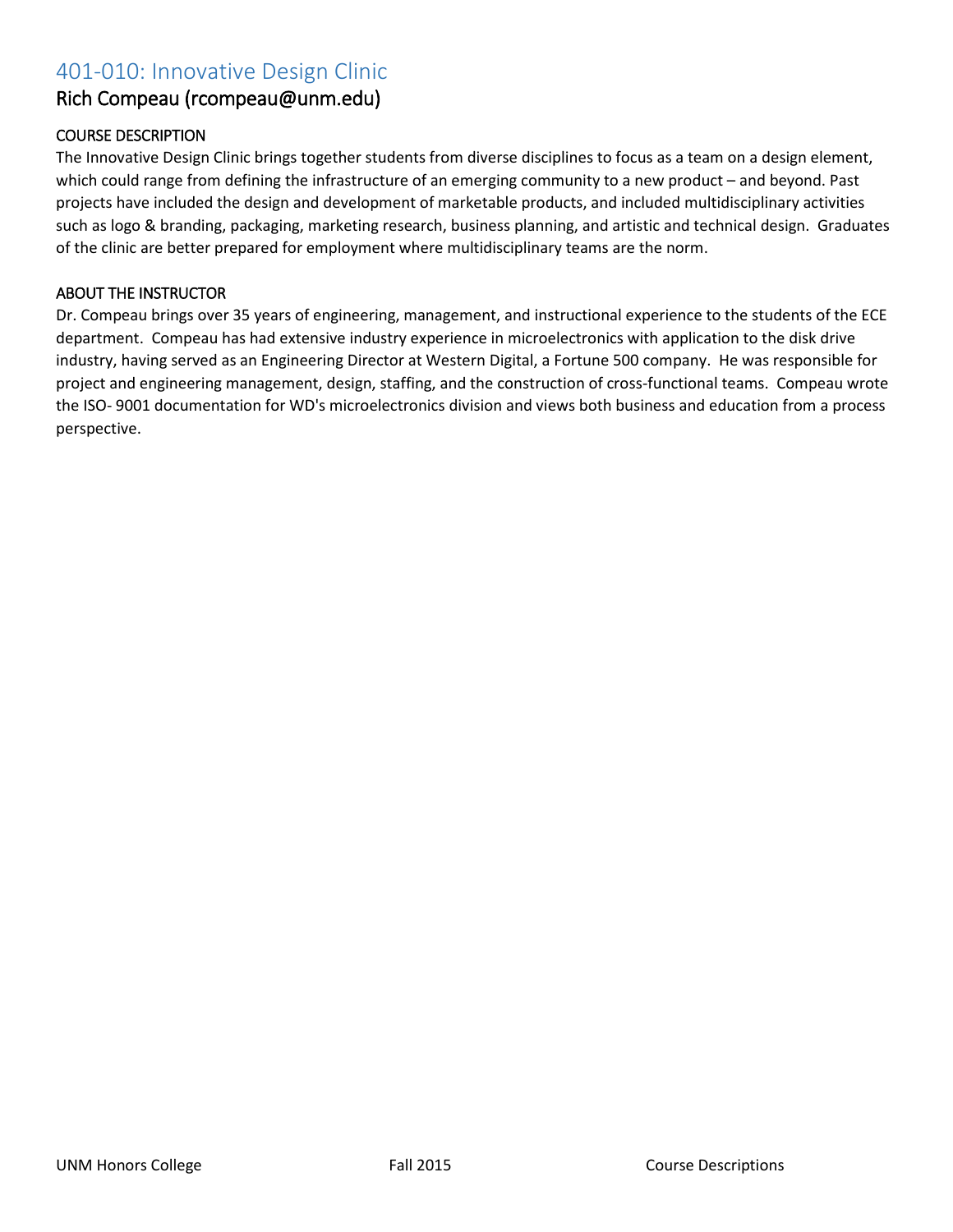# 401-011: Computational Sustainability

### Andrea Polli (apolli@unm.edu)

#### COURSE DESCRIPTION

Computational sustainability focuses on computational methods for balancing environmental, economic, and societal needs for a sustainable future. It is a new, highly interdisciplinary field full of diverse developments. The course is designed to be an introduction to computational sustainability, providing a broad coverage of the field. It is suitable for advanced undergraduate and graduate students in computer science, computer engineering or from other disciplines with good familiarity with computational methods.

Computational Sustainability encompasses computational challenges in disciplines as diverse as environmental sciences, economics, sociology, and biological and environmental engineering. In this course, we will not deal with political or policy issues in the domain of `sustainability', but focus entirely on energy. We will study smart energy use, as well as energy reduction, and assignments will focus on energy efficiency and renewable energy.

Topics may include the following: Renewable energy potentials, E-vehicles, Energy-constrained scheduling, and Wireless sensor networks

Computational methods may include:

Sensor networks for monitoring environments: data collection, analysis, synthesis, and inference in large-scale autonomous sensor networks.

Support for public engagement and decision making by the public; collecting, modeling, and presenting relevant information via usable interfaces; preference and automated decision making for power purchases (managing the timing of appliance loads to minimize cost while maximizing preferences); crowd-sourcing and citizen science; computer games and intelligent tutoring systems; and models, methods and tools for dissemination and increasing awareness of sustainability practices.

#### READINGS

Required: Design is the Problem: Chapters 3-4,15-16 and resources/links [http://www.trilemon.com/wp-content/uploads/2012/04/Design-Is-the-Problem-The-Future-of-Design-Must-be-](http://www.trilemon.com/wp-content/uploads/2012/04/Design-Is-the-Problem-The-Future-of-Design-Must-be-Sustainable.pdf)[Sustainable.pdf](http://www.trilemon.com/wp-content/uploads/2012/04/Design-Is-the-Problem-The-Future-of-Design-Must-be-Sustainable.pdf)

#### COURSE FEE

146

#### STUDENT REQUIREMENTS

Students will gain a basic background in some of the tools and techniques of computational sustainability through hands on experiments, research into the work of other designers in the field, cross-disciplinary collaboration and individual and group project development.

#### ABOUT THE INSTRUCTOR

Andrea Polli is currently an Associate Professor of Art and Ecology with appointments in the College of Fine Arts and School of Engineering at the University of New Mexico. She holds the Mesa Del Sol Endowed Chair of Digital Media and directs the Social Media Workgroup, a lab at the University's Center for Advanced Research Computing.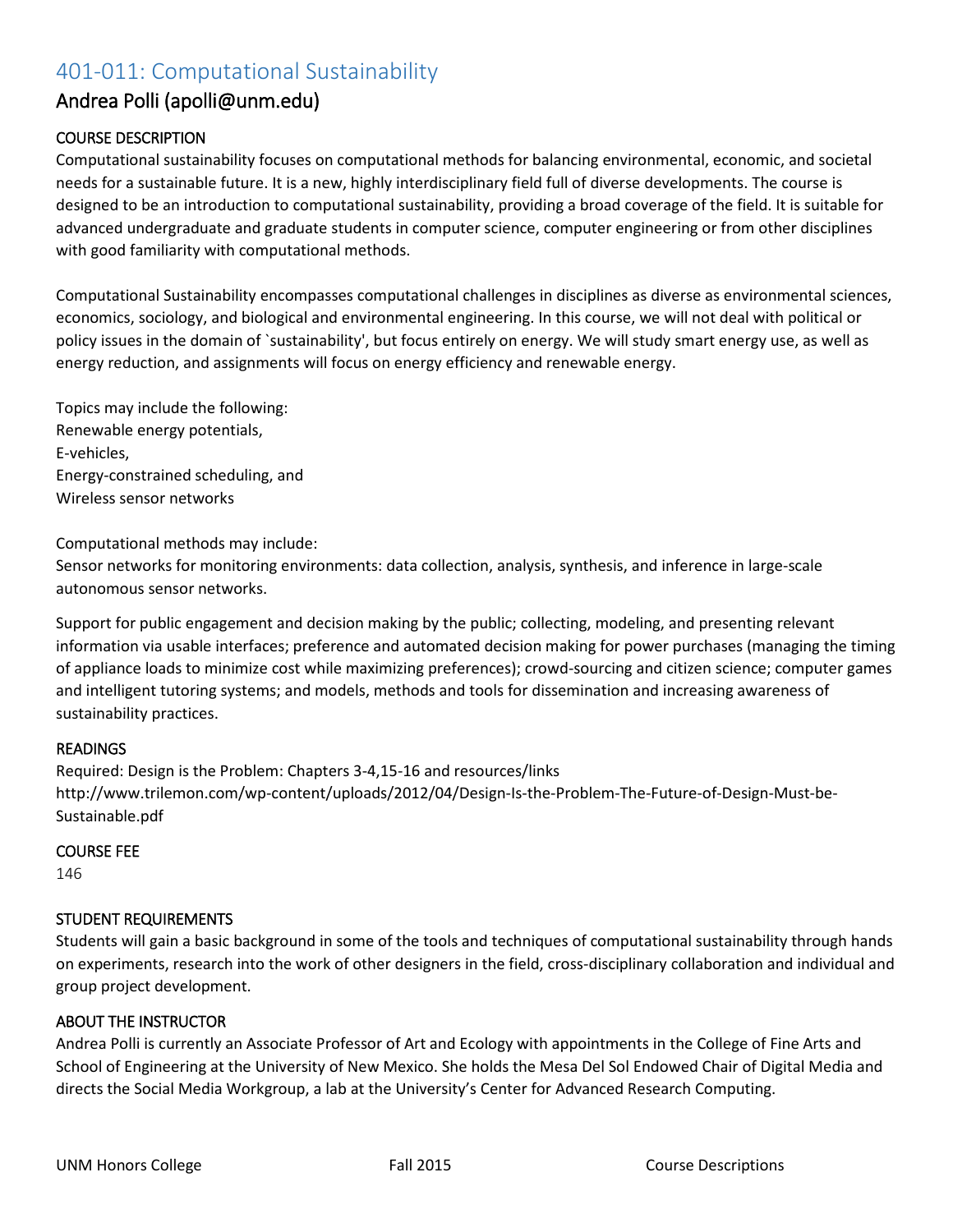Polli is an artist working at the intersection of art, science and technology whose practice includes media installation, public interventions, curating and directing art and community projects and writing. She has been creating media and technology artworks related to environmental science issues since 1999, when she first began collaborating with atmospheric scientists on sound and data sonification projects. Among other organizations, she has worked with the NASA/Goddard Institute Climate Research Group in New York City, the National Center for Atmospheric Research and AirNow.

Polli's work with art/science, technology has been presented widely in over one hundred presentations, exhibitions and performances internationally including the Whitney Museum of American Art Artport and The Field Museum of Natural History, and has been recognized by numerous grants, residencies and awards including the NSF, Fullbright and UNESCO. Her work has been reviewed by the Los Angeles Times, Art in America, Art News, NY Arts and others. She holds an MFA fro the School of the Art Institute of Chicago and a doctorate in practice-led research from the University of Plymouth in the UK. Her latest book isFar Field: Digital Culture, Climate Change and the Poles on Intellect Press.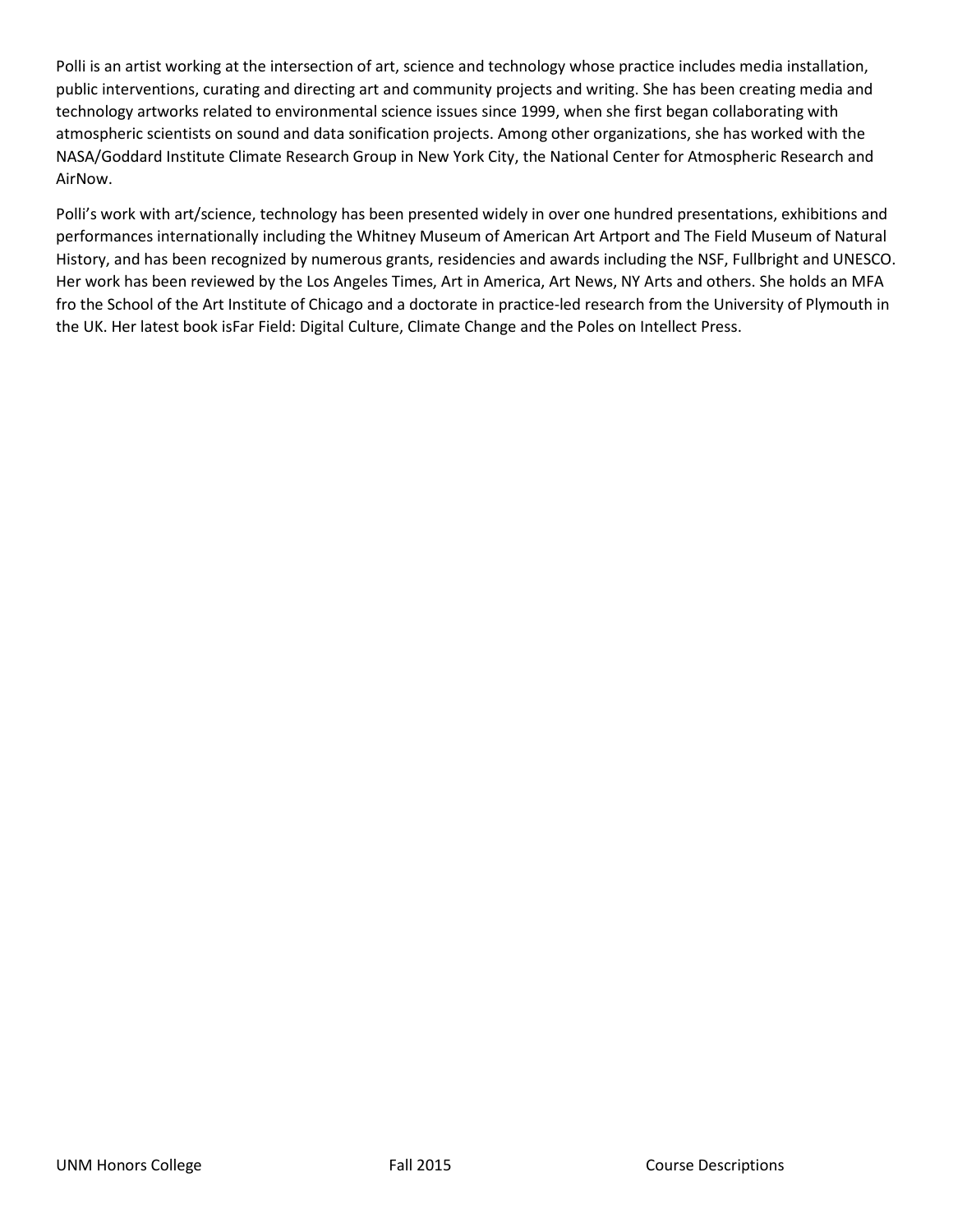# 401-012: Senior Design I

## Rich Compeau (rcompeau@unm.edu)

## COURSE DESCRIPTION

Design methodology and development of professional project-oriented skills including communication, team management, and economics. Working in teams, a proposal for a large design is prepared in response to an industrial or in-house sponsor.

#### COURSE FEE

45

### ABOUT THE INSTRUCTOR

Dr. Compeau brings over 35 years of engineering, management, and instructional experience to the students of the ECE department. His research interests include ultrawideband antennas, analog electronics, plasma diagnostics, and postsecondary instructional methods.

Compeau has had extensive industry experience in microelectronics with application to the disk drive industry, having served as Senior Principal Engineer at Silicon Systems, Inc., Director of Read/Write VLSI Engineering at Western Digital, and Site Director at VTC, Inc's California Design Center. In these roles he was responsible for project and engineering management, integrated circuit design, staffing, and the construction of cross-functional teams. Compeau wrote the ISO-9001 documentation for WD's microelectronics division and views both business and education from a process perspective.